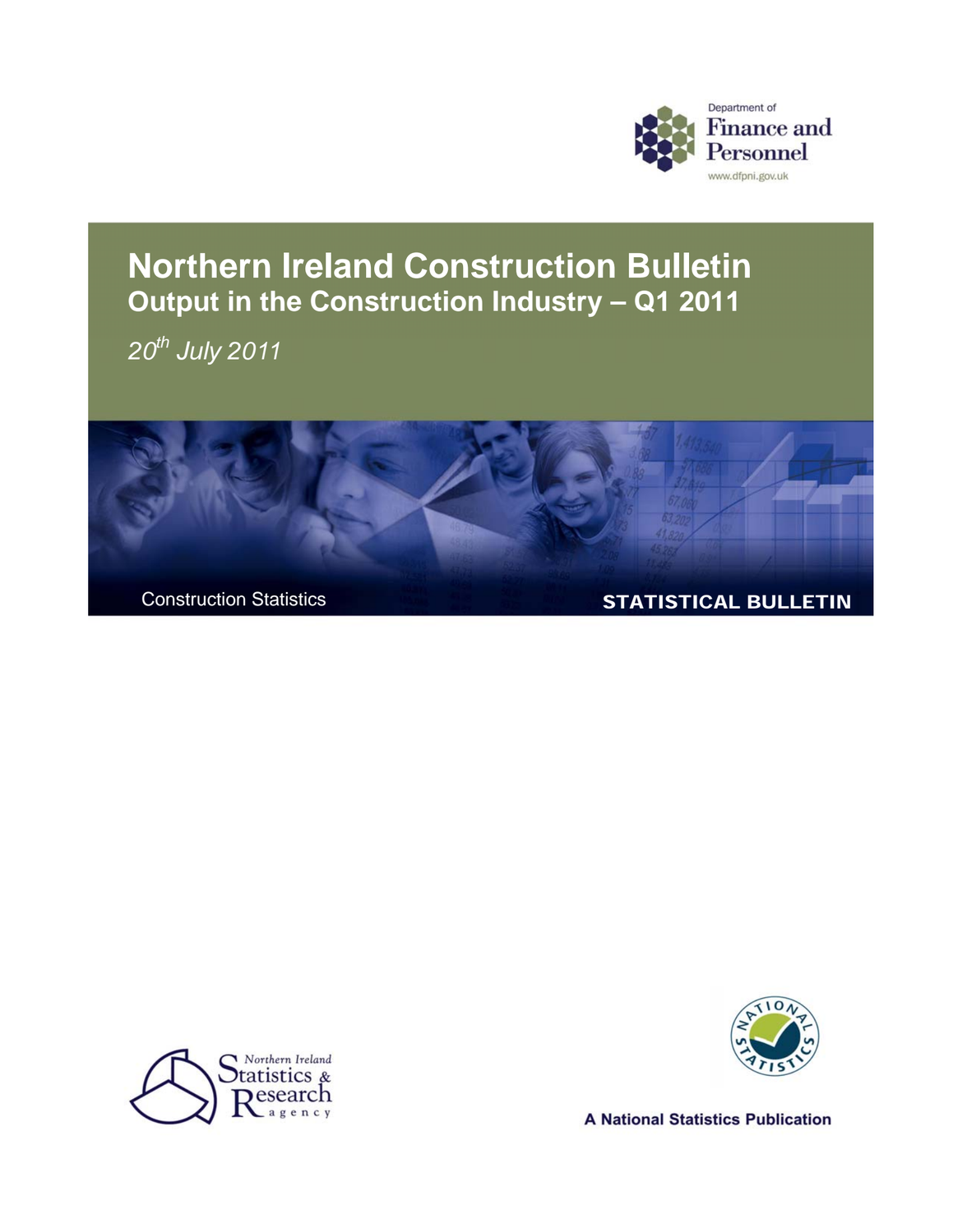# **Contents** Page

|      |                                                                        | $\overline{\mathbf{3}}$ |
|------|------------------------------------------------------------------------|-------------------------|
|      |                                                                        | 3                       |
|      |                                                                        | 9                       |
|      |                                                                        | 10                      |
|      |                                                                        | 11                      |
|      |                                                                        | 14                      |
| 1.1  | Volume of Construction Output in Northern Ireland                      | 14                      |
| 1.2  | Volume of New Work Output in Northern Ireland                          | 15                      |
| 1.3  | Volume of Repair & Maintenance Output in Northern Ireland              | 16                      |
| 1.4  | Volume of Housing Output in Northern Ireland                           | 17                      |
| 1.5  | Volume of Infrastructure Output in Northern Ireland                    | 18                      |
| 1.6  | Volume of Other Work Output in Northern Ireland                        | 19                      |
| 1.7  | Value of Construction Output in Northern Ireland                       | 20                      |
|      | 1.8(a) Volume of Output (Current Prices) in Northern Ireland by Sector | 21                      |
|      | 1.8(b) Volume of Output (Constant Prices and Seasonally adjusted) in   |                         |
|      |                                                                        | 22                      |
| 1.9  | Volume of Output in Northern Ireland (Private Contractors Only)        |                         |
|      |                                                                        | 23                      |
| 1.10 | Volume of Output in Northern Ireland (New Work only) by Type           |                         |
|      |                                                                        | 24                      |
|      |                                                                        |                         |
|      |                                                                        | 25                      |
| 2.1  |                                                                        | 25                      |
| 2.2  |                                                                        | 26                      |
| 2.3  | Northern Ireland Employee Jobs in Construction                         | 27                      |
| 2.4  |                                                                        | 28                      |
| 2.5  | Northern Ireland Annual Survey of Hours and Earnings                   |                         |
|      | Earnings and Hours in the Construction Industry                        | 29                      |
| 2.6  | Northern Ireland Annual Survey of Hours and Earnings                   |                         |
|      | Earnings in the Construction Industry by Occupation                    | 30                      |
| 2.7  | Northern Ireland Annual Survey of Hours and Earnings                   |                         |
|      | Earnings and Hours in the Construction Industry                        |                         |
|      |                                                                        | 31                      |
| 2.8  | Statistics of accidents reported to HSENI 2000/01-2010/11              | 32                      |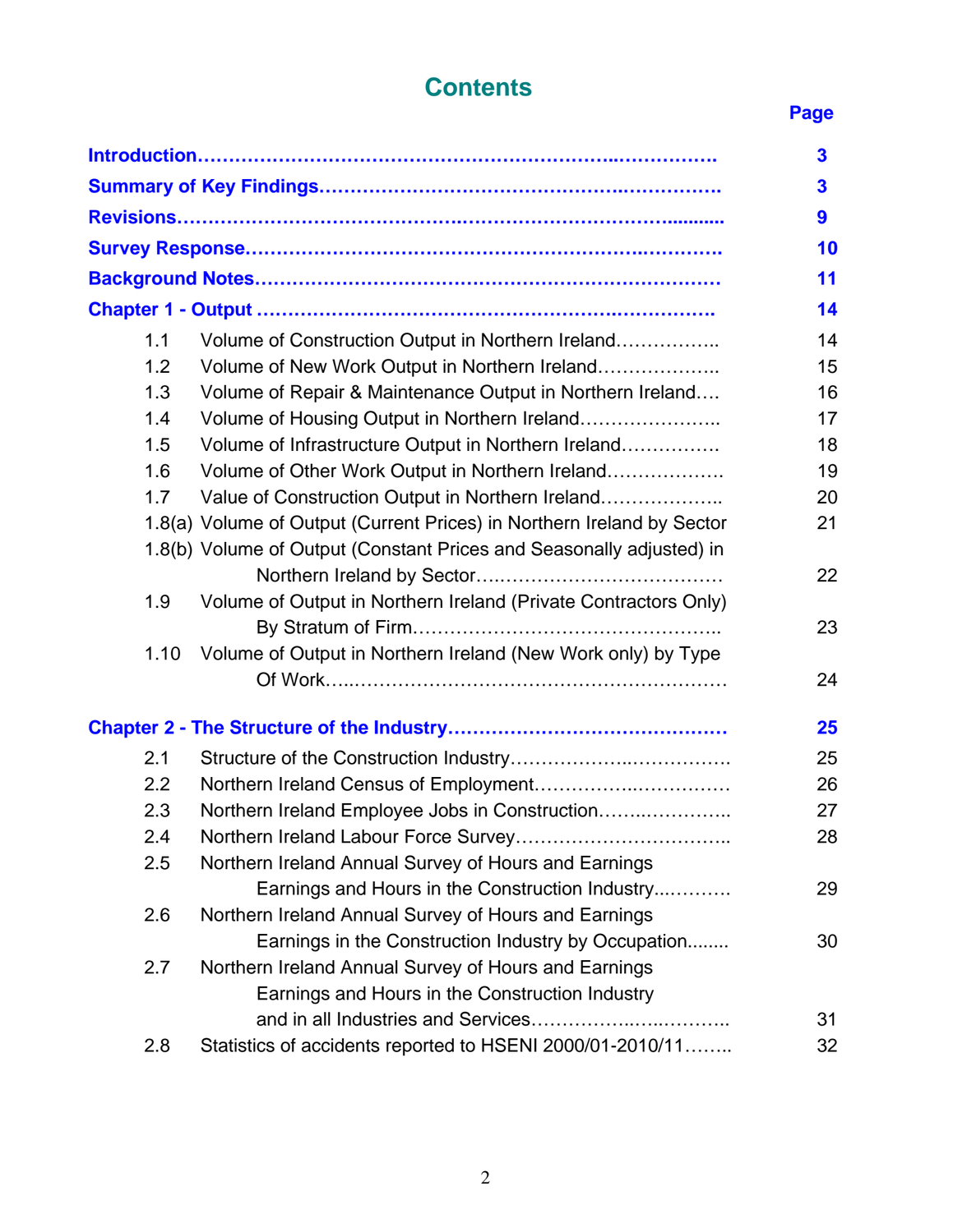### **Northern Ireland Construction Bulletin Output in the Construction Industry – Q1 2011**

#### **Introduction**

The Northern Ireland Construction Bulletin is produced by the Central Survey Unit of the Northern Ireland Statistics and Research Agency, on behalf of the Department of Finance and Personnel.

The Bulletin contains information on the value and volume of Construction Output in Northern Ireland. These figures are derived from the Northern Ireland Quarterly Construction Enquiry (QCE). This is a statutory survey of construction firms operating in Northern Ireland. Each quarter a sample of construction firms are asked to provide details of the value of construction activity they have undertaken in a specified period. The QCE principally produces the Index of Construction, which is an estimate of the volume of construction output. It is an important economic indicator, which contributes to the calculation of UK GDP.

Additional information on the Northern Ireland Construction Industry is also contained in the Bulletin. This information is provided by the Statistics Research Branch of the Department of Enterprise, Trade and Investment and the Health and Safety Executive Northern Ireland (from a variety of survey sources).

### **Summary of Key Findings – Q1 2011**

- The total volume of construction output in Q1 2011 fell by 2.8% compared to Q4 2010 and was 13.5% lower than in Q1 2010.
- The overall decrease in construction output was accounted for by a decrease in both New Work (-1.8%) and Repair and Maintenance (-4.3%)
- The total volume of Housing output fell by 15.0% over the quarter. In contrast there was a 2.6% increase in Infrastructure output and an 11.6% increase in Industrial and Commercial output.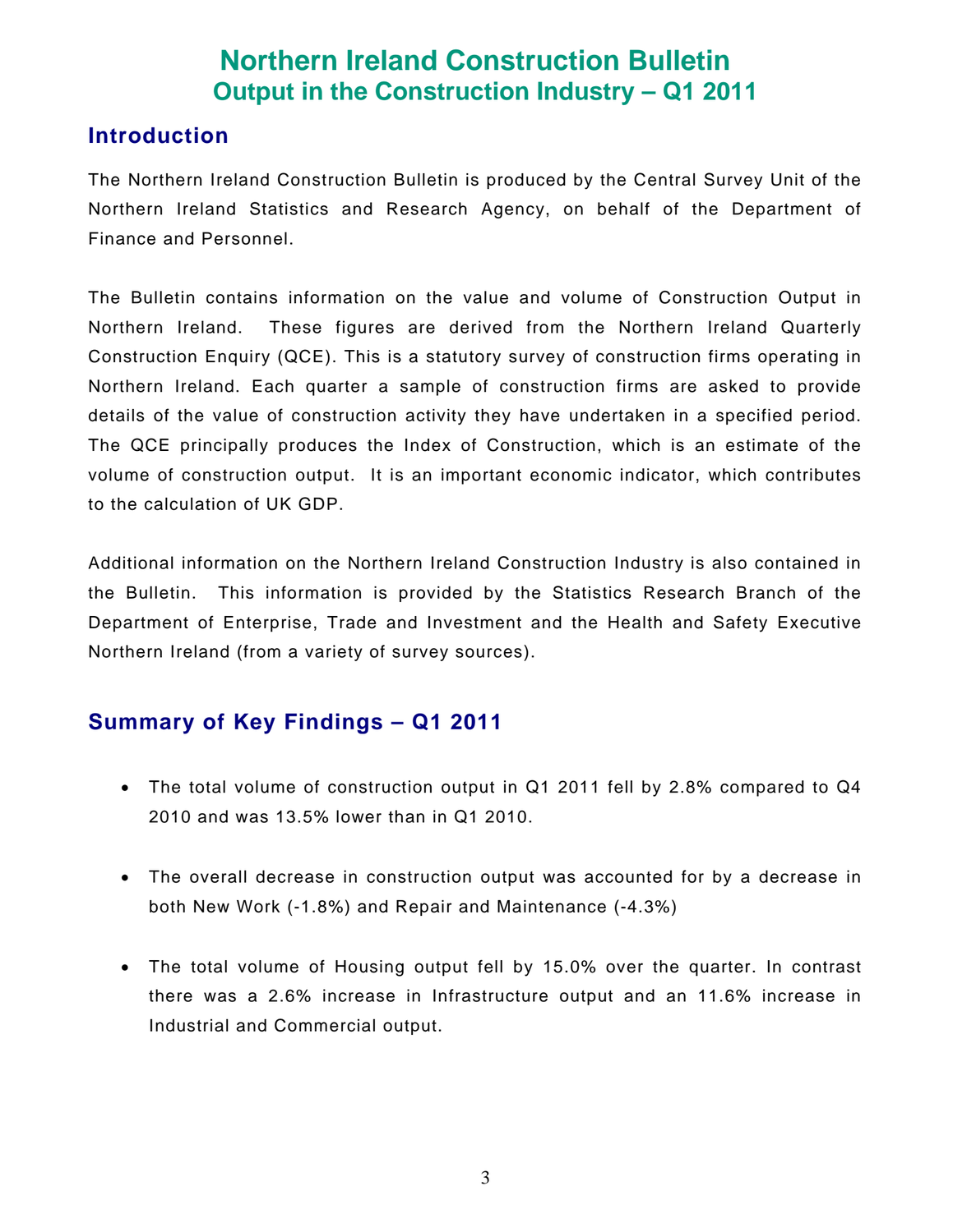#### **Overall Construction Output**

The total volume of construction output in the first quarter of 2011 fell by 2.8% compared with the fourth quarter of 2010 and was 13.5% lower compared to the same quarter in 2010.



#### **All New Work**

In the first quarter of 2011, all New Work fell by 1.8% from the previous quarter. The total volume of New Work in Q1 of 2011 was 17.0% lower than the same quarter in 2010. This is the fifth consecutive quarter that the volume of New Work has decreased.

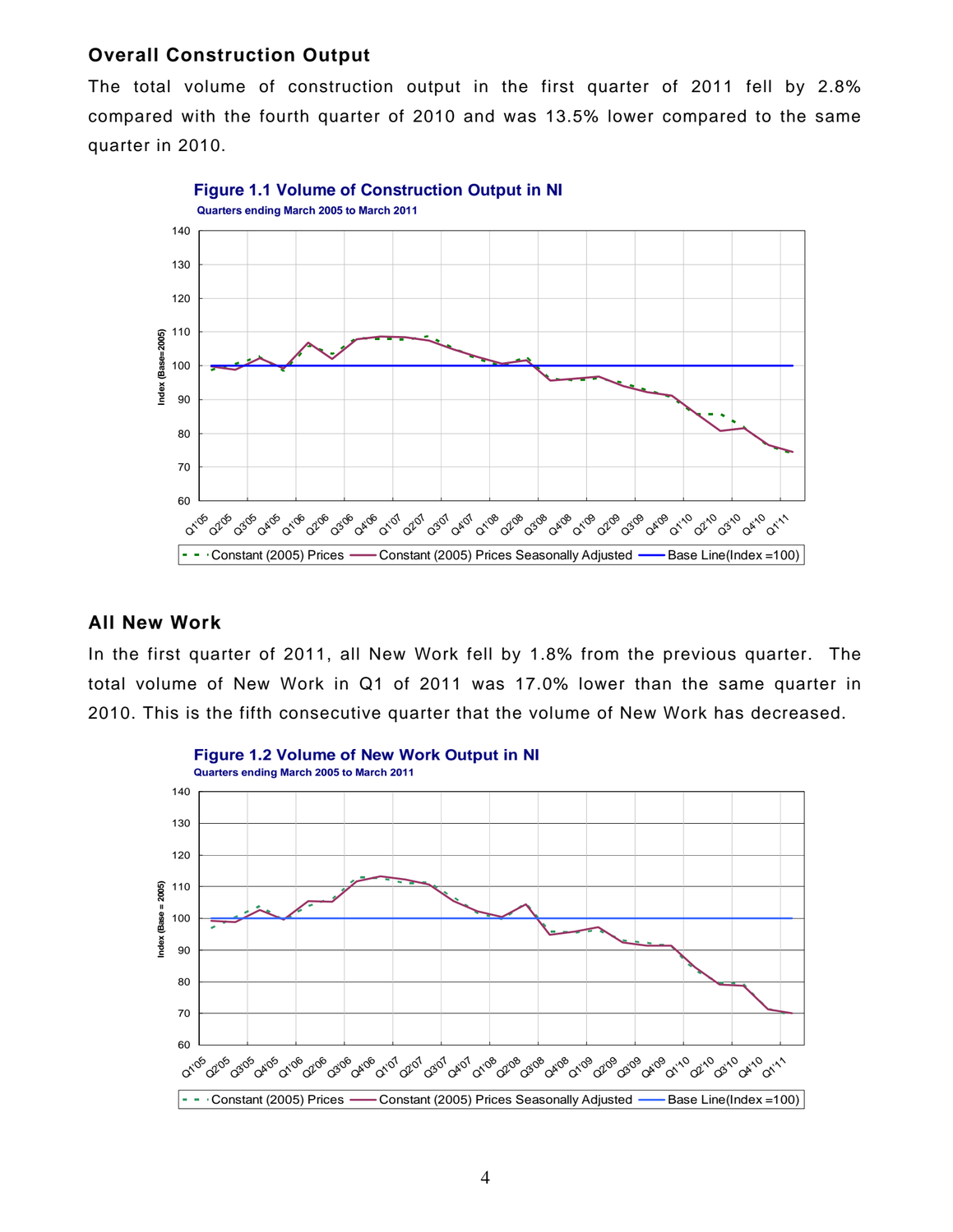#### **All Repair and Maintenance**

In the first quarter of 2011, Repair and Maintenance decreased by 4.3% compared to the previous quarter but was 1.4% higher than the same quarter in 2010.



**Figure 1.3 Volume of Repair and Maintenance Output in NI Quarters Ending March 2005 to March 2011**

#### **Housing (including New Housing and Housing R&M)**

The volume of Housing Output in the first quarter of 2011 was 15.0% lower compared to the previous quarter. Housing output in the first quarter of 2011 was 26.1% lower compared with the same quarter in 2010. The Index of Housing has now experienced six consecutive quarterly drops.

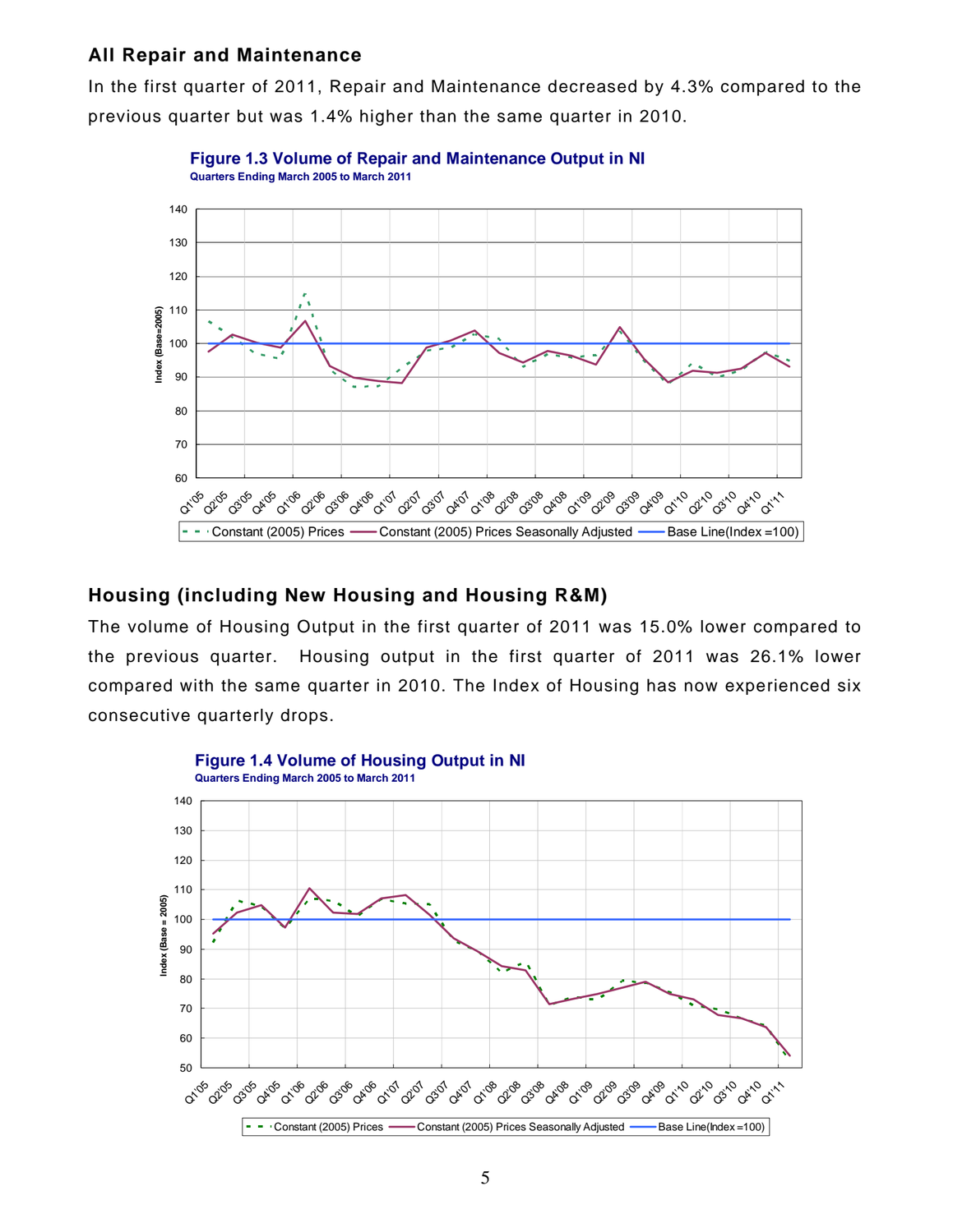#### **Infrastructure (including New Infrastructure and Infrastructure R&M)**

The volume of Infrastructure work in the first quarter of 2011 was 2.6% higher compared to the previous quarter but was 23.7% lower compared with the same quarter in 2010.



#### **Industrial & Commercial (including New Industrial and R&M Industrial and New Commercial and R&M Commercial)**

The volume of Industrial & Commercial Output increased by 11.6% in the first quarter of 2011 compared to the previous quarter and was 6.7% higher compared to the same quarter in 2010.

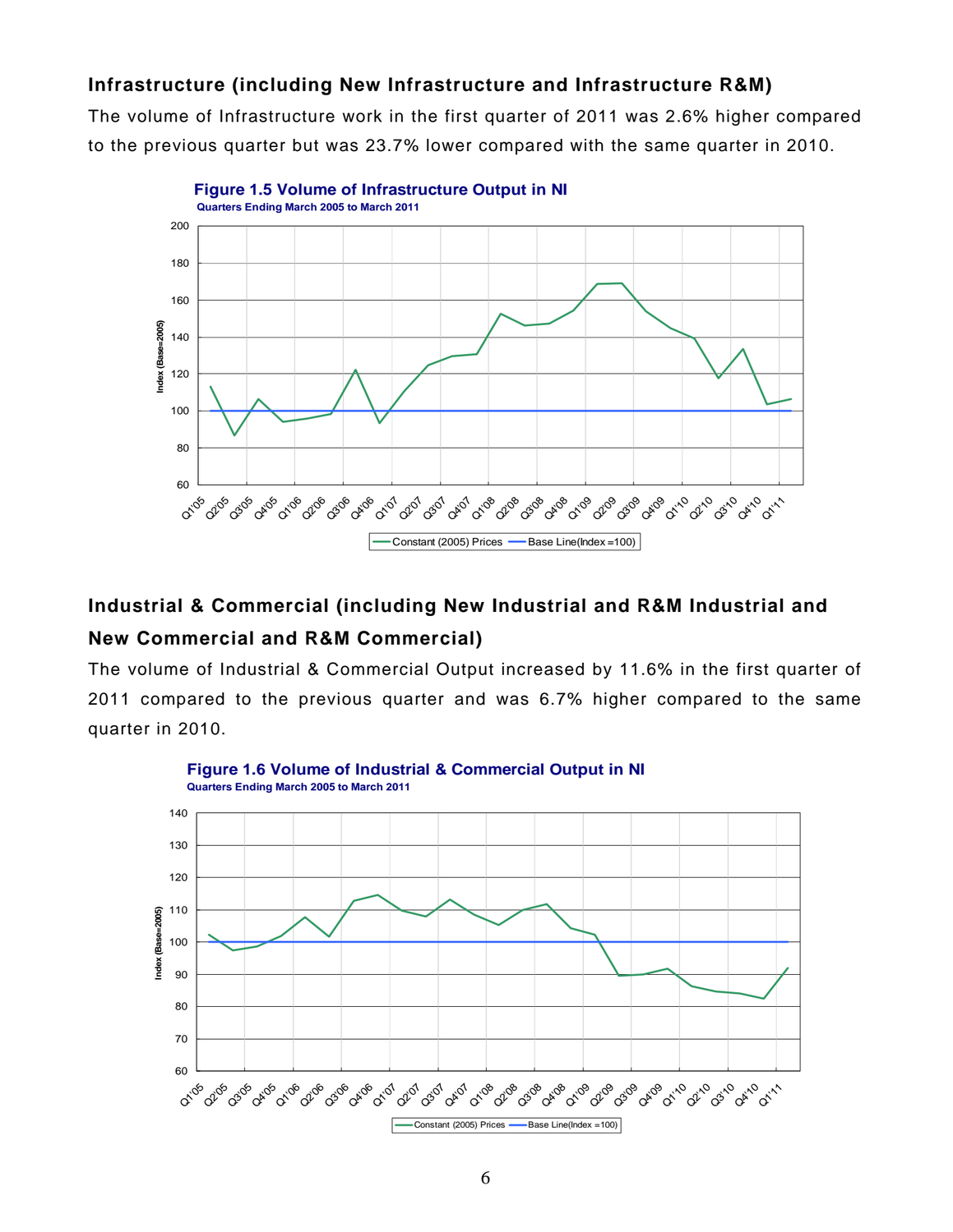#### **Total Volume of Construction Output – NI & GB**

The Index of Construction in Northern Ireland in Q1 2011 was 74.4, a decrease of 2.8% compared to Q4 2010. Over the same period, the Index of Construction in Great Britain was 94.7 a decrease of 4.0% on the previous quarter.



#### **Total Volume of All New Work Output – NI & GB**

The Index of New Work in Northern Ireland in Q1 2011 was 70.1, a decrease of 1.8% compared to Q4 2010. Over the same period, the Index of New Work in Great Britain was 101.4 a decrease of 5.1% on the previous quarter.

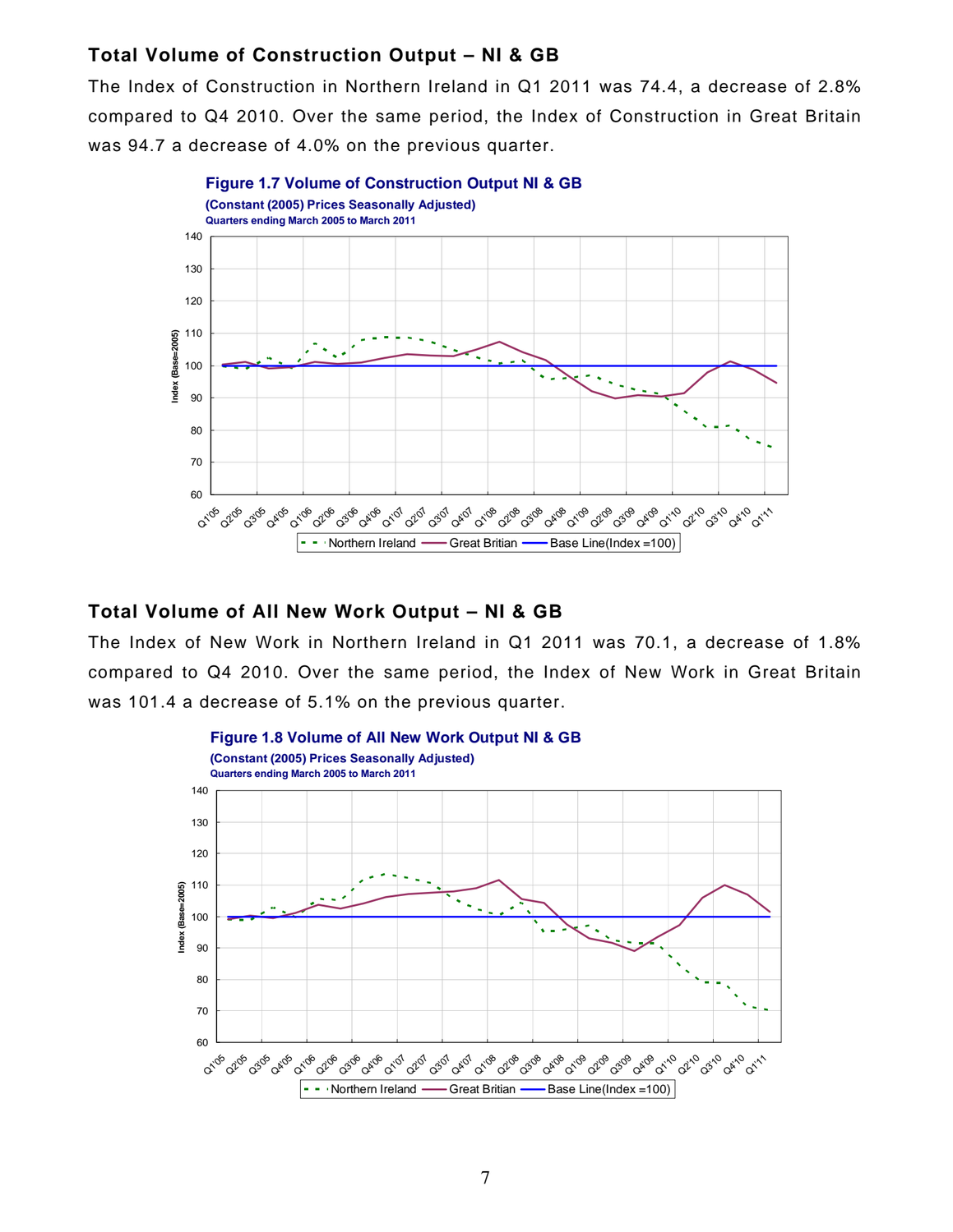#### **Total Volume of Repair & Maintenance Output – NI & GB**

The Index of Repair & Maintenance in Northern Ireland in Q1 2011 was 93.1, a decrease of 4.3% compared to Q4 2010. Over the same period, the Index of Repair & Maintenance in Great Britain was 83.8 a decrease of 1.7% on the previous quarter.

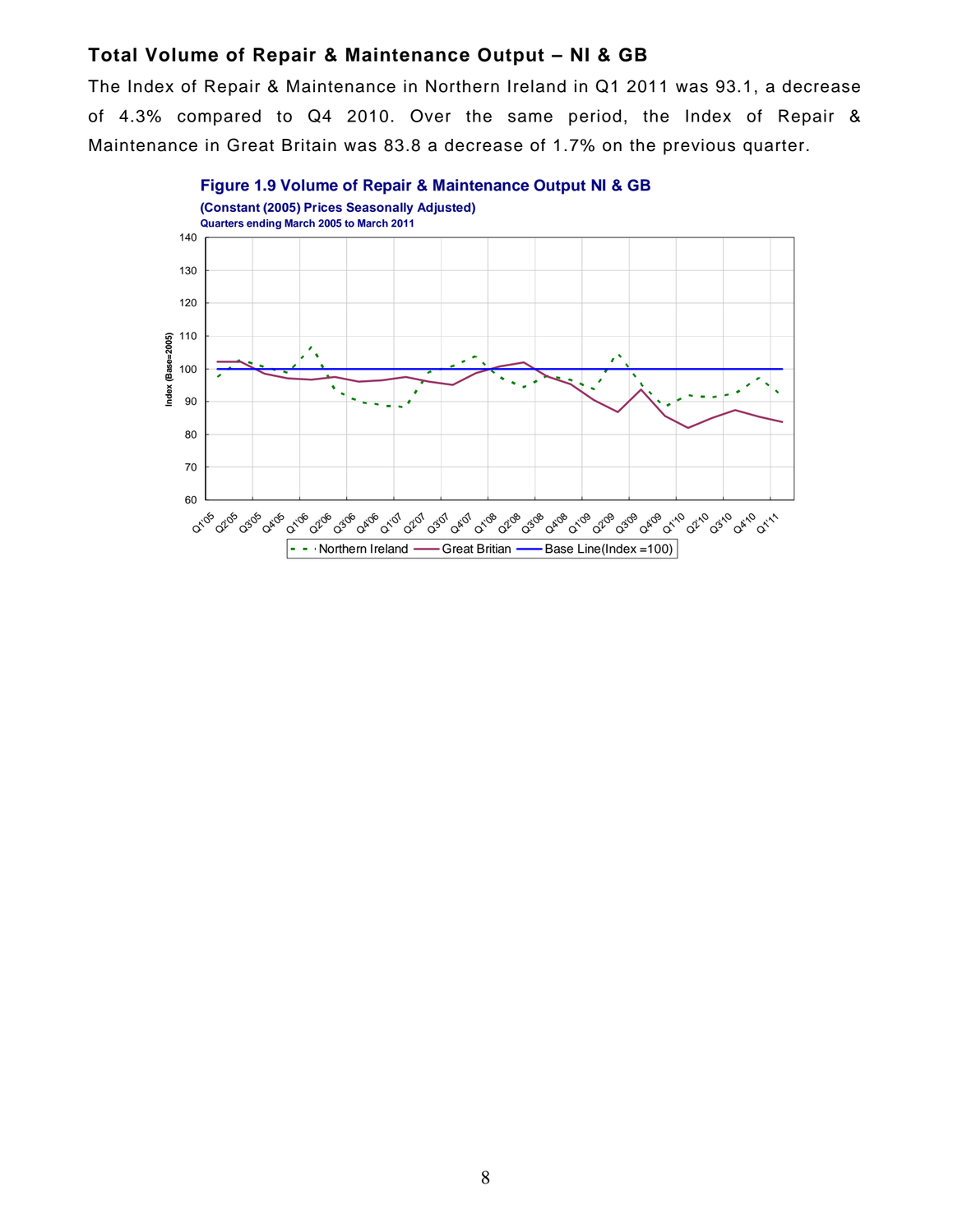### **Revisions**

In general, revisions to construction output estimates will follow the standard revisions policy shown in the table below.

| Frequency and date of<br>revision | <b>Period covered</b>                                                  | <b>Reasons</b>                                                                  |
|-----------------------------------|------------------------------------------------------------------------|---------------------------------------------------------------------------------|
| Quarterly                         | Variable - data can be<br>revised back up to the<br>last four quarters | Late returns;<br>Revised data from<br>firms;<br>Changes to grossing<br>factors; |
| Quarterly                         | Variable – full quarterly<br>series                                    | Seasonal adjustment                                                             |
| Quarterly                         | Variable – full quarterly<br>series                                    | <b>Revisions to Deflators</b>                                                   |

The table below highlights the latest revisions to previously published estimates of the Index of Construction, Index of New Work and Index of Repair and Maintenance for the last six quarters.

| <b>Revisions to previously published figures</b> |                                                                                |                                                               |                   |                                                                            |                                                     |                       |  |
|--------------------------------------------------|--------------------------------------------------------------------------------|---------------------------------------------------------------|-------------------|----------------------------------------------------------------------------|-----------------------------------------------------|-----------------------|--|
|                                                  |                                                                                |                                                               |                   |                                                                            |                                                     | <b>Index 2005=100</b> |  |
| <b>Year / Quarter</b>                            | <b>Previously</b><br><b>Published</b><br>Index of<br>Construction <sup>1</sup> | <b>Revised Index</b><br>of<br><b>Construction<sup>2</sup></b> | <b>Difference</b> | <b>Previously</b><br><b>Published</b><br>Index of<br>New Work <sup>1</sup> | <b>Revised</b><br>Index of<br>New Work <sup>2</sup> | <b>Difference</b>     |  |
| Sep<br>2009<br>Jul<br>$\sim$                     | 92.4                                                                           | 92.2                                                          | $-0.2$            | 91.5                                                                       | 91.4                                                | $-0.1$                |  |
| Oct<br><b>Dec</b><br>$\sim$                      | 91.4                                                                           | 91.1                                                          | $-0.3$            | 91.7                                                                       | 91.4                                                | $-0.3$                |  |
| 2010<br>Mar<br>Jan<br>$\sim$                     | 86.0                                                                           | 86.0                                                          | 0.0               | 84.4                                                                       | 84.5                                                | 0.0                   |  |
| Apr<br>Jun                                       | 81.0                                                                           | 80.8                                                          | $-0.2$            | 79.4                                                                       | 79.0                                                | $-0.4$                |  |
| Jul<br>Sep<br>$\sim$                             | 81.7                                                                           | 81.4                                                          | $-0.3$            | 78.9                                                                       | 78.7                                                | $-0.2$                |  |
| Oct<br><b>Dec</b>                                | 77.5                                                                           | 76.5                                                          | $-1.0$            | 72.4                                                                       | 71.3                                                | $-1.0$                |  |

|      | <b>Year / Quarter</b> |                |            | <b>Previously</b><br><b>Published</b><br>Index of R&M <sup>1</sup> | <b>Revised Index</b><br>of R&M <sup>2</sup> | <b>Difference</b> |
|------|-----------------------|----------------|------------|--------------------------------------------------------------------|---------------------------------------------|-------------------|
| 2009 | Jul                   | $\blacksquare$ | <b>Sep</b> | 95.6                                                               | 95.3                                        | $-0.3$            |
|      | Oct                   | ٠              | <b>Dec</b> | 89.1                                                               | 88.4                                        | $-0.7$            |
| 2010 | Jan                   | $\blacksquare$ | Mar        | 90.4                                                               | 91.8                                        | 1.4               |
|      | Apr                   | ۰              | Jun        | 92.0                                                               | 91.3                                        | $-0.7$            |
|      | Jul                   | ٠              | Sep        | 93.3                                                               | 92.5                                        | $-0.7$            |
|      | Oct                   | ٠              | Dec        | 98.6                                                               | 97.2                                        | $-1.4$            |

1 Published Quarter 4 2010

2 Updated Quarter 1 2011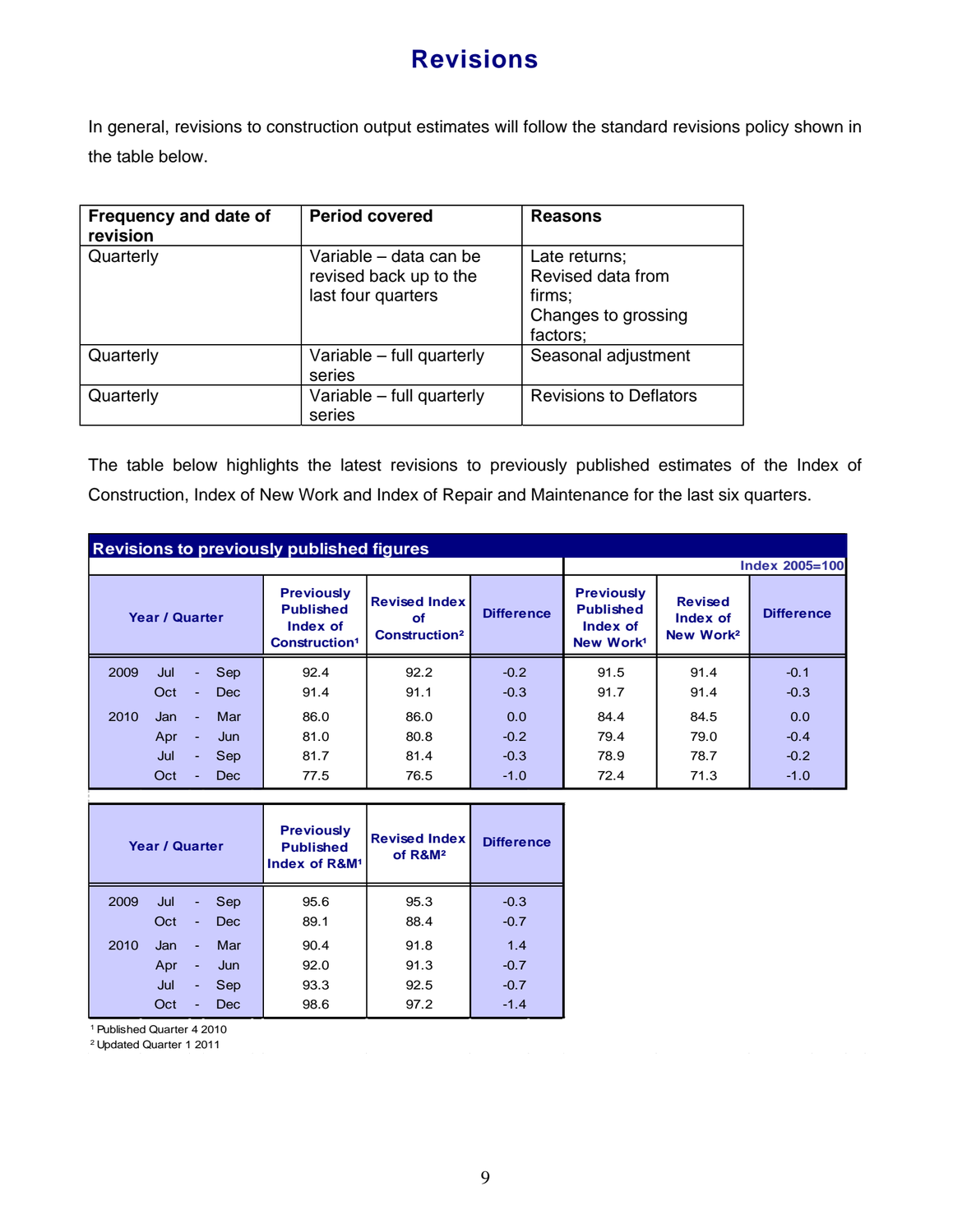### **Survey Response for Quarter 1 2011**

For the quarter  $1^{st}$  January to  $31^{st}$  March 2011, 91% of contracting firms in the sample participated in the survey. A breakdown of response by stratum is highlighted below. Construction firms are stratified according to annual turnover, ranging from the small stratum one firms with an annual turnover of less than £125,000 through to the large stratum six firms which have an annual turnover in excess of £10.5 million.

| 2011 Jan - Mar | Stratum        | Annual Turnover (£ '000) | Response (%) |
|----------------|----------------|--------------------------|--------------|
| (Quarter1)     |                | $0 - 124$                | 80           |
|                | 2              | 125 - 549                | 87           |
|                | 3              | $550 - 2,099$            | 94           |
|                | 4              | $2,100 - 5,249$          | 94           |
|                | 5              | 5,250 - 10499            | 95           |
|                | 6              | $10,500+$                | 89           |
|                | <b>Overall</b> |                          | 91           |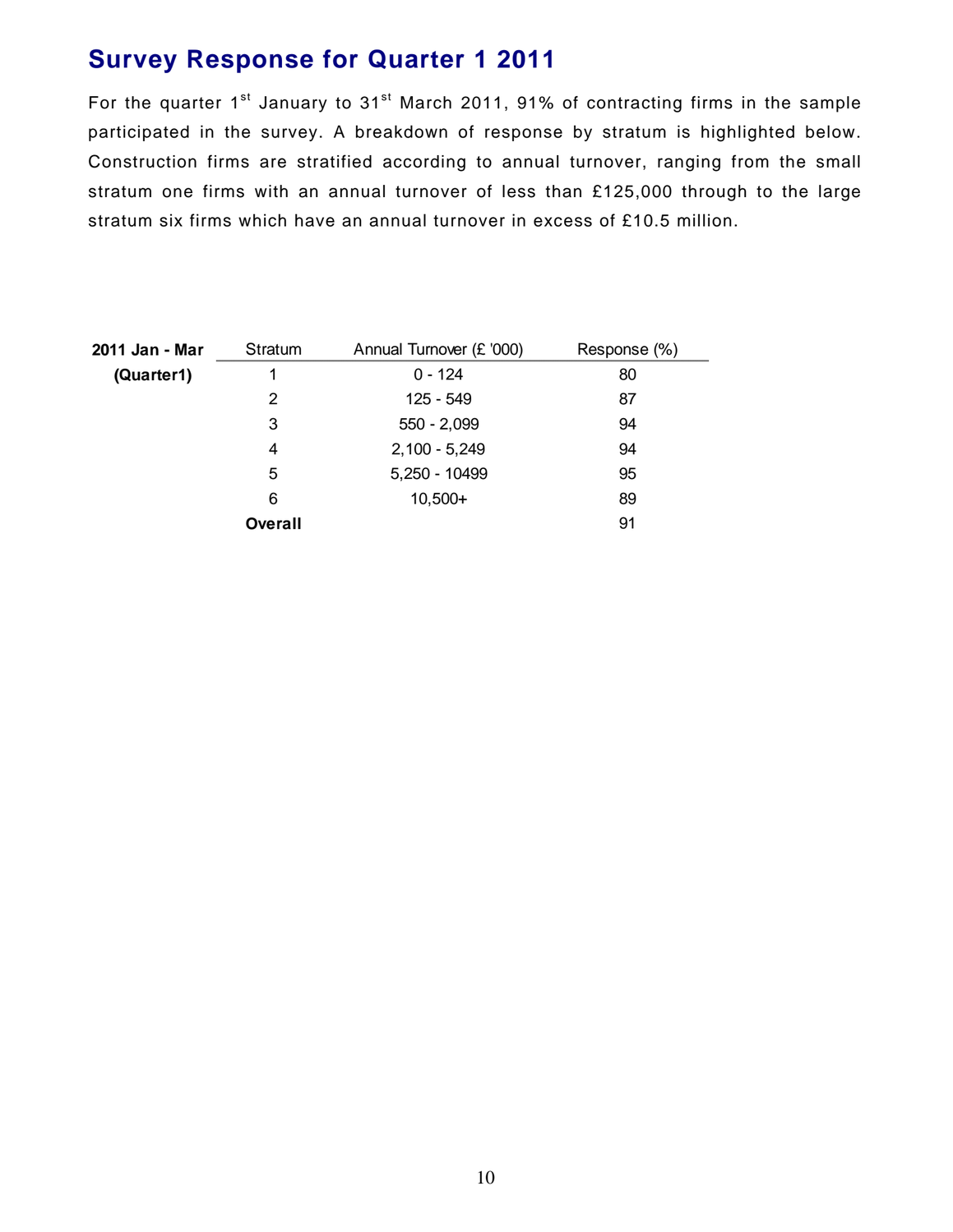### **Background Notes**

- 1. This statistical bulletin provides information on the output of the construction industry in Northern Ireland. The statistics are derived from the Quarterly Construction Enquiry (QCE). This is a statutory survey of construction firms operating in Northern Ireland. Each quarter a sample of construction firms are asked to provide details of the value of construction activity they have undertaken in a specified period. The survey also covers Public Sector Direct Labour Departments who carry out their own construction activity.
- 2. The survey measures construction output carried out only in Northern Ireland.
- 3. The sample of construction firms for the QCE is selected from the Northern Ireland extract of the Inter-Departmental Business Register (IDBR). The IDBR includes all businesses registered for VAT and employers with employees in PAYE schemes.

The sample for the QCE covers Sections 41-43 (Construction) of the Standard Industrial Classification 2007 (excluding section 41.1 (property developers) on the Inter Departmental Business Register (IDBR).

- 4. Construction activity measured by QCE includes general construction and demolition work, construction and repair of buildings, civil engineering, installation of fixtures and fittings and any other building completion work.
- 5. The following definitions are used in the QCE to describe Construction Activity:

**New Work** is any new construction activity e.g. factory and office extensions, major reconstruction, major alterations, site preparation and demolition.

**Repair and Maintenance** is all on-site work not defined as new construction, e.g. housing conversions, extensions and improvements.

**Housing** refers to all housing construction activity, both private and public sector.

**Infrastructure** refers to any private or public work on roads and car parks, water and sewerage, electricity, gas, communications, air transport, railways, harbours and waterways.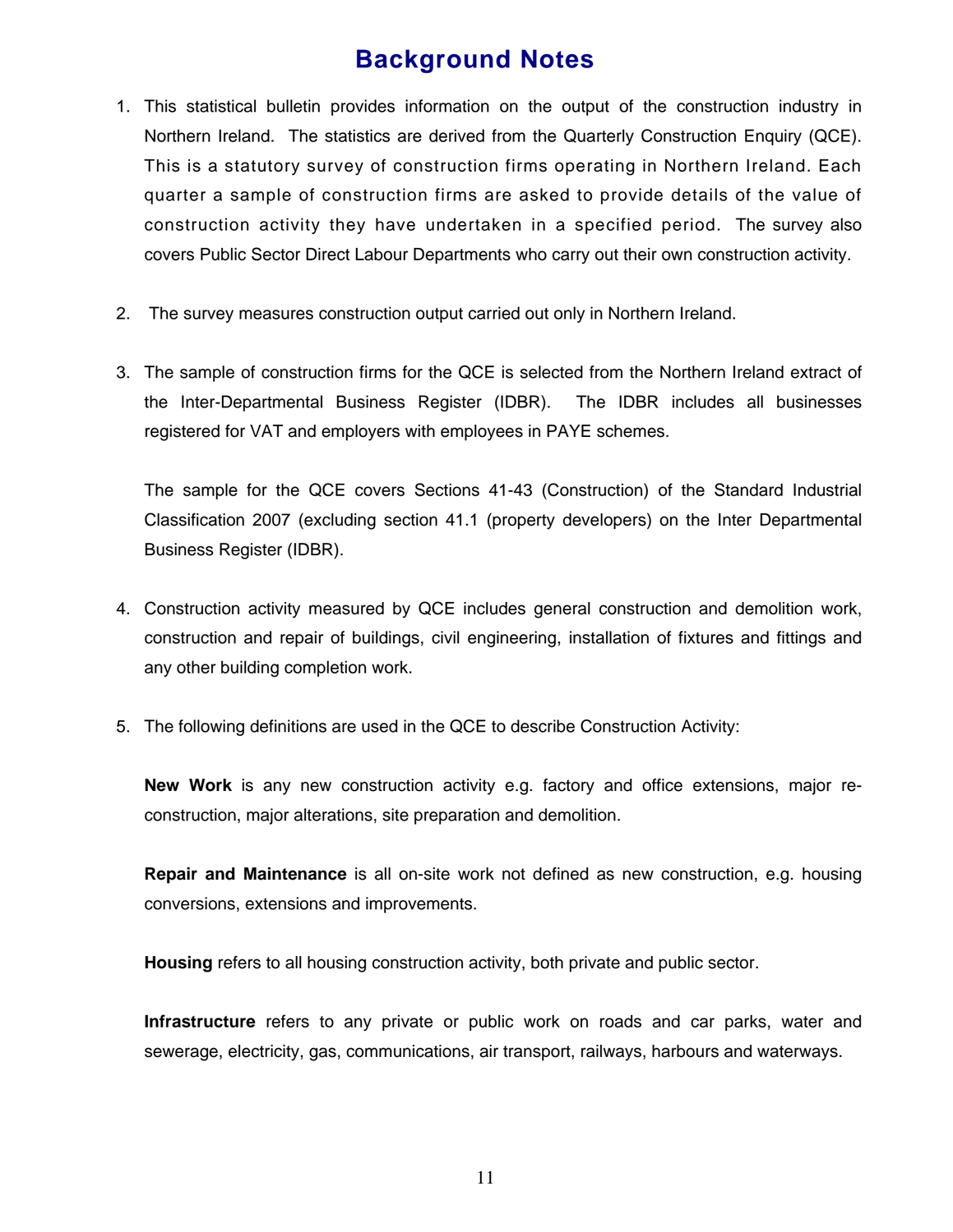**Industrial & Commercial** includes factories, warehouse, oil, steel, gas and coal, school, colleges, offices, banks, shops, universities, entertainment, agriculture, health, welfare, garages and other miscellaneous projects, covering, both the private and public sectors.

#### **Deflation and seasonal adjustment**

- 6. Results are published in constant 2005 prices, seasonally adjusted, where appropriate. Deflators adjust the value series to take out the effect of price changes to give the volume series. Deflation of construction output is carried out sectorally (i.e. New Housing, New Infrastructure etc) using a range of relevant tender price and output price indices supplied by the Office for National Statistics (ONS). Users are advised that these deflators are UK deflators and are not regional NI deflators.
- 7. Seasonal adjustment aids interpretation by removing seasonal variation due to climate, hours of daylight, holidays or other regular seasonal patterns.

#### **Accuracy**

- 8. Results, particularly for the most recent quarters, are provisional and subject to revision as later information becomes available.
- 9. Totals may not always tally as each category is individually deflated and seasonally adjusted.

#### **Further Information**

- 10. A summary of methods used to compile Northern Ireland Construction Output can be found at: [http://www.csu.nisra.gov.uk/QCEdocs/QCE methods.pdf](http://www.csu.nisra.gov.uk/QCEdocs/QCE%20methods.pdf)
- 11. A summary quality report for Northern Ireland Construction Output can be found at: [http://www.csu.nisra.gov.uk/QCEdocs/QCE Quality Report.pdf](http://www.csu.nisra.gov.uk/QCEdocs/QCE%20Quality%20Report.pdf)
- 12. Similar data for Great Britain Construction Output is provided by the Office for National Statistics at:

<http://www.statistics.gov.uk/StatBase/Product.asp?vlnk=725&Pos=1&ColRank=1&Rank=176>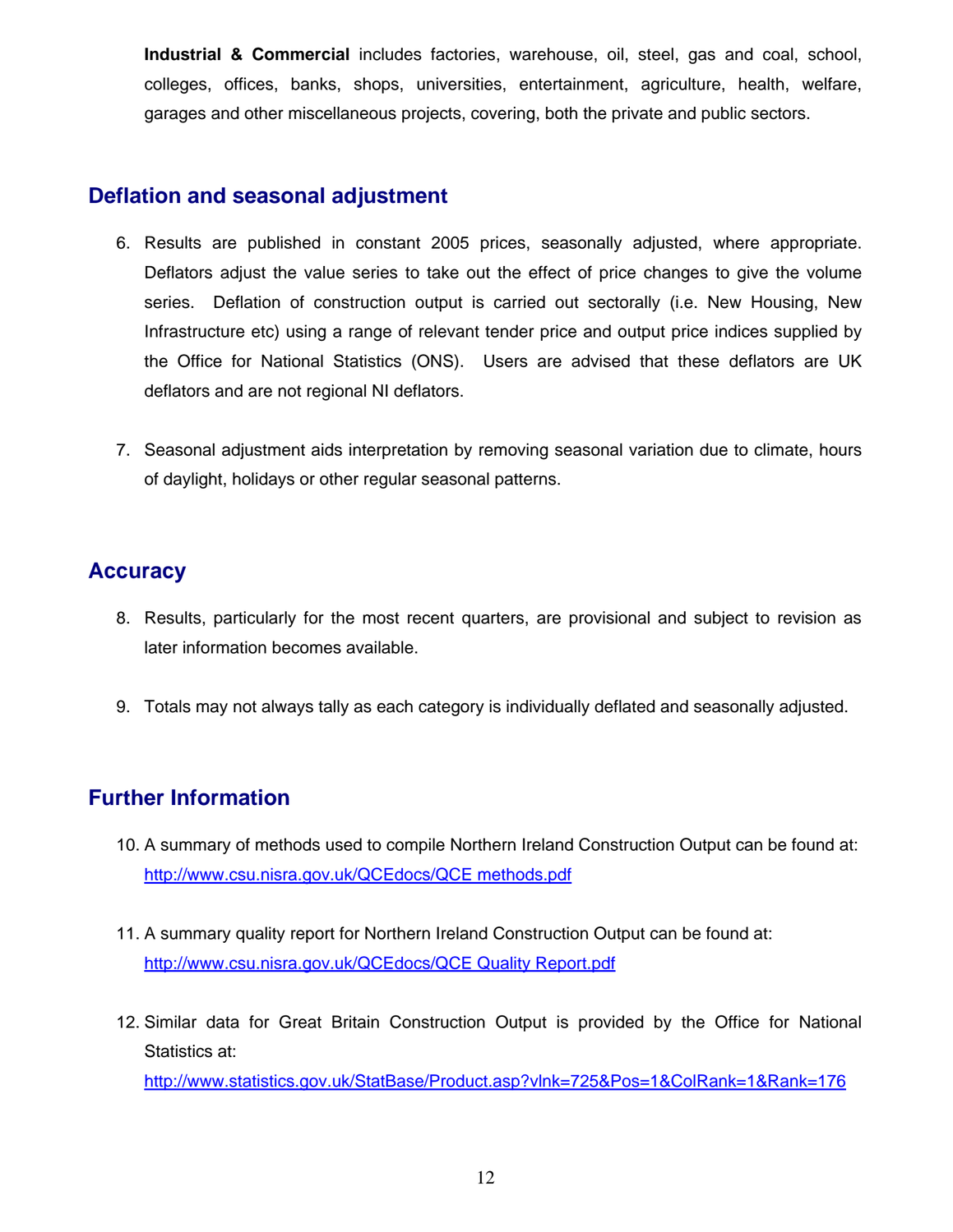#### **Publication Policy**

- 13. The Northern Ireland Construction Bulletin is designated as a National Statistic. National Statistics are produced to high professional standards set out in the Code of Practice for Official Statistics. They undergo regular quality assurance reviews to ensure that they meet customer needs. They are produced free from any political interference. More information on 'National Statistics' can be found at: <http://www.statisticsauthority.gov.uk/>
- 14. The publication schedule for the next four statistical bulletins is as follows:

|                | <b>Publication Schedule</b> |
|----------------|-----------------------------|
| 2011 Quarter 2 | 19 October 2011             |
| 2011 Quarter 3 | 18 January 2012             |
| 2011 Quarter 4 | 18 April 2012               |
| 2012 Quarter 1 | 18 July 2012                |

#### **Statistical Contact**

For further information please contact Nicola Shiels:

|     |                 | Telephone (028) 9034 8175    E-mail Nicolaa. Shiels@dfpni.gov.uk |
|-----|-----------------|------------------------------------------------------------------|
| Fax | (028) 9034 8276 |                                                                  |

Electronic and hard copies of this bulletin are available from:

 Central Survey Unit Northern Ireland Statistics and Research Agency McAuley House 2 - 14 Castle Street BELFAST BT1 1SY

Or on the Central Survey Unit Website at<http://www.csu.nisra.gov.uk/survey.asp11.htm>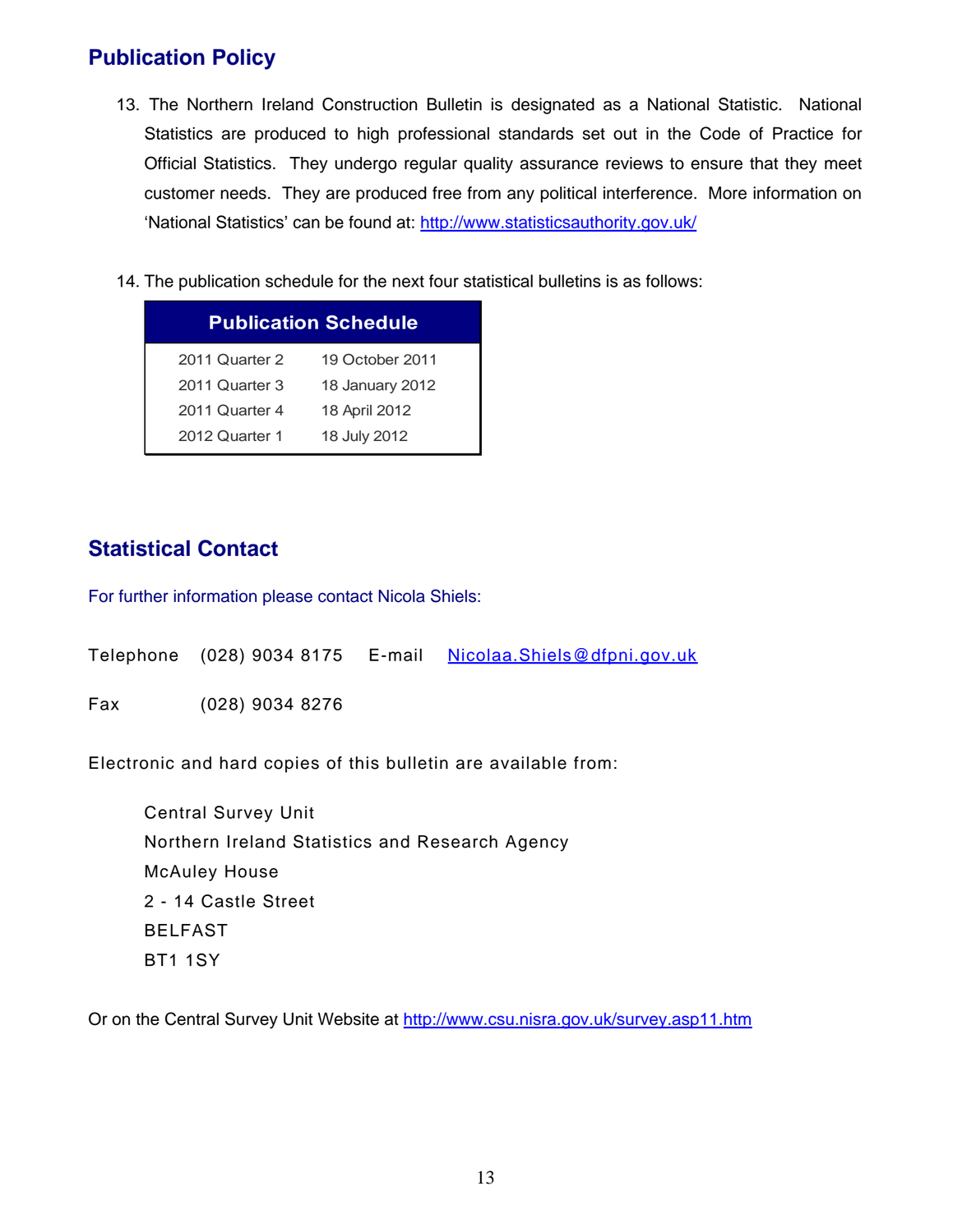## **Chapter 1 Output**

|                |                          |                                                                 |                          |                                         | <b>Index 2005=100</b>                              |
|----------------|--------------------------|-----------------------------------------------------------------|--------------------------|-----------------------------------------|----------------------------------------------------|
| Year / Quarter |                          |                                                                 |                          | <b>Constant (2005)</b><br><b>Prices</b> | <b>Constant (2005)</b><br><b>Prices Seasonally</b> |
| 2005           | Jan<br>Apr<br>Jul<br>Oct | $\blacksquare$<br>$\qquad \qquad \blacksquare$<br>$\frac{1}{2}$ | Mar<br>Jun<br>Sep<br>Dec | 98.7<br>100.4<br>102.6<br>98.4          | 99.8<br>98.8<br>102.3<br>99.2                      |
| 2006           | Jan                      | $\blacksquare$                                                  | Mar                      | 105.9                                   | 106.9                                              |
|                | Apr                      | $\sim$ 10 $\pm$                                                 | Jun                      | 103.5                                   | 102.1                                              |
|                | Jul                      | $\qquad \qquad \blacksquare$                                    | Sep                      | 108.1                                   | 107.8                                              |
|                | Oct                      | $\blacksquare$                                                  | Dec                      | 107.9                                   | 108.7                                              |
| 2007           | Jan                      | $\blacksquare$                                                  | Mar                      | 107.6                                   | 108.5                                              |
|                | Apr                      | $\frac{1}{2}$                                                   | Jun                      | 108.7                                   | 107.4                                              |
|                | Jul                      | $\overline{\phantom{0}}$                                        | Sep                      | 105.1                                   | 104.8                                              |
|                | Oct                      | $\blacksquare$                                                  | Dec                      | 101.9                                   | 102.6                                              |
| 2008           | Jan                      | $\blacksquare$                                                  | Mar                      | 99.8                                    | 100.5                                              |
|                | Apr                      | $\blacksquare$                                                  | Jun                      | 102.6                                   | 101.5                                              |
|                | Jul                      | $\blacksquare$                                                  | Sep                      | 95.9                                    | 95.6                                               |
|                | Oct                      | $\blacksquare$                                                  | Dec                      | 95.5                                    | 96.1                                               |
| 2009           | Jan                      | $\blacksquare$                                                  | Mar                      | 96.2                                    | 96.8                                               |
|                | Apr                      | $\blacksquare$                                                  | Jun                      | 94.9                                    | 94.0                                               |
|                | Jul                      | $\qquad \qquad \blacksquare$                                    | Sep                      | 92.6                                    | 92.2                                               |
|                | Oct                      | $\blacksquare$                                                  | Dec                      | 90.5                                    | 91.1                                               |
| 2010           | Jan                      | $\blacksquare$                                                  | Mar                      | 85.5                                    | 86.0                                               |
|                | Apr                      | $\blacksquare$                                                  | Jun                      | 81.5                                    | 80.8                                               |
|                | Jul                      | $\blacksquare$                                                  | Sep                      | 81.7                                    | 81.4                                               |
|                | Oct                      | $\blacksquare$                                                  | Dec                      | 76.0                                    | 76.5                                               |
| 2011           | Jan                      | $\blacksquare$                                                  | Mar                      | 73.9                                    | 74.4                                               |

**Table 1.1 Volume of C onstruction Output in N orthern Ireland**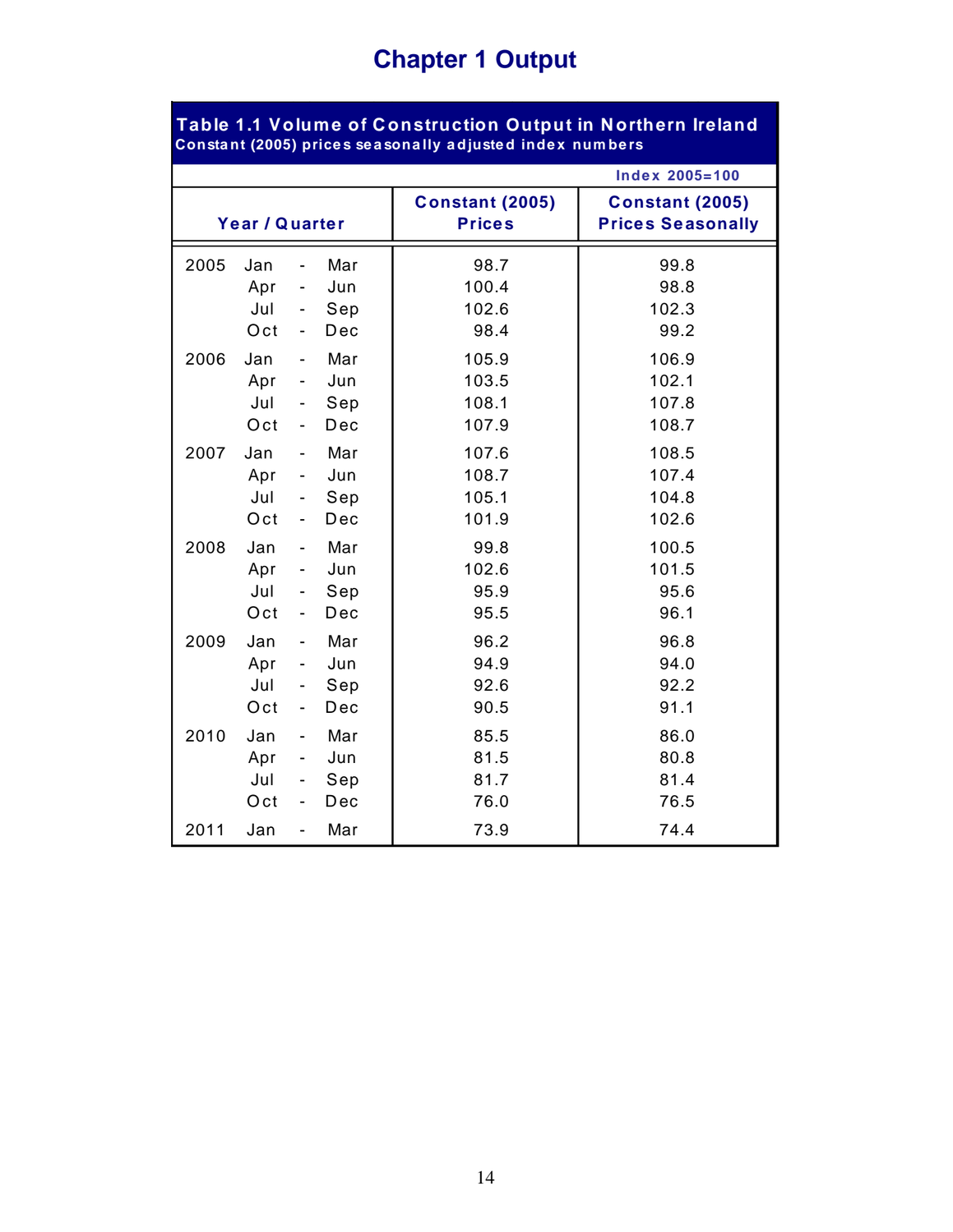|      | Constant (2005) prices seasonally adjusted index numbers |                              |     |                                         |                                                             |
|------|----------------------------------------------------------|------------------------------|-----|-----------------------------------------|-------------------------------------------------------------|
|      |                                                          |                              |     |                                         | <b>Index 2005=100</b>                                       |
|      | Year / Quarter                                           |                              |     | <b>Constant (2005)</b><br><b>Prices</b> | <b>Constant (2005) Prices</b><br><b>Seasonally Adjusted</b> |
| 2005 | Jan                                                      | $\qquad \qquad \blacksquare$ | Mar | 96.9                                    | 99.1                                                        |
|      | Apr                                                      | $\overline{\phantom{a}}$     | Jun | 100.1                                   | 98.9                                                        |
|      | Jul                                                      | $\overline{\phantom{a}}$     | Sep | 103.9                                   | 102.7                                                       |
|      | Oct                                                      | $\overline{\phantom{0}}$     | Dec | 99.1                                    | 99.6                                                        |
| 2006 | Jan                                                      | $\overline{\phantom{a}}$     | Mar | 103.8                                   | 105.5                                                       |
|      | Apr                                                      | $\overline{\phantom{a}}$     | Jun | 106.0                                   | 105.2                                                       |
|      | Jul                                                      | $\sim$                       | Sep | 113.0                                   | 111.7                                                       |
|      | Oct                                                      | $\blacksquare$               | Dec | 112.7                                   | 113.4                                                       |
| 2007 | Jan                                                      | $\overline{\phantom{a}}$     | Mar | 111.0                                   | 112.2                                                       |
|      | Apr                                                      | $\overline{\phantom{a}}$     | Jun | 111.2                                   | 110.6                                                       |
|      | Jul                                                      | $\overline{\phantom{a}}$     | Sep | 106.6                                   | 105.5                                                       |
|      | Oct                                                      | ۰                            | Dec | 101.7                                   | 102.3                                                       |
| 2008 | Jan                                                      | $\overline{\phantom{a}}$     | Mar | 99.5                                    | 100.4                                                       |
|      | Apr                                                      | $\blacksquare$               | Jun | 104.8                                   | 104.4                                                       |
|      | Jul                                                      | $\overline{\phantom{a}}$     | Sep | 95.7                                    | 94.9                                                        |
|      | Oct                                                      | $\overline{\phantom{a}}$     | Dec | 95.5                                    | 95.8                                                        |
| 2009 | Jan                                                      | $\blacksquare$               | Mar | 96.2                                    | 97.1                                                        |
|      | Apr                                                      | $\overline{\phantom{a}}$     | Jun | 92.9                                    | 92.4                                                        |
|      | Jul                                                      | $\overline{\phantom{a}}$     | Sep | 92.1                                    | 91.4                                                        |
|      | Oct                                                      | $\overline{\phantom{a}}$     | Dec | 91.2                                    | 91.4                                                        |
| 2010 | Jan                                                      | $\blacksquare$               | Mar | 83.5                                    | 84.5                                                        |
|      | Apr                                                      | $\overline{\phantom{a}}$     | Jun | 79.5                                    | 79.0                                                        |
|      | Jul                                                      | $\overline{\phantom{a}}$     | Sep | 79.4                                    | 78.7                                                        |
|      | Oct                                                      | $\overline{\phantom{a}}$     | Dec | 71.2                                    | 71.3                                                        |
| 2011 | Jan                                                      | $\overline{\phantom{0}}$     | Mar | 69.2                                    | 70.1                                                        |

#### Table 1.2 Volume of New Work<sup>1</sup> Output in Northern Ireland **Consta nt (2005) price s se a sona lly a djuste d inde x num be rs**

 $1$  New work relates to new construction including housing, factory and office extensions, major reconstruction, m ajor alteration, site preparation and dem olition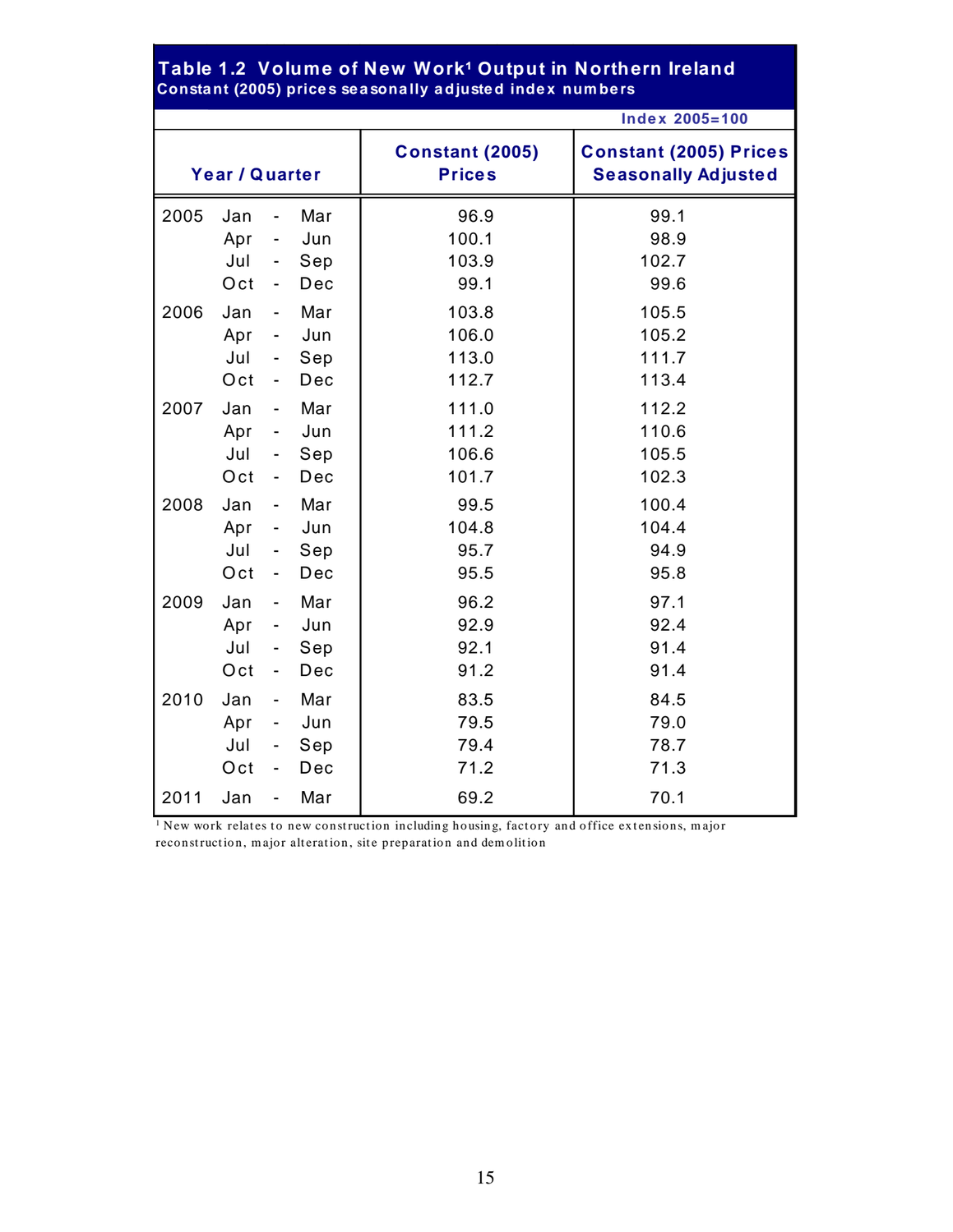#### **Consta nt (2005) price s se a sona lly a djuste d inde x num be rs** Table 1.3 Volume of Repair and Maintenance<sup>1</sup> Output in Northern Ireland

|      |                |                          |     |                               | <b>Index 2005=100</b>         |
|------|----------------|--------------------------|-----|-------------------------------|-------------------------------|
|      |                |                          |     |                               | <b>Constant (2005) Prices</b> |
|      | Year / Quarter |                          |     | <b>Constant (2005) Prices</b> | <b>Seasonally Adjusted</b>    |
| 2005 | Jan            | $\blacksquare$           | Mar | 106.5                         | 97.5                          |
|      | Apr            | $\overline{\phantom{a}}$ | Jun | 101.7                         | 102.7                         |
|      | Jul            | $\sim$                   | Sep | 96.7                          | 100.3                         |
|      | Oct            | $\blacksquare$           | Dec | 95.4                          | 98.7                          |
| 2006 | Jan            | $\sim$                   | Mar | 114.7                         | 106.7                         |
|      | Apr            | $\blacksquare$           | Jun | 92.3                          | 93.4                          |
|      | Jul            | $\sim$                   | Sep | 87.0                          | 89.8                          |
|      | Oct            | $\sim$                   | Dec | 87.3                          | 88.8                          |
| 2007 | Jan            | $\blacksquare$           | Mar | 92.7                          | 88.2                          |
|      | Apr            | $\blacksquare$           | Jun | 97.8                          | 98.9                          |
|      | Jul            | $\sim$                   | Sep | 98.6                          | 100.7                         |
|      | Oct            | $\blacksquare$           | Dec | 102.7                         | 103.8                         |
| 2008 | Jan            | $\blacksquare$           | Mar | 101.1                         | 97.2                          |
|      | Apr            | $\sim$                   | Jun | 92.8                          | 94.3                          |
|      | Jul            | $\sim$                   | Sep | 96.8                          | 97.7                          |
|      | Oct            | $\blacksquare$           | Dec | 95.7                          | 96.4                          |
| 2009 | Jan            | $\sim$                   | Mar | 96.3                          | 93.7                          |
|      | Apr            | $\sim$                   | Jun | 103.6                         | 104.8                         |
|      | Jul            | $\omega_{\rm{eff}}$      | Sep | 94.7                          | 95.3                          |
|      | Oct            | $\blacksquare$           | Dec | 87.8                          | 88.4                          |
| 2010 | Jan            | $\blacksquare$           | Mar | 94.2                          | 91.8                          |
|      | Apr            | $\blacksquare$           | Jun | 89.9                          | 91.3                          |
|      | Jul            | $\blacksquare$           | Sep | 91.9                          | 92.5                          |
|      | Oct            | $\blacksquare$           | Dec | 97.3                          | 97.2                          |
| 2011 | Jan            | $\blacksquare$           | Mar | 94.7                          | 93.1                          |

**<sup>1</sup>** Repair & M aintenance includes all on-site work not defined as new construction.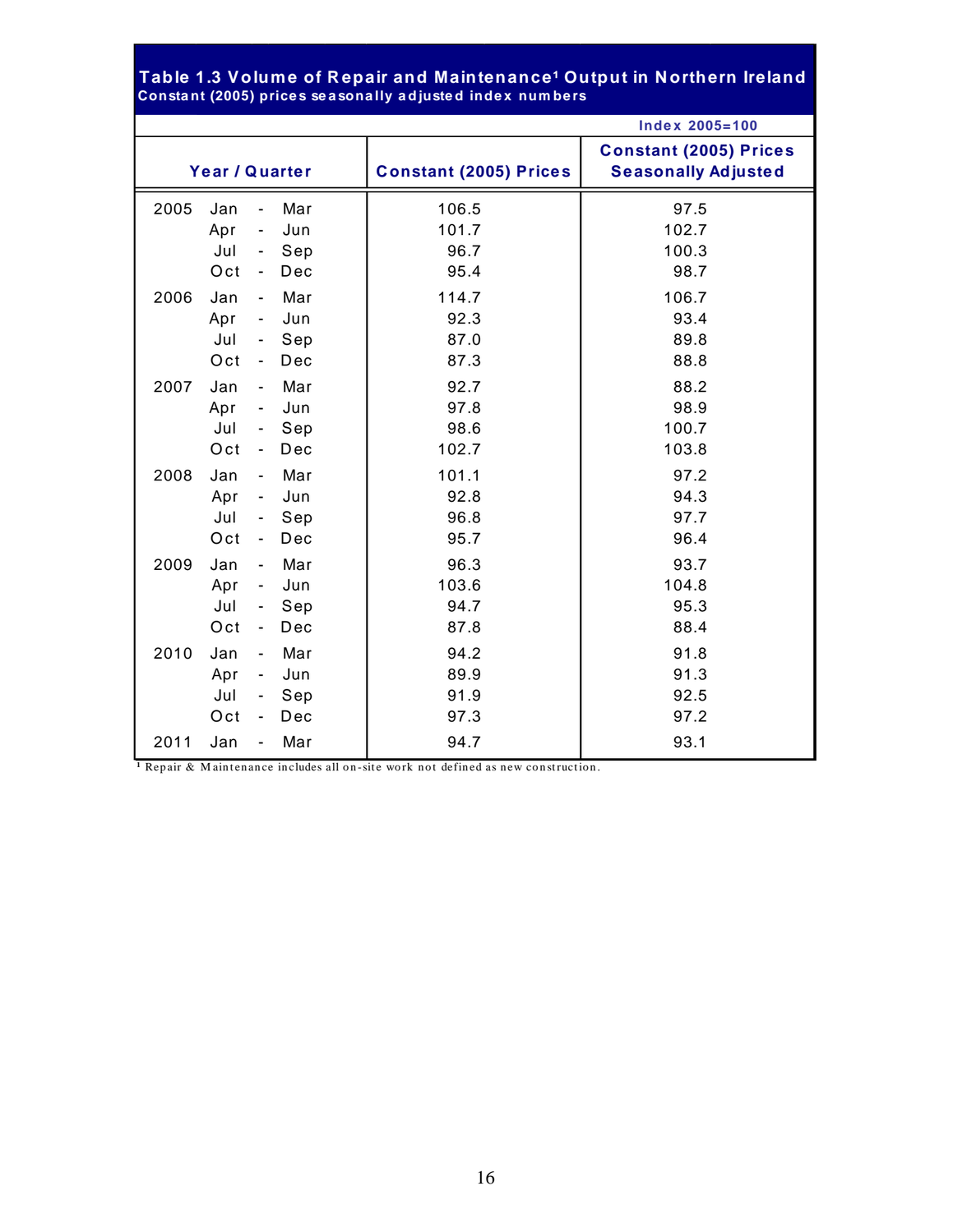|      |                | Constant (2003) prices seasonahy aujusted muex numbers |                                                             |
|------|----------------|--------------------------------------------------------|-------------------------------------------------------------|
|      |                |                                                        | <b>Index 2005=100</b>                                       |
|      | Year / Quarter | <b>Constant (2005)</b><br><b>Prices</b>                | <b>Constant (2005) Prices</b><br><b>Seasonally Adjusted</b> |
| 2005 | Jan - Mar      | 92.2                                                   | 95.2                                                        |
|      | Apr - Jun      | 106.2                                                  | 102.3                                                       |
|      | Jul - Sep      | 104.4                                                  | 104.9                                                       |
|      | Oct - Dec      | 97.1                                                   | 97.4                                                        |
| 2006 | Jan - Mar      | 107.2                                                  | 110.4                                                       |
|      | Apr - Jun      | 106.2                                                  | 102.2                                                       |
|      | Jul - Sep      | 101.1                                                  | 101.9                                                       |
|      | Oct - Dec      | 106.9                                                  | 107.0                                                       |
| 2007 | Jan - Mar      | 105.3                                                  | 108.1                                                       |
|      | Apr - Jun      | 105.2                                                  | 101.5                                                       |
|      | Jul - Sep      | 92.7                                                   | 93.6                                                        |
|      | Oct - Dec      | 89.4                                                   | 89.2                                                        |
| 2008 | Jan - Mar      | 82.0                                                   | 84.2                                                        |
|      | Apr - Jun      | 85.7                                                   | 83.0                                                        |
|      | Jul - Sep      | 70.9                                                   | 71.6                                                        |
|      | Oct - Dec      | 73.7                                                   | 73.4                                                        |
| 2009 | Jan - Mar      | 72.8                                                   | 74.8                                                        |
|      | Apr - Jun      | 79.3                                                   | 77.1                                                        |
|      | Jul - Sep      | 78.5                                                   | 78.9                                                        |
|      | Oct - Dec      | 75.5                                                   | 74.9                                                        |
| 2010 | Jan - Mar      | 70.9                                                   | 73.2                                                        |
|      | Apr - Jun      | 69.6                                                   | 67.8                                                        |
|      | Jul - Sep      | 66.5                                                   | 66.6                                                        |
|      | Oct - Dec      | 64.2                                                   | 63.7                                                        |
| 2011 | Jan - Mar      | 52.3                                                   | 54.1                                                        |

#### **Consta nt (2005) price s se a sona lly a djuste d inde x num be rs Table 1.4 Volume of Housing¹ Output in Northern Ireland**

1 Housing relates to all housing construction activity, both private and public sector.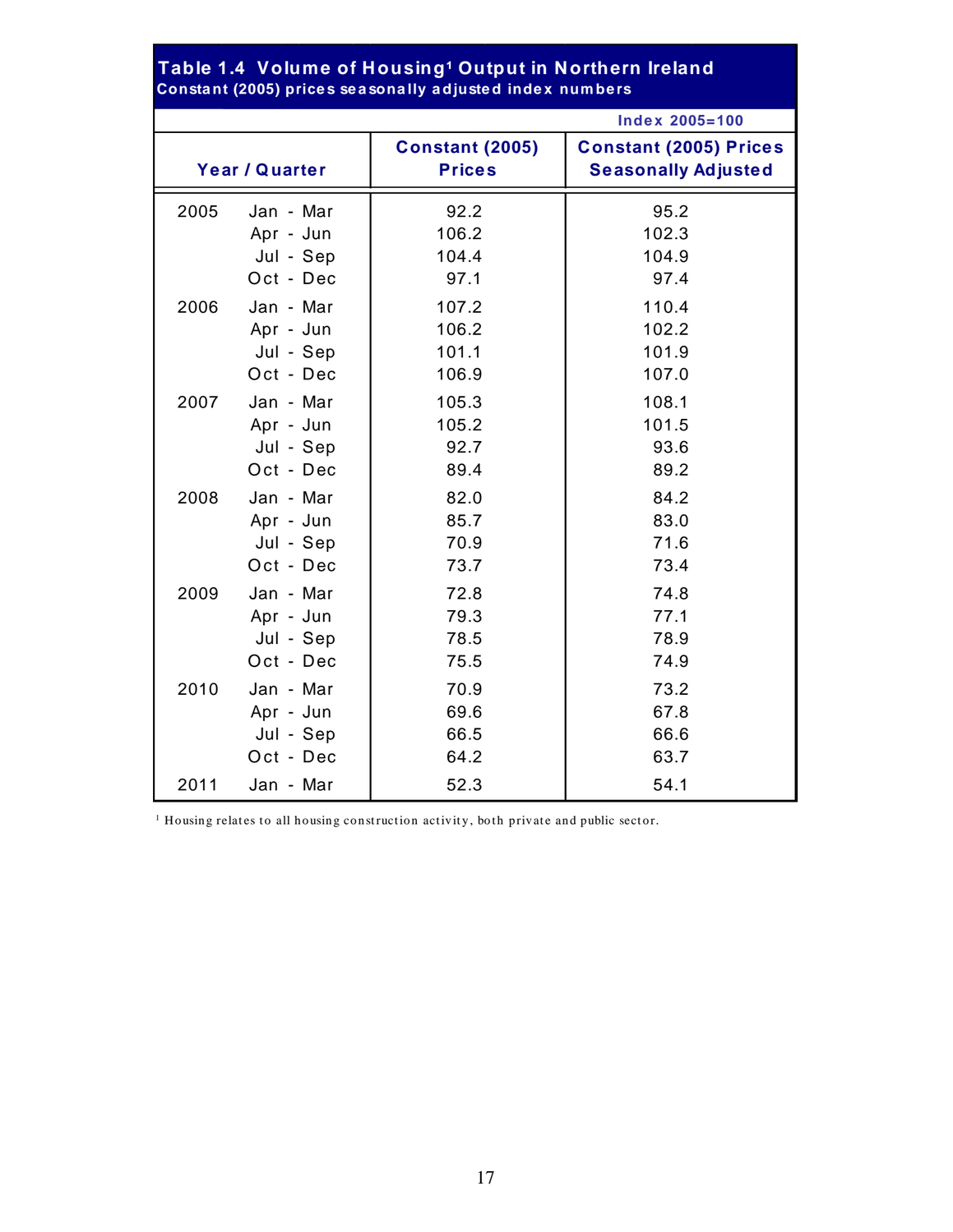#### **Table 1.5 Volume of Infrastructure<sup>1</sup> Output in Northern Ireland**

|      |                                                                                                                                                        | <b>Index 2005=100</b>                   |
|------|--------------------------------------------------------------------------------------------------------------------------------------------------------|-----------------------------------------|
|      | <b>Year / Quarter</b>                                                                                                                                  | <b>Constant (2005)</b><br><b>Prices</b> |
| 2005 | Mar<br>Jan<br>$\overline{\phantom{0}}$<br>Apr<br>Jun<br>Jul<br>Sep<br>$\overline{a}$<br>Oct<br>Dec<br>$\overline{\phantom{0}}$                         | 113.2<br>86.7<br>106.4<br>94.1          |
| 2006 | Mar<br>Jan<br>$\overline{\phantom{a}}$<br>Jun<br>Apr<br>$\qquad \qquad \blacksquare$<br>Jul<br>Sep<br>$\sim$<br>Oct<br>Dec<br>$\overline{\phantom{0}}$ | 96.0<br>98.4<br>122.3<br>93.4           |
| 2007 | Mar<br>Jan<br>$\sim$<br>Jun<br>Apr<br>$\sim$<br>Jul<br>Sep<br>$\overline{\phantom{a}}$<br>Oct<br>Dec                                                   | 110.6<br>124.6<br>129.6<br>130.8        |
| 2008 | Jan<br>Mar<br>Apr -<br>Jun<br>Jul<br>Sep<br>$\overline{\phantom{0}}$<br>Oct<br>Dec                                                                     | 152.7<br>146.2<br>147.3<br>154.2        |
| 2009 | Jan<br>Mar<br>$\overline{\phantom{a}}$<br>Apr<br>Jun<br>$\sim$<br>Jul<br>Sep<br>$\overline{\phantom{0}}$<br>Oct<br>Dec                                 | 168.7<br>169.1<br>153.9<br>144.8        |
| 2010 | Jan<br>Mar<br>Apr<br>Jun<br>$\sim$<br>Jul<br>Sep<br>Oct<br>Dec                                                                                         | 139.3<br>117.9<br>133.4<br>103.6        |
| 2011 | Mar<br>Jan<br>$\overline{\phantom{0}}$                                                                                                                 | 106.3                                   |

**Constant (2005) prices index numbers**

 $1$  Infrastructure includes work on roads and car parks, water and sewerage, electricity, gas, communication, air transport, railways, harbours and waterways

2 This series was not found to be a candidate for seasonal adjustment and therefore seasonally adjusted figures are not shown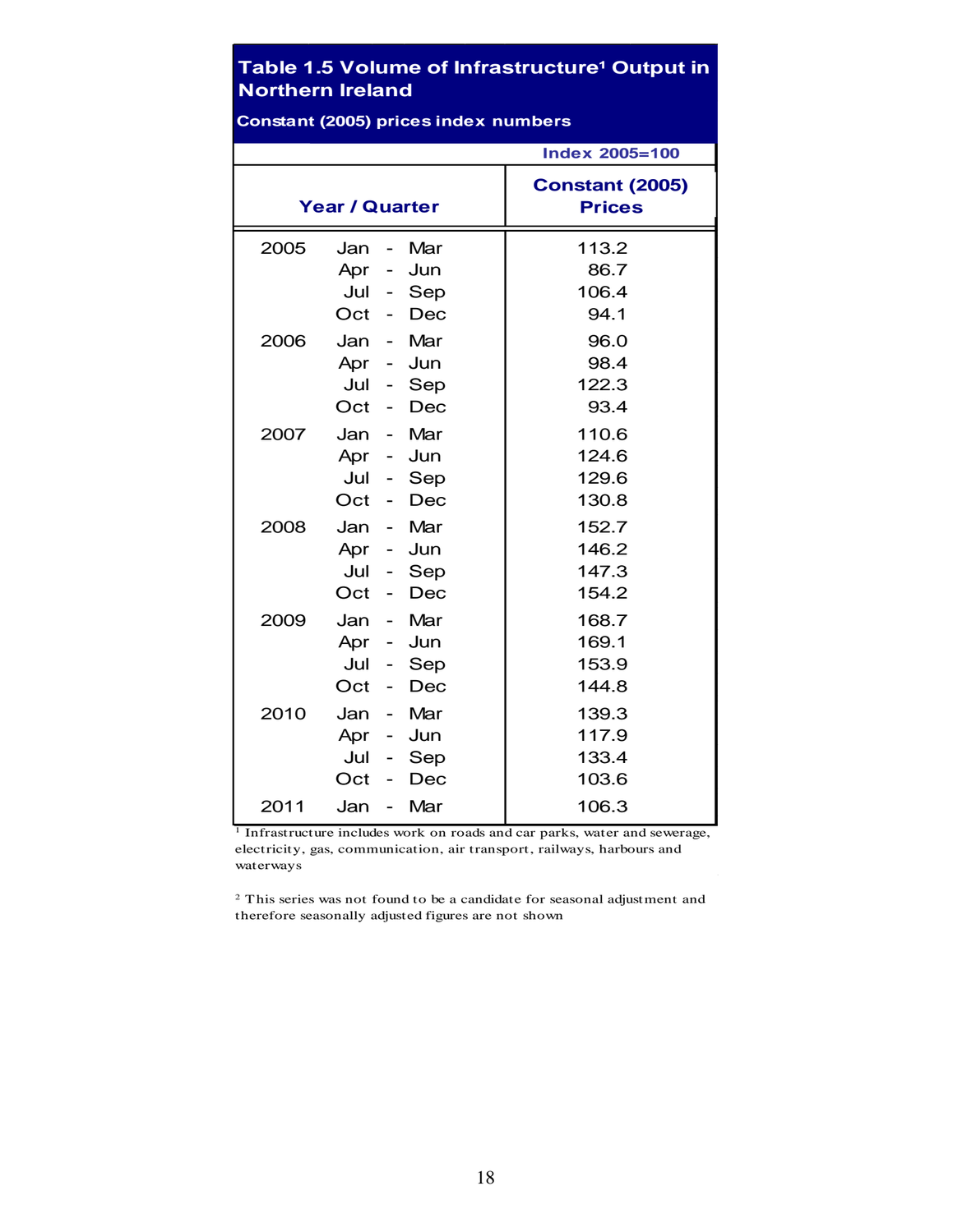#### **Table 1.6 Volume of Other Work<sup>1</sup> Output in Northern Ireland**

| version ( |                                                  |                                         |  |  |  |  |  |  |
|-----------|--------------------------------------------------|-----------------------------------------|--|--|--|--|--|--|
|           |                                                  | <b>Index 2005=100</b>                   |  |  |  |  |  |  |
|           | <b>Year / Quarter</b>                            | <b>Constant (2005)</b><br><b>Prices</b> |  |  |  |  |  |  |
| 2005      | Jan - Mar<br>Apr - Jun<br>Jul - Sep<br>Oct - Dec | 102.2<br>97.5<br>98.7<br>101.8          |  |  |  |  |  |  |
| 2006      | Jan - Mar<br>Apr - Jun<br>Jul - Sep<br>Oct - Dec | 107.7<br>101.6<br>112.6<br>114.6        |  |  |  |  |  |  |
| 2007      | Jan - Mar<br>Apr - Jun<br>Jul - Sep<br>Oct - Dec | 109.7<br>107.8<br>113.2<br>108.6        |  |  |  |  |  |  |
| 2008      | Jan - Mar<br>Apr - Jun<br>Jul - Sep<br>Oct - Dec | 105.2<br>110.0<br>111.6<br>104.2        |  |  |  |  |  |  |
| 2009      | Jan - Mar<br>Apr - Jun<br>Jul - Sep<br>Oct - Dec | 102.2<br>89.5<br>89.9<br>91.7           |  |  |  |  |  |  |
| 2010      | Jan - Mar<br>Apr - Jun<br>Jul - Sep<br>Oct - Dec | 86.2<br>84.6<br>84.0<br>82.4            |  |  |  |  |  |  |
| 2011      | Jan - Mar                                        | 91.9                                    |  |  |  |  |  |  |

**Constant (2005) prices index numbers**

1Other work includes factories, warehouse, oil, steel, gas and coal, school, colleges, offices, banks, shops, universities, entertainment, agriculture, health, welfare, garages and miscellanous.

2 This series was not found to be a candidate for seasonal adjustment and therefore seasonally adjusted figures are not shown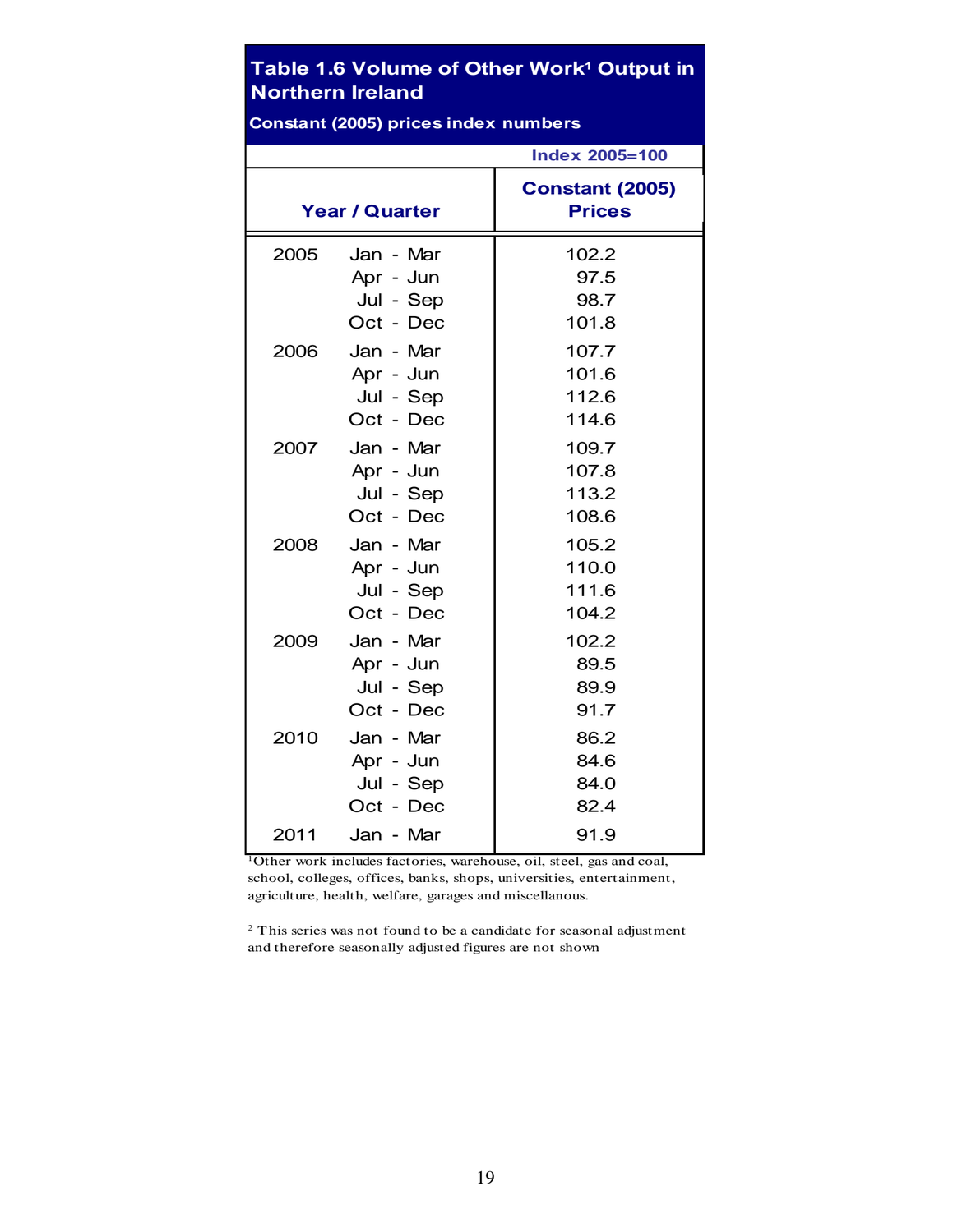#### **Table 1.7 Value of Construction Output in Northern Ireland**

| <b>Year / Quarter</b> | <b>Current prices</b><br>(£ Million) | <b>Constant (2005)</b><br>prices (£ Million) | <b>Constant (2005)</b><br>prices Seasonally<br><b>Adjusted (£ Million)</b> |
|-----------------------|--------------------------------------|----------------------------------------------|----------------------------------------------------------------------------|
| 2005 Jan - Mar        | 710                                  | 724                                          | 732                                                                        |
| Apr - Jun             | 730                                  | 737                                          | 725                                                                        |
| Jul - Sep             | 761                                  | 752                                          | 750                                                                        |
| Oct - Dec             | 733                                  | 722                                          | 727                                                                        |
| Total                 | 2,934                                | 2,934                                        | 2,934                                                                      |
| 2006 Jan - Mar        | 797                                  | 777                                          | 784                                                                        |
| Apr - Jun             | 788                                  | 759                                          | 749                                                                        |
| Jul - Sep             | 839                                  | 793                                          | 791                                                                        |
| Oct - Dec             | 845                                  | 792                                          | 797                                                                        |
| Total                 | 3,268                                | 3,121                                        | 3,121                                                                      |
| 2007 Jan - Mar        | 860                                  | 789                                          | 796                                                                        |
| Apr - Jun             | 874                                  | 797                                          | 788                                                                        |
| Jul - Sep             | 854                                  | 771                                          | 768                                                                        |
| Oct - Dec             | 835                                  | 747                                          | 752                                                                        |
| Total                 | 3,424                                | 3,103                                        | 3,103                                                                      |
| 2008 Jan - Mar        | 819                                  | 732                                          | 737                                                                        |
| Apr - Jun             | 846                                  | 752                                          | 745                                                                        |
| Jul - Sep             | 795                                  | 704                                          | 701                                                                        |
| Oct - Dec             | 783                                  | 700                                          | 705                                                                        |
| Total                 | 3,244                                | 2,890                                        | 2,890                                                                      |
| 2009 Jan - Mar        | 765                                  | 705                                          | 710                                                                        |
| Apr - Jun             | 742                                  | 696                                          | 690                                                                        |
| Jul - Sep             | 733                                  | 679                                          | 677                                                                        |
| Oct - Dec             | 713                                  | 664                                          | 668                                                                        |
| Total                 | 2,953                                | 2,744                                        | 2,744                                                                      |
| 2010 Jan - Mar        | 673                                  | 627                                          | 631                                                                        |
| Apr - Jun             | 637                                  | 597                                          | 593                                                                        |
| Jul - Sep             | 638                                  | 599                                          | 597                                                                        |
| Oct - Dec             | 598                                  | 558                                          | 561                                                                        |
| Total                 | 2,546                                | 2,383                                        | 2,383                                                                      |
| 2011 Jan - Mar        | 581                                  | 542                                          | 546                                                                        |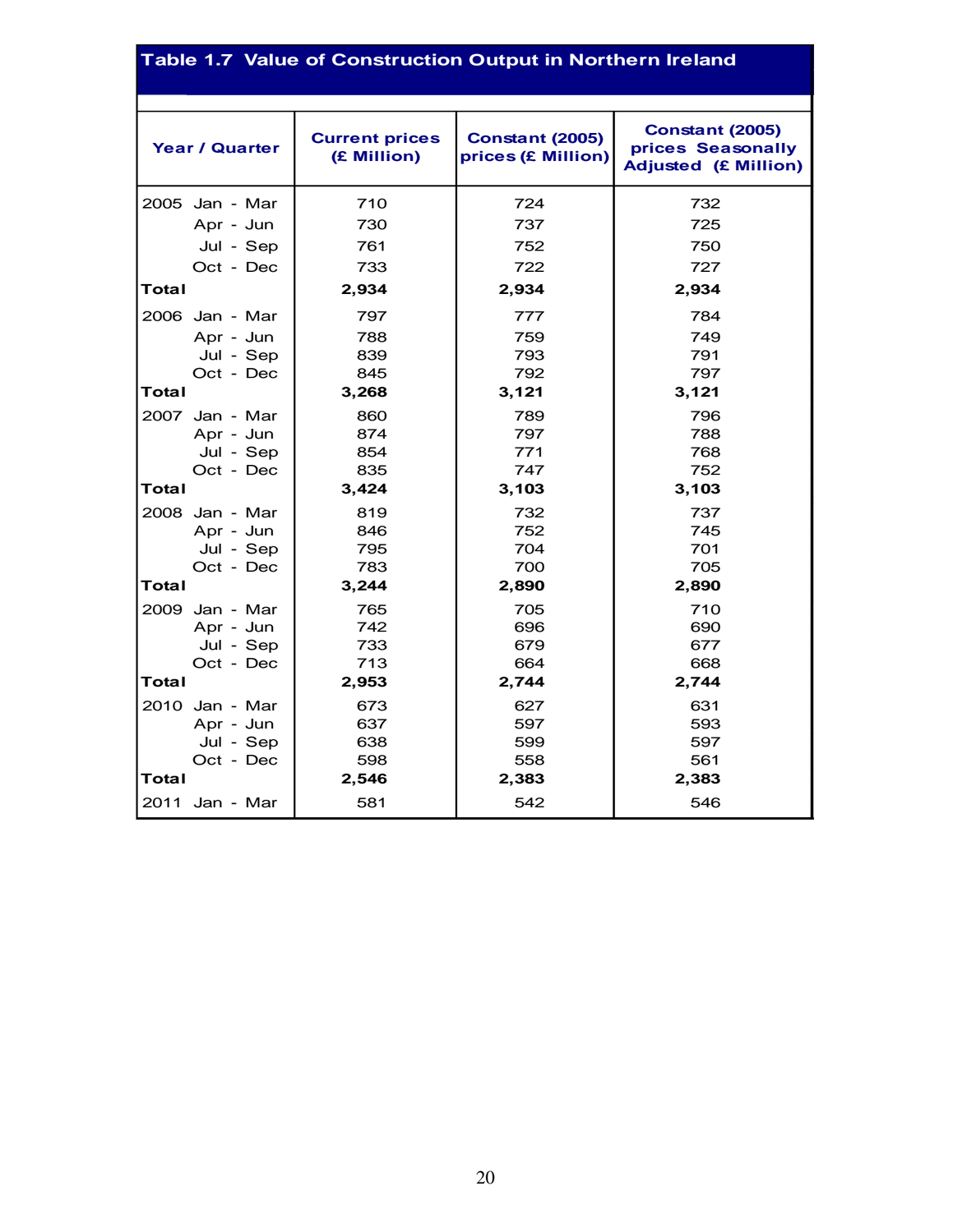| Table 1.8 (a) Volume of Output <sup>1</sup> in Northern Ireland by Construction Sector |                                      |              |                |              |                |                                   |                                                       |                |               |              |                               |              |              |                                                                 |                |
|----------------------------------------------------------------------------------------|--------------------------------------|--------------|----------------|--------------|----------------|-----------------------------------|-------------------------------------------------------|----------------|---------------|--------------|-------------------------------|--------------|--------------|-----------------------------------------------------------------|----------------|
|                                                                                        | <b>Current Prices (£ million)</b>    |              |                |              |                |                                   |                                                       |                |               |              |                               |              |              |                                                                 |                |
|                                                                                        |                                      |              |                |              |                | <b>Other New Work non-housing</b> |                                                       |                |               |              | <b>Repair and Maintenance</b> |              |              |                                                                 |                |
|                                                                                        |                                      |              |                |              |                | <b>Other New Work exc</b>         |                                                       |                |               |              |                               |              |              |                                                                 |                |
|                                                                                        | <b>New housing</b><br>infrastructure |              |                |              | <b>Housing</b> |                                   | <b>Other Work</b>                                     |                |               |              |                               |              |              |                                                                 |                |
|                                                                                        |                                      |              |                |              |                |                                   |                                                       |                |               |              |                               |              |              |                                                                 |                |
|                                                                                        | <b>YEAR/</b><br><b>QUARTER</b>       |              |                | Infra-       |                | <b>Private</b>                    | <b>Private</b>                                        | <b>All New</b> |               |              | Infra-                        |              |              | <b>All Repair &amp;</b>                                         |                |
|                                                                                        |                                      |              |                |              |                |                                   | Public Private structure Public Industrial Commercial | <b>Work</b>    | <b>Public</b> |              |                               |              |              | Private   structure   Public   Private   maintenance   All Work |                |
| 2005                                                                                   | Jan - Mar                            | 34.0         | 247.8          | 78.4         | 109.1          | 18.7                              | 79.5                                                  | 567.5          | 36.9          | 15.2         | 27.3                          | 43.3         | 19.8         | 142.5                                                           | 710.0          |
|                                                                                        | Apr - Jun                            | 35.8         | 291.9          | 57.6         | 96.6           | 19.2                              | 92.2                                                  | 593.1          | 35.6          | 23.7         | 25.1                          | 30.4         | 21.8         | 136.6                                                           | 729.7          |
|                                                                                        | Jul - Sep                            | 38.9         | 298.8          | 74.0         | 105.5          | 11.2                              | 97.1                                                  | 625.5          | 26.5          | 23.9         | 30.5                          | 27.5         | 26.7         | 135.1                                                           | 760.6          |
|                                                                                        | Oct - Dec                            | 51.2         | 259.6          | 69.1         | 88.2           | 15.8                              | 116.3                                                 | 600.1          | 28.7          | 23.9         | 25.1                          | 27.7         | 28.0         | 133.3                                                           | 733.5          |
|                                                                                        |                                      |              |                |              |                |                                   |                                                       |                |               |              |                               |              |              |                                                                 |                |
| 2006                                                                                   | Jan - Mar                            | 48.1<br>51.7 | 292.2<br>295.2 | 72.7<br>81.2 | 90.6           | 16.8<br>15.1                      | 114.4<br>127.7                                        | 634.7<br>656.1 | 32.1<br>33.6  | 34.5<br>26.0 | 24.0<br>21.5                  | 39.5<br>26.0 | 31.9<br>24.7 | 162.1<br>131.8                                                  | 796.8<br>787.9 |
|                                                                                        | Apr - Jun<br>Jul - Sep               |              | 292.8          | 111.6        | 85.1<br>97.4   | 23.6                              | 137.5                                                 | 710.6          | 21.2          | 31.0         | 19.4                          | 33.6         | 23.1         | 128.3                                                           | 838.9          |
|                                                                                        | Oct - Dec                            | 47.8<br>60.6 | 305.6          | 81.1         | 106.5          | 28.3                              | 132.2                                                 | 714.2          | 27.6          | 26.9         | 18.9                          | 21.1         | 35.9         | 130.5                                                           | 844.7          |
|                                                                                        |                                      |              |                |              |                |                                   |                                                       |                |               |              |                               |              |              |                                                                 |                |
| 2007                                                                                   | Jan - Mar                            | 49.3         | 313.9          | 93.0         | 116.8          | 20.2                              | 127.3                                                 | 720.5          | 25.5          | 34.8         | 29.3                          | 31.3         | 18.9         | 139.8                                                           | 860.3          |
|                                                                                        | Jun<br>Apr -                         | 48.7         | 310.0          | 106.4        | 107.5          | 15.3                              | 137.9                                                 | 725.7          | 32.4          | 34.4         | 29.2                          | 24.1         | 28.3         | 148.4                                                           | 874.1          |
|                                                                                        | Jul - Sep                            | 41.8         | 278.7          | 109.6        | 105.5          | 23.6                              | 140.8                                                 | 699.9          | 27.9          | 29.3         | 32.0                          | 40.7         | 24.4         | 154.4                                                           | 854.3          |
|                                                                                        | Oct - Dec                            | 38.9         | 270.2          | 111.8        | 102.1          | 17.5                              | 133.7                                                 | 674.1          | 34.8          | 23.6         | 30.4                          | 35.3         | 36.6         | 160.6                                                           | 834.8          |
| 2008                                                                                   | Jan - Mar                            | 36.6         | 240.3          | 132.0        | 111.3          | 16.1                              | 123.3                                                 | 659.6          | 24.9          | 39.9         | 31.2                          | 31.8         | 31.4         | 159.2                                                           | 818.8          |
|                                                                                        | Jun<br>Apr -                         | 52.4         | 244.2          | 128.3        | 108.1          | 21.2                              | 143.7                                                 | 698.0          | 25.8          | 38.5         | 27.9                          | 24.8         | 31.2         | 148.1                                                           | 846.2          |
|                                                                                        | Jul - Sep                            | 45.4         | 188.2          | 127.1        | 108.3          | 35.8                              | 129.4                                                 | 634.3          | 28.3          | 35.4         | 33.5                          | 26.9         | 36.8         | 160.9                                                           | 795.2          |
|                                                                                        | Oct - Dec                            | 57.7         | 169.1          | 139.4        | 112.3          | 32.8                              | 112.8                                                 | 624.1          | 32.0          | 41.6         | 28.8                          | 25.1         | 31.8         | 159.3                                                           | 783.4          |
| 2009                                                                                   | - Mar<br>Jan                         | 57.0         | 168.0          | 142.8        | 121.9          | 12.2                              | 102.4                                                 | 604.3          | 30.5          | 33.0         | 31.7                          | 27.7         | 37.4         | 160.3                                                           | 764.6          |
|                                                                                        | Apr - Jun                            | 61.2         | 170.4          | 139.5        | 109.7          | 14.4                              | 75.1                                                  | 570.3          | 26.7          | 50.5         | 34.7                          | 26.7         | 33.0         | 171.5                                                           | 741.9          |
|                                                                                        | Jul - Sep                            | 39.0         | 204.7          | 133.3        | 117.7          | 10.2                              | 70.4                                                  | 575.3          | 26.3          | 43.2         | 30.6                          | 28.7         | 29.3         | 158.1                                                           | 733.4          |
|                                                                                        | Oct - Dec                            | 34.3         | 200.6          | 126.6        | 106.6          | 19.4                              | 77.5                                                  | 564.9          | 28.6          | 41.7         | 29.8                          | 26.5         | 21.5         | 148.2                                                           | 713.1          |
| 2010                                                                                   | Jan - Mar                            | 41.6         | 179.2          | 112.3        | 104.7          | 12.4                              | 63.4                                                  | 513.7          | 28.6          | 38.5         | 39.2                          | 33.8         | 19.3         | 159.4                                                           | 673.1          |
|                                                                                        | - Jun<br>Apr                         | 30.3         | 190.4          | 95.4         | 92.6           | 13.4                              | 63.6                                                  | 485.8          | 16.7          | 44.9         | 32.6                          | 32.3         | 24.4         | 150.9                                                           | 636.7          |
|                                                                                        | Jul - Sep                            | 28.6         | 176.6          | 110.4        | 79.7           | 15.9                              | 72.2                                                  | 483.4          | 17.3          | 47.4         | 35.0                          | 29.7         | 25.4         | 154.9                                                           | 638.2          |
|                                                                                        | Dec<br>Oct -                         | 31.4         | 166.4          | 83.9         | 79.0           | 14.9                              | 58.5                                                  | 434.0          | 15.3          | 47.8         | 30.3                          | 37.8         | 33.3         | 164.5                                                           | 598.5          |
| 2011                                                                                   | Jan - Mar                            | 43.8         | 122.7          | 78.5         | 101.0          | 12.2                              | 62.7                                                  | 420.9          | 14.2          | 32.2         | 40.6                          | 39.6         | 33.7         | 160.4                                                           | 581.2          |

1 Includes output by contractors and public sector direct labour departments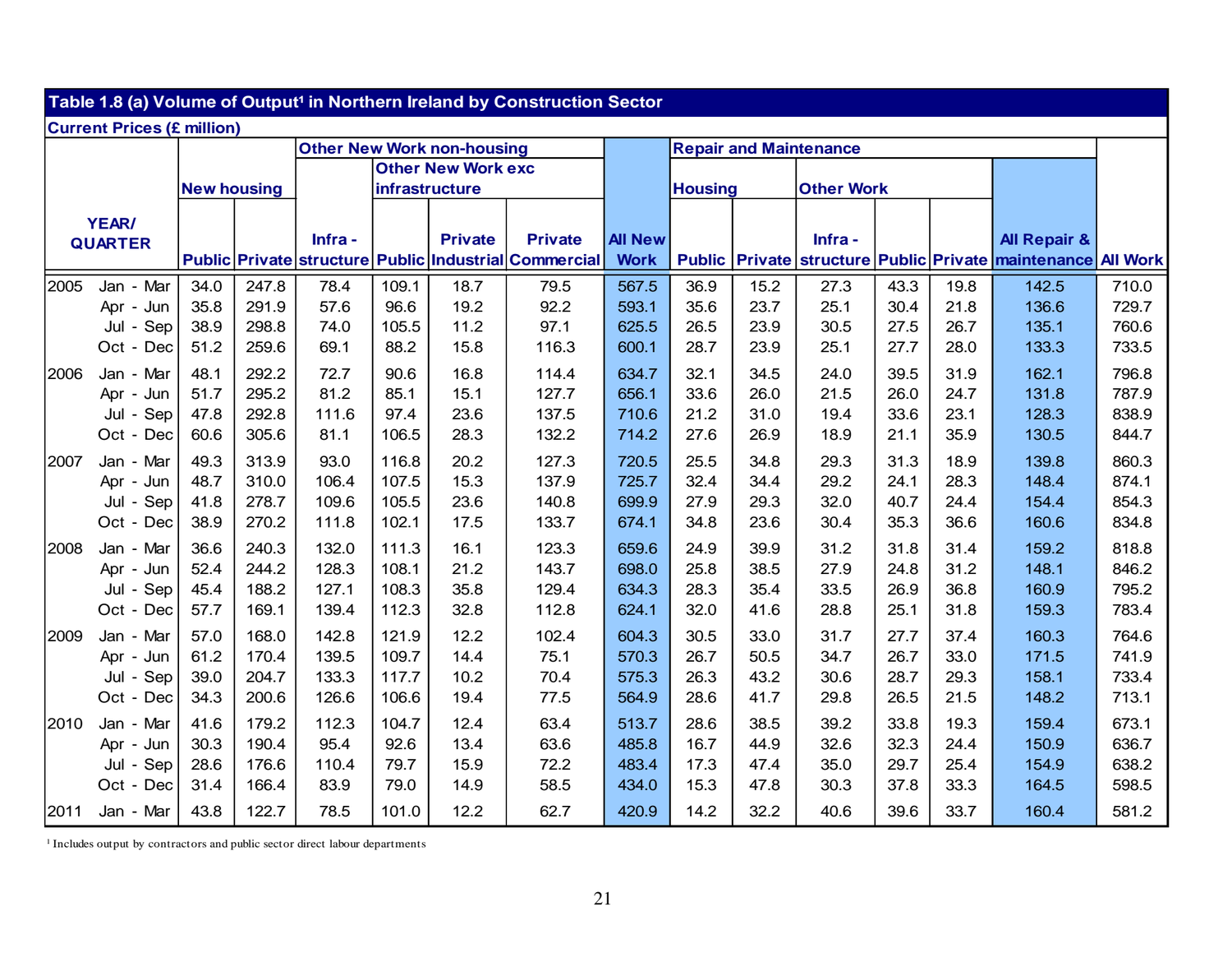|                                                                   | Table 1.8 (b) Volume of Output <sup>1</sup> in Northern Ireland by Construction Sector |                |                  |                |                                   |                       |                   |                               |      |                                         |      |      |                    |                 |
|-------------------------------------------------------------------|----------------------------------------------------------------------------------------|----------------|------------------|----------------|-----------------------------------|-----------------------|-------------------|-------------------------------|------|-----------------------------------------|------|------|--------------------|-----------------|
| <b>Constant (2005) Prices and Seasonally Adjusted (£ million)</b> |                                                                                        |                |                  |                |                                   |                       |                   |                               |      |                                         |      |      |                    |                 |
|                                                                   |                                                                                        |                |                  |                | <b>Other New Work non-housing</b> |                       |                   | <b>Repair and Maintenance</b> |      |                                         |      |      |                    |                 |
|                                                                   |                                                                                        |                |                  |                | <b>Other New Work exc</b>         |                       |                   |                               |      |                                         |      |      |                    |                 |
|                                                                   | <b>New housing</b>                                                                     |                |                  | infrastructure |                                   |                       | <b>All</b>        | <b>Housing</b>                |      | <b>Other Work</b>                       |      |      | <b>All Repair</b>  |                 |
| YEAR/                                                             |                                                                                        |                | Infra-           |                | <b>Private</b>                    | <b>Private</b>        | <b>New</b>        |                               |      | Infra-                                  |      |      | & Mainte-          | <b>All</b>      |
| <b>QUARTER</b>                                                    | <b>Public</b>                                                                          | <b>Private</b> | <b>structure</b> | <b>Public</b>  |                                   | Industrial Commercial | Work <sup>2</sup> |                               |      | Public Private structure Public Private |      |      | nance <sup>2</sup> | <b>Work</b> $2$ |
| 2005 Jan - Mar                                                    | 35.0                                                                                   | 263.7          | 81.7             | 111.0          | 18.5                              | 86.4                  | 591.3             | 36.3                          | 13.4 | 26.0                                    | 35.3 | 20.3 | 133.5              | 731.8           |
| Apr - Jun                                                         | 35.9                                                                                   | 283.2          | 58.4             | 96.5           | 17.7                              | 89.4                  | 589.9             | 33.0                          | 24.4 | 25.6                                    | 36.1 | 22.2 | 140.6              | 724.9           |
| Jul - Sep                                                         | 38.6                                                                                   | 293.0          | 73.0             | 104.0          | 13.6                              | 94.6                  | 612.5             | 29.9                          | 23.9 | 29.3                                    | 27.6 | 26.2 | 137.3              | 750.3           |
| Oct - Dec                                                         | 49.9                                                                                   | 257.8          | 66.4             | 88.0           | 15.3                              | 114.2                 | 594.2             | 28.9                          | 27.0 | 27.2                                    | 28.9 | 27.4 | 135.2              | 727.3           |
| 2006 Jan - Mar                                                    | 46.8                                                                                   | 295.7          | 69.6             | 91.0           | 16.2                              | 119.7                 | 629.3             | 29.6                          | 29.3 | 21.6                                    | 31.6 | 30.9 | 146.1              | 784.2           |
| Apr - Jun                                                         | 50.2                                                                                   | 272.2          | 74.6             | 84.0           | 18.0                              | 122.6                 | 627.3             | 28.8                          | 24.7 | 20.6                                    | 29.0 | 23.6 | 127.8              | 748.5           |
| Jul - Sep                                                         | 45.2                                                                                   | 276.7          | 100.3            | 93.1           | 19.9                              | 130.9                 | 666.4             | 23.7                          | 29.4 | 17.7                                    | 31.1 | 21.4 | 122.9              | 790.7           |
| Oct - Dec                                                         | 55.8                                                                                   | 289.4          | 73.0             | 100.6          | 22.4                              | 126.7                 | 676.2             | 23.3                          | 28.1 | 19.2                                    | 20.4 | 32.9 | 121.6              | 797.1           |
| 2007 Jan - Mar                                                    | 44.4                                                                                   | 300.2          | 80.4             | 107.8          | 24.0                              | 128.0                 | 669.1             | 24.0                          | 28.5 | 24.5                                    | 24.3 | 17.1 | 120.7              | 796.0           |
| Apr - Jun                                                         | 43.3                                                                                   | 272.3          | 94.2             | 95.8           | 17.9                              | 130.4                 | 660.0             | 29.2                          | 30.0 | 26.5                                    | 24.9 | 25.5 | 135.3              | 787.8           |
| Jul - Sep                                                         | 37.1                                                                                   | 253.6          | 97.4             | 91.4           | 18.9                              | 130.5                 | 629.3             | 25.5                          | 26.4 | 27.4                                    | 34.9 | 21.3 | 137.9              | 768.3           |
| Oct - Dec                                                         | 34.0                                                                                   | 244.5          | 100.0            | 86.6           | 13.6                              | 124.8                 | 610.1             | 28.7                          | 22.7 | 29.5                                    | 32.3 | 32.0 | 142.1              | 752.3           |
| 2008 Jan - Mar                                                    | 31.5                                                                                   | 222.9          | 120.6            | 95.2           | 18.9                              | 121.3                 | 598.7             | 22.2                          | 32.8 | 24.9                                    | 24.4 | 27.3 | 133.1              | 737.3           |
| Apr - Jun                                                         | 44.7                                                                                   | 207.4          | 117.5            | 92.7           | 23.7                              | 135.6                 | 622.6             | 22.3                          | 31.1 | 24.1                                    | 24.0 | 26.7 | 129.1              | 744.7           |
| Jul - Sep                                                         | 39.4                                                                                   | 168.8          | 114.9            | 92.1           | 28.0                              | 119.6                 | 565.9             | 24.2                          | 30.0 | 27.1                                    | 21.5 | 30.3 | 133.8              | 701.1           |
| Oct - Dec                                                         | 51.3                                                                                   | 159.2          | 125.4            | 96.4           | 25.1                              | 105.8                 | 571.8             | 24.7                          | 36.4 | 26.3                                    | 21.4 | 26.2 | 132.0              | 705.1           |
| 2009 Jan - Mar                                                    | 51.8                                                                                   | 171.7          | 137.1            | 111.1          | 14.2                              | 100.8                 | 579.3             | 25.5                          | 27.1 | 24.0                                    | 20.4 | 30.8 | 128.3              | 709.8           |
| Apr - Jun                                                         | 56.3                                                                                   | 165.5          | 135.0            | 104.1          | 16.5                              | 74.0                  | 551.0             | 22.4                          | 38.7 | 28.9                                    | 24.4 | 27.3 | 143.5              | 689.7           |
| Jul - Sep                                                         | 35.2                                                                                   | 195.4          | 123.7            | 112.9          | 8.4                               | 69.5                  | 545.0             | 22.3                          | 36.4 | 24.7                                    | 23.1 | 24.0 | 130.5              | 676.5           |
| Oct - Dec                                                         | 30.6                                                                                   | 188.8          | 115.9            | 106.8          | 16.2                              | 80.4                  | 545.5             | 21.5                          | 34.9 | 26.7                                    | 22.2 | 17.5 | 121.0              | 668.3           |
| 2010 Jan - Mar                                                    | 37.8                                                                                   | 178.4          | 102.9            | 107.7          | 16.3                              | 68.9                  | 504.0             | 23.2                          | 32.9 | 29.2                                    | 24.9 | 15.7 | 125.7              | 631.0           |
| Apr - Jun                                                         | 27.8                                                                                   | 173.1          | 87.1             | 97.2           | 17.0                              | 70.1                  | 471.4             | 14.1                          | 32.8 | 27.1                                    | 29.0 | 20.1 | 124.9              | 592.6           |
| Jul - Sep                                                         | 26.5                                                                                   | 164.2          | 100.3            | 84.7           | 14.4                              | 77.5                  | 469.7             | 14.7                          | 38.7 | 28.3                                    | 24.3 | 20.8 | 126.7              | 597.2           |
| Oct - Dec                                                         | 29.2                                                                                   | 155.3          | 75.4             | 84.2           | 12.8                              | 62.8                  | 425.6             | 11.6                          | 37.2 | 27.4                                    | 31.6 | 27.2 | 133.1              | 561.1           |
| 2011 Jan - Mar                                                    | 40.6                                                                                   | 122.1          | 69.8             | 107.2          | 15.5                              | 68.9                  | 418.1             | 12.1                          | 27.5 | 30.4                                    | 29.3 | 27.4 | 127.4              | 545.5           |

1 Includes output by contractors and public sector direct labour departments

2 See background Notes (Paragraph 9)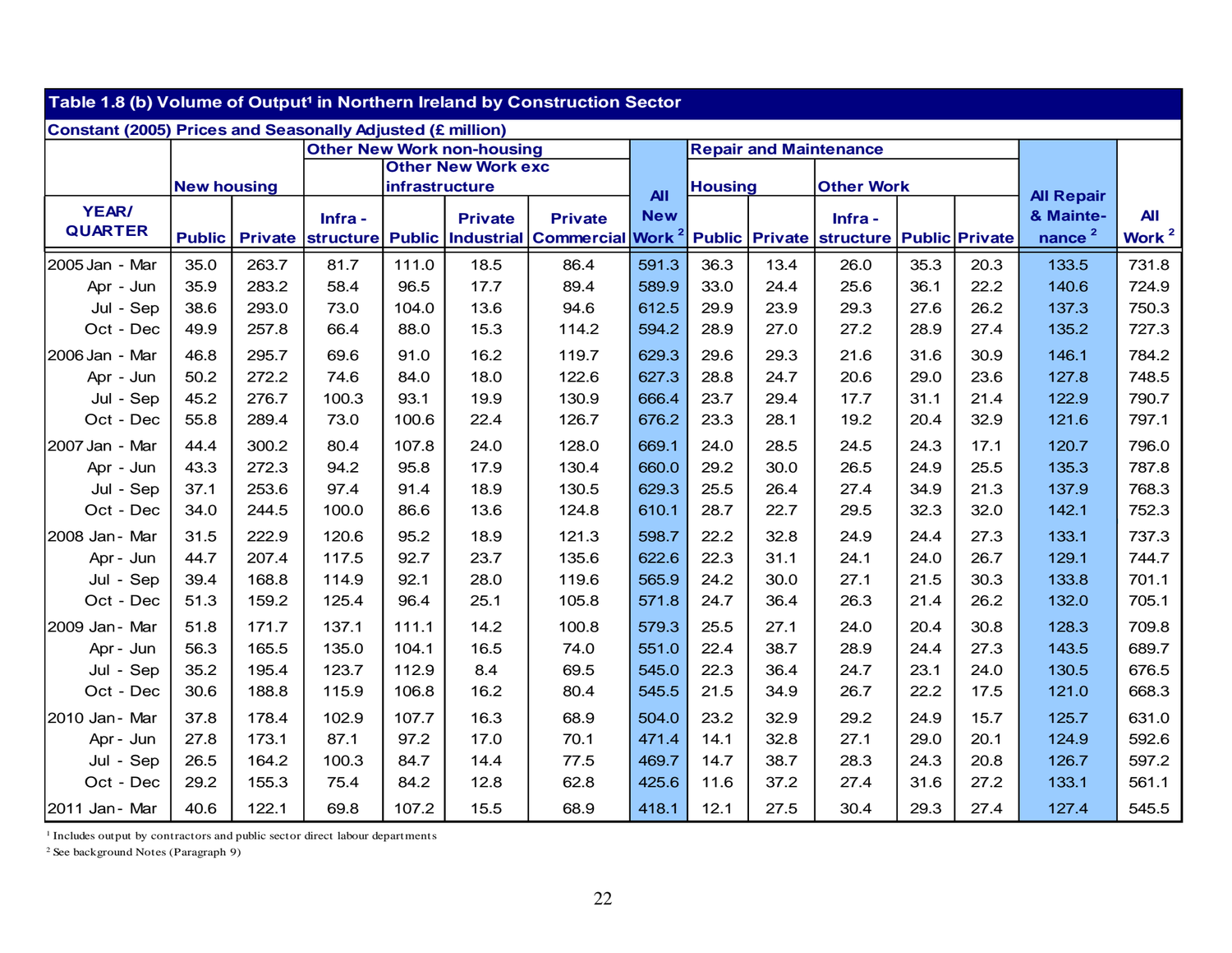#### **Table 1.9 Volume of Output1 in Northern Ireland (Private Contractors only) by Stratum2 of Firm**

**Current Prices (£million)**

|                           |                                      |                    |       |                                                  |                |                                   | 1st Quarter 2011                                      |                               |                |      |                                                          |      |      |                                        |                 |
|---------------------------|--------------------------------------|--------------------|-------|--------------------------------------------------|----------------|-----------------------------------|-------------------------------------------------------|-------------------------------|----------------|------|----------------------------------------------------------|------|------|----------------------------------------|-----------------|
|                           |                                      |                    |       |                                                  |                | <b>Other New Work non-housing</b> |                                                       |                               |                |      | <b>Repair and Maintenance</b>                            |      |      |                                        |                 |
|                           |                                      | <b>New housing</b> |       |                                                  | infrastructure | <b>Other New Work exc</b>         |                                                       |                               | <b>Housing</b> |      | <b>Other Work</b>                                        |      |      |                                        |                 |
| <b>Stratum</b><br>of Firm | Annual<br><b>Turnover</b><br>(E'000) |                    |       | $Infra -$<br><b>Public Private   structure  </b> |                | <b>Private</b>                    | <b>Private</b><br><b>Public Industrial Commercial</b> | <b>All New</b><br><b>Work</b> |                |      | Infra-<br><b>Public Private structure Public Private</b> |      |      | <b>All Repair &amp;</b><br>maintenance | <b>All Work</b> |
|                           | $0 - 124$                            | 0.0                | 11.0  | 0.1                                              | 0.0            | 0.0                               | 1.6                                                   | 12.7                          | 0.0            | 7.9  | 4.0                                                      | 0.2  | 7.8  | 19.9                                   | 32.6            |
| $\overline{2}$            | 125-549                              | 1.8                | 22.7  | 0.9                                              | 0.0            | 0.0                               | 3.1                                                   | 28.5                          | 2.6            | 15.9 | 1.1                                                      | 2.7  | 12.6 | 34.8                                   | 63.3            |
| 3                         | 550-2.099                            | 4.0                | 34.2  | 3.1                                              | 5.7            | 1.5                               | 9.7                                                   | 58.2                          | 2.5            | 5.1  | 5.4                                                      | 3.6  | 6.3  | 22.9                                   | 81.1            |
| $\overline{4}$            | 2,100-5,249                          | 0.1                | 21.0  | 2.1                                              | 7.3            | 0.6                               | 7.5                                                   | 38.8                          | 4.1            | 2.5  | 0.1                                                      | 3.8  | 1.8  | 12.3                                   | 51.1            |
| 5                         | 5,250-10,499                         | 17.8               | 9.9   | 5.9                                              | 14.6           | 0.3                               | 7.7                                                   | 56.0                          | 3.8            | 0.7  | 2.1                                                      | 4.0  | 2.8  | 13.3                                   | 69.4            |
| 6                         | $10,500+$                            | 20.0               | 23.9  | 66.5                                             | 60.9           | 9.8                               | 33.1                                                  | 214.2                         | 0.1            | 0.1  | 14.9                                                     | 14.3 | 2.4  | 31.8                                   | 246.0           |
| <b>Total</b>              |                                      | 43.8               | 122.7 | 78.5                                             | 88.5           | 12.2                              | 62.7                                                  | 408.5                         | 13.0           | 32.2 | 27.5                                                     | 28.7 | 33.7 | 135.1                                  | 543.5           |

<sup>1</sup>Includes output by Contractors only

2 Firms are stratified by turnover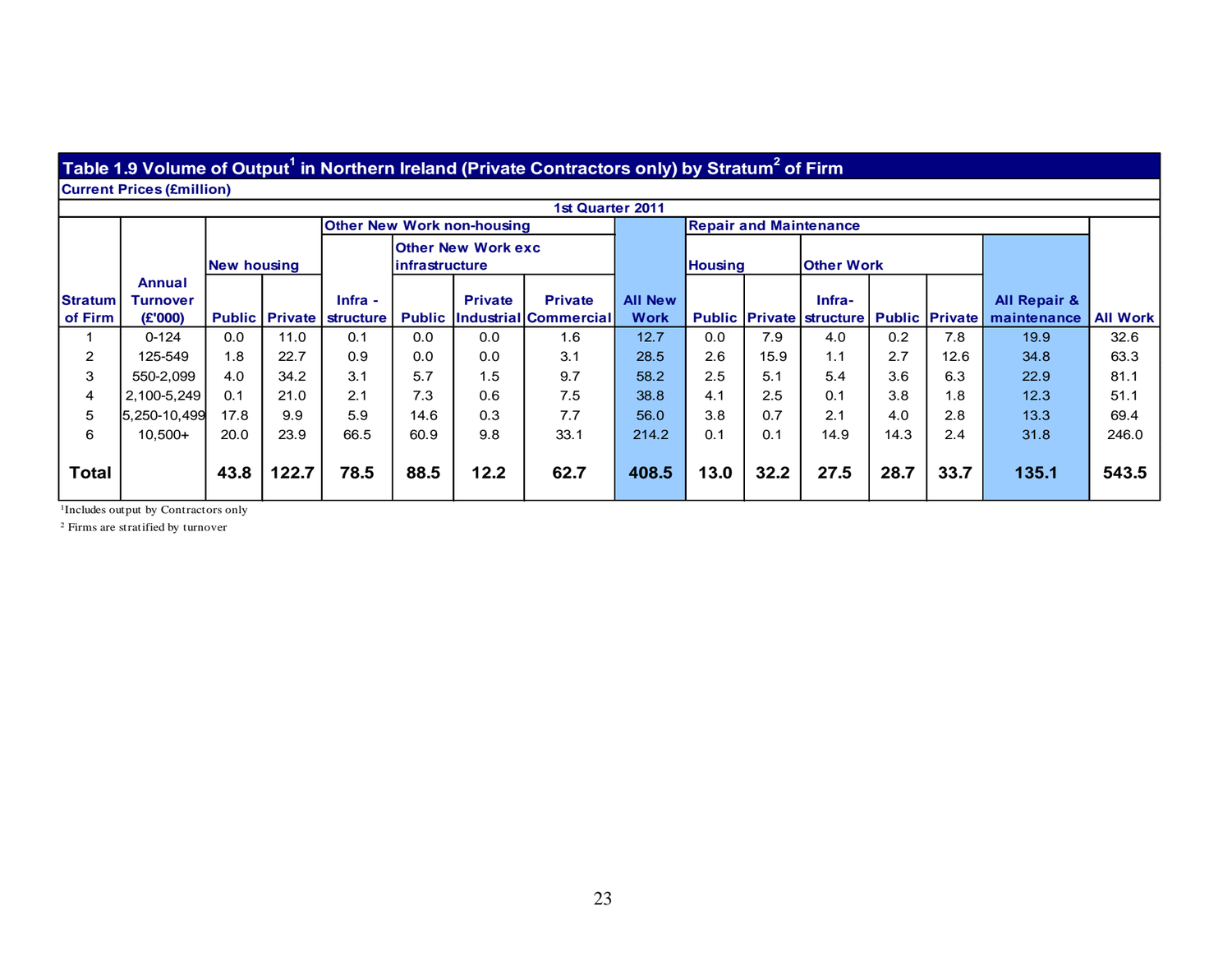### **Table 1.10 Volume of Output1 in Northern Ireland (New Work Only) by Type of Work**

#### **Current Prices (£ million)**

#### **a) New Work for Public Sector**

|      | ---------------- |                                              |     |              |                   |                                                                                 |             |       |      |               |     |     |       |                 |            |
|------|------------------|----------------------------------------------|-----|--------------|-------------------|---------------------------------------------------------------------------------|-------------|-------|------|---------------|-----|-----|-------|-----------------|------------|
|      |                  |                                              |     |              | Oil,              |                                                                                 |             |       |      |               |     |     |       |                 | <b>All</b> |
|      |                  | <b>Infra</b> -                               |     | <b>Ware-</b> | <b>steel&amp;</b> | <b>Schools</b>                                                                  | <b>Uni-</b> |       |      | <b>Enter-</b> |     |     | Agri- | <b>Miscell-</b> | public     |
| Year |                  | Housing structure   Factories  houses   coal |     |              |                   | <b>AColleges versities Health Offices tainment Garages Shops culture aneous</b> |             |       |      |               |     |     |       |                 | sector     |
|      |                  |                                              |     |              |                   |                                                                                 |             |       |      |               |     |     |       |                 |            |
| 2005 | 159.8            | 242.5                                        | 0.0 | 1.1          | 0.0               | 106.7                                                                           | 41.0        | 93.2  | 37.1 | 42.6          | 0.0 | 0.0 | 0.1   | 40.7            | 764.8      |
| 2006 | 208.2            | 267.5                                        | 0.7 | 0.3          | 0.0               | 94.8                                                                            | 53.2        | 47.6  | 10.8 | 68.7          | 0.2 | 0.0 | 0.0   | 65.5            | 817.3      |
| 2007 | 178.5            | 325.2                                        | 0.6 | 4.9          | 0.0               | 88.4                                                                            | 53.6        | 71.1  | 15.4 | 84.2          | 0.0 | 0.0 | 0.0   | 39.3            | 861.2      |
| 2008 | 192.0            | 443.0                                        | 3.2 | 4.4          | 0.0               | 137.4                                                                           | 31.5        | 77.0  | 23.7 | 65.4          | 0.1 | 0.3 | 0.0   | 30.8            | 1009.0     |
| 2009 | 191.5            | 476.4                                        | 3.7 | 3.4          | 1.5               | 177.6                                                                           | 14.2        | 107.3 | 30.3 | 47.1          | 2.5 | 0.0 | 0.3   | 32.7            | 1088.4     |
| 2010 | 131.9            | 330.2                                        | 4.9 | 0.3          | 0.0               | 146.3                                                                           | 27.3        | 59.3  | 11.0 | 31.0          | 0.0 | 0.0 | 0.0   | 38.1            | 780.2      |
|      |                  |                                              |     |              |                   |                                                                                 |             |       |      |               |     |     |       |                 |            |

#### **b) New Work for Private Sector**

|      |        |                                              |      |       | Oil,   |                                                                                 |             |      |      |               |      |       |       |                 | All     |
|------|--------|----------------------------------------------|------|-------|--------|---------------------------------------------------------------------------------|-------------|------|------|---------------|------|-------|-------|-----------------|---------|
|      |        | <b>Ilnfra</b> -                              |      | Ware- | steel& | Schools                                                                         | <b>Uni-</b> |      |      | <b>Enter-</b> |      |       | Agri- | <b>Miscell-</b> | private |
|      |        | Year Housing structure Factories houses coal |      |       |        | <b>AColleges versities Health Offices tainment Garages Shops culture aneous</b> |             |      |      |               |      |       |       |                 | sector  |
| 2005 | 1098.0 | 35.8                                         | 31.6 | 31.0  | 2.4    | 0.0                                                                             | 0.0         | 19.4 | 78.6 | 43.4          | 11.7 | 121.4 | 2.0   | 108.4           | 1583.8  |
| 2006 | 185.7  | 78.5                                         | 53.0 | 30.8  | 0.0    | 0.0                                                                             | 0.0         | 20.2 | 86.8 | 73.9          | 12.8 | 180.7 | 1.6   | 136.0           | 1859.8  |
| 2007 | 1172.7 | 95.1                                         | 53.5 | 22.7  | 0.4    | 0.0                                                                             | 0.0         | 24.9 | 78.7 | 94.5          | 4.9  | 224.4 | 0.4   | 112.0           | 1884.1  |
| 2008 | 841.7  | 83.6                                         | 59.3 | 46.6  | 0.0    | 0.0                                                                             | 0.0         | 18.5 | 91.0 | 125.9         | 3.5  | 155.8 | 1.2   | 113.2           | 1540.7  |
| 2009 | 743.7  | 65.5                                         | 28.9 | 26.8  | 0.5    | 0.0                                                                             | 0.0         | 8.1  | 47.5 | 82.8          | 1.4  | 80.6  | 1.4   | 103.6           | 1190.6  |
| 2010 | 712.6  | 70.4                                         | 30.5 | 26.1  | 0.1    | 0.0                                                                             | 0.0         | 15.8 | 26.6 | 55.5          | 4.3  | 71.6  | 2.1   | 81.8            | 1097.4  |

#### **c) New Work for Public and Private Sector**

|      |        |                                              |      |              |        |                                                                             |             |       |       |               |      |       |       |                  | <b>IK</b>     |
|------|--------|----------------------------------------------|------|--------------|--------|-----------------------------------------------------------------------------|-------------|-------|-------|---------------|------|-------|-------|------------------|---------------|
|      |        |                                              |      |              |        |                                                                             |             |       |       |               |      |       |       |                  | <b>Public</b> |
|      |        |                                              |      |              | Oil,   |                                                                             |             |       |       |               |      |       |       |                  |               |
|      |        | llnfra -                                     |      | <b>Ware-</b> | steel& | Schools                                                                     | <b>Uni-</b> |       |       | <b>Enter-</b> |      |       | Agri- | Miscell- Private |               |
|      |        | Year Housing structure Factories houses coal |      |              |        | &Colleges versities Health  Offices tainment  Garages Shops  culture aneous |             |       |       |               |      |       |       |                  | <b>Work</b>   |
| 2005 | 1257.9 | 278.3                                        | 31.6 | 32.0         | 2.4    | 106.7                                                                       | 41.0        | 112.6 | 115.7 | 86.0          | 11.7 | 121.4 | 2.1   | 149.1            | 2348.6        |
| 2006 | 1393.9 | 345.9                                        | 53.7 | 31.1         | 0.0    | 94.8                                                                        | 53.2        | 67.7  | 97.5  | 142.6         | 12.9 | 180.7 | 1.6   | 201.5            | 2677.1        |
| 2007 | 1351.2 | 420.3                                        | 54.1 | 27.6         | 0.4    | 88.4                                                                        | 53.6        | 96.0  | 94.2  | 178.7         | 4.9  | 224.4 | 0.4   | 151.2            | 2745.3        |
| 2008 | 1033.8 | 526.6                                        | 62.6 | 51.0         | 0.0    | 137.4                                                                       | 31.5        | 95.5  | 114.8 | 191.4         | 3.7  | 156.1 | 1.3   | 144.1            | 2549.7        |
| 2009 | 935.2  | 541.9                                        | 32.5 | 30.3         | 2.0    | 177.6                                                                       | 14.2        | 115.4 | 77.7  | 129.8         | 3.9  | 80.6  | 1.7   | 136.3            | 2279.1        |
| 2010 | 844.5  | 400.6                                        | 35.4 | 26.3         | 0.1    | 146.3                                                                       | 27.3        | 75.1  | 37.6  | 86.4          | 4.3  | 71.6  | 2.1   | 119.9            | 1877.6        |

<sup>1</sup> Includes output by contractors only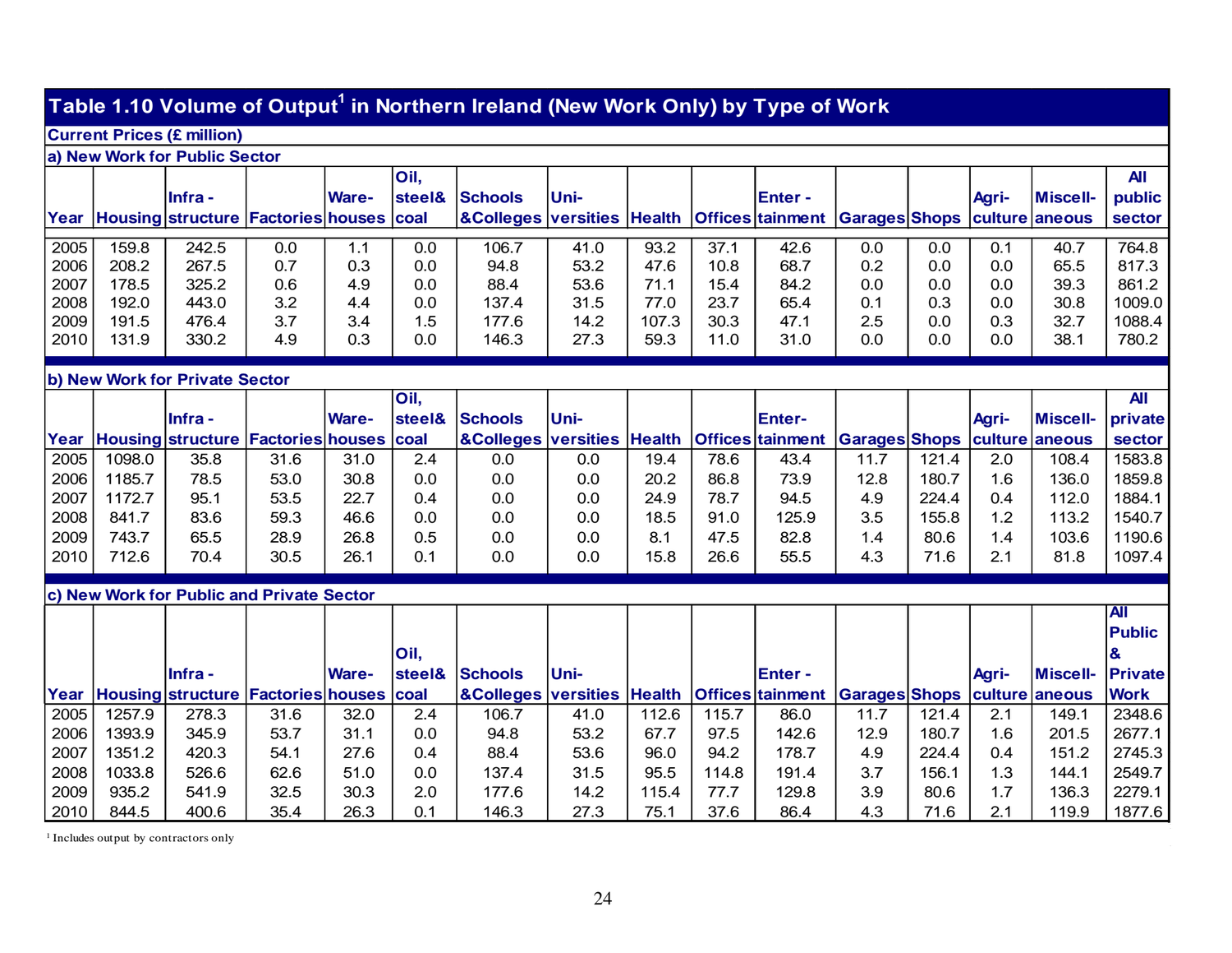### **Chapter 2 The Structure of the Industry**

|                   | Table 2.1 Structure of the Construction Industry<br>The table below shows the number of businesses that are either registered for VAT with HM Customs and Excise or which operate |          |       |                |                                                           |                |                 |              |  |
|-------------------|-----------------------------------------------------------------------------------------------------------------------------------------------------------------------------------|----------|-------|----------------|-----------------------------------------------------------|----------------|-----------------|--------------|--|
|                   | a PAYE scheme with the Inland Revenue, at March 2010                                                                                                                              |          |       |                |                                                           |                |                 |              |  |
|                   |                                                                                                                                                                                   |          |       |                |                                                           |                |                 |              |  |
| <b>SIC (2007)</b> | <b>Description</b>                                                                                                                                                                |          |       |                | Turnover (£000) size band                                 |                |                 |              |  |
| class/            |                                                                                                                                                                                   |          |       |                |                                                           |                |                 |              |  |
| subclass          |                                                                                                                                                                                   |          |       |                |                                                           |                |                 |              |  |
|                   |                                                                                                                                                                                   | $0 - 99$ |       |                | 100 - 499 500 - 1,999 2,000 - 4,999 5,000 - 9,999 10,000+ |                |                 | <b>Total</b> |  |
|                   |                                                                                                                                                                                   |          |       |                |                                                           |                |                 |              |  |
| 4110              | Development of building projects                                                                                                                                                  | 550      | 525   | 360            | 70                                                        | 15             | 5 <sup>5</sup>  | 1,530        |  |
| 4120              | <b>Construction of buildings</b>                                                                                                                                                  | 1,010    | 1,150 | 525            | 115                                                       | 40             | 30 <sup>°</sup> | 2,875        |  |
| 4211              | Construction of roads and motorways                                                                                                                                               | 80       | 130   | 40             | 10                                                        | 5              | 5 <sup>1</sup>  | 270          |  |
| 4212              | Construction of railways and<br>underground railways                                                                                                                              | 0        | 0     | 0              | 0                                                         | 0              | $\overline{0}$  | 5            |  |
| 4221              | Construction of utility projects for fluids                                                                                                                                       | 0        | 5     | 0              | 0                                                         | 0              | $\overline{0}$  | 5            |  |
| 4222              | Construction of utility projects for                                                                                                                                              | 5        | 5     | $\overline{0}$ | $\overline{0}$                                            | 0              | $\overline{0}$  | 10           |  |
|                   | electricity and telecommunications                                                                                                                                                |          |       |                |                                                           |                |                 |              |  |
| 4291              | Construction of water projects                                                                                                                                                    | 5        | 5     | 0              | 0                                                         | 0              | $\overline{5}$  | 15           |  |
| 4299              | Construction of other civil engineering                                                                                                                                           | 145      | 145   | 85             | 20                                                        | 20             | 20 <sup>1</sup> | 440          |  |
|                   | projects n.e.c.                                                                                                                                                                   |          |       |                |                                                           |                |                 |              |  |
| 4311              | Demolition                                                                                                                                                                        | 0        | 10    | 5              | $\pmb{0}$                                                 | $\overline{0}$ | $\overline{0}$  | 20           |  |
| 4312              | Site preparation                                                                                                                                                                  | 65       | 40    | 10             | 5                                                         | 0              | $\overline{0}$  | 120          |  |
| 4313              | Test drilling and boring                                                                                                                                                          | 5        | 5     | 0              | $\overline{0}$                                            | 0              | $\overline{0}$  | 10           |  |
| 4321              | <b>Electrical installation</b>                                                                                                                                                    | 625      | 520   | 140            | 40                                                        | 15             | 10              | 1,345        |  |
| 4322              | Plumbing, heat and air-conditioning                                                                                                                                               | 445      | 445   | 90             | 25                                                        | 15             | 5 <sup>1</sup>  | 1,025        |  |
|                   | installation                                                                                                                                                                      |          |       |                |                                                           |                |                 |              |  |
| 4329              | Other construction installation                                                                                                                                                   | 65       | 75    | 35             | 5                                                         | 0              | $\overline{0}$  | 185          |  |
| 4331              | Plastering                                                                                                                                                                        | 245      | 150   | 20             | 5                                                         | $\overline{0}$ | $\overline{0}$  | 420          |  |
| 4332              | Joinery installation                                                                                                                                                              | 610      | 460   | 95             | 15                                                        | 0              | $\overline{0}$  | 1,185        |  |
| 4333              | Floor and wall covering                                                                                                                                                           | 60       | 85    | 25             | 5                                                         | 0              | 0               | 180          |  |
| 4334              | Painting and glazing                                                                                                                                                              | 170      | 225   | 30             | 5                                                         | 0              | $\overline{0}$  | 435          |  |
| 4339              | Other building completion and finishing                                                                                                                                           | 105      | 85    | 25             | 5                                                         | 0              | $\overline{0}$  | 215          |  |
| 4391              | Roofing activities                                                                                                                                                                | 65       | 70    | 25             | 5                                                         | 5              | $\overline{0}$  | 170          |  |
| 4399              | Other specialised construction activities                                                                                                                                         | 520      | 405   | 110            | 20                                                        | 5              | 0               | 1,055        |  |
|                   | n.e.c.                                                                                                                                                                            |          |       |                |                                                           |                |                 |              |  |
| Total             |                                                                                                                                                                                   | 4,950    | 4,680 | 1,670          | 365                                                       | 135            | 90              | 11,885       |  |
|                   |                                                                                                                                                                                   |          |       |                |                                                           |                |                 |              |  |

Figures have been rounded to the nearest 5 to avoid disclosure and thus figures may not add back to totals. **Source: Inter Departmental Business Register, O ffice for National Statistics, Statistics Research Branch, Department of Enterprise,Trade and Investment**

Please note that previous data were supplied using the SIC 2003 code.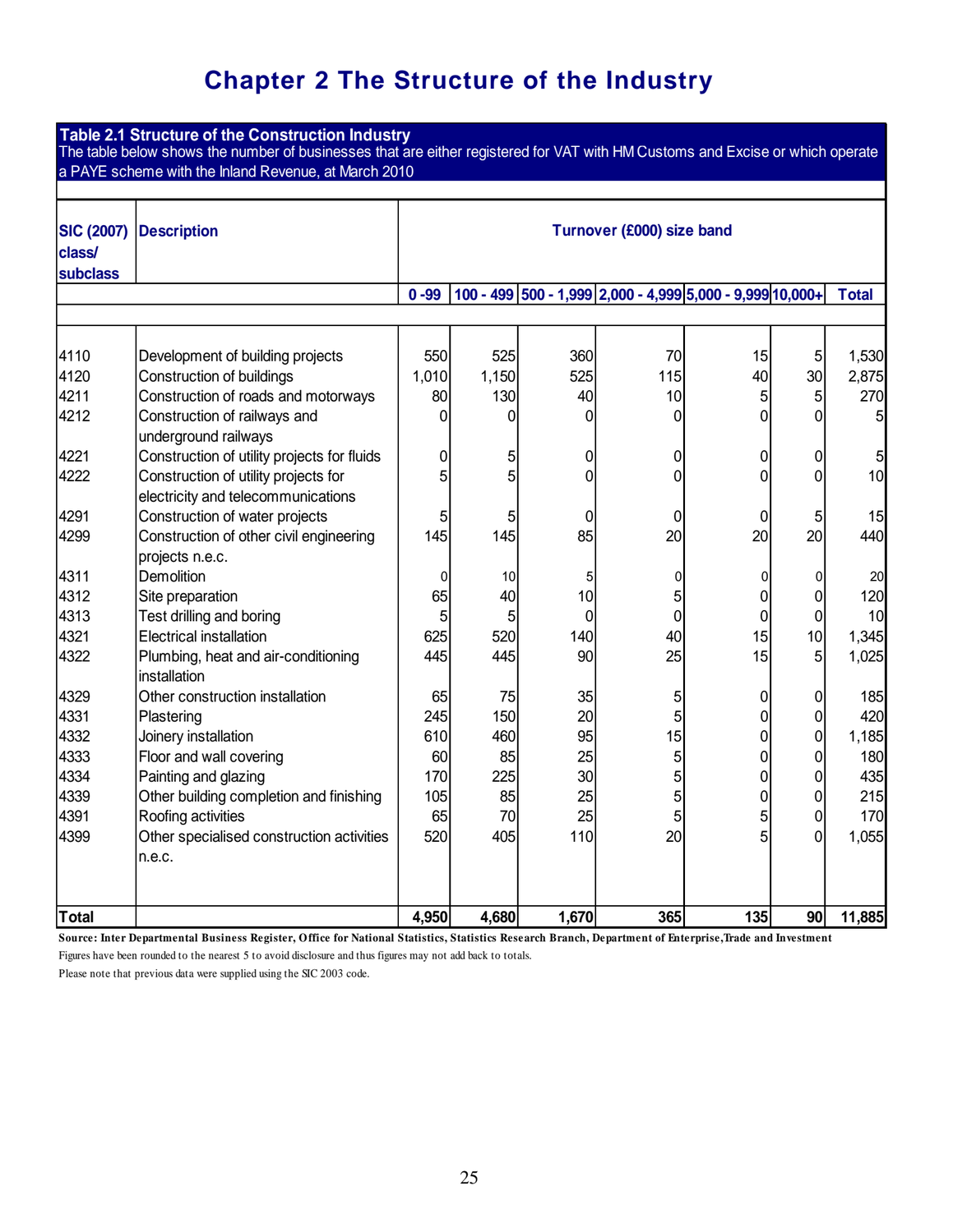| <b>Employee Jobs</b><br><b>BUSINESS DESCRIPTIONS</b><br><b>SIC03</b><br><b>Male</b><br><b>Male</b><br>Female<br><b>Male</b><br><b>Female</b><br>Female<br><b>Full-time Part-time</b><br><b>Full-time Part-time</b><br>F<br><b>CONSTRUCTION</b><br>30,521<br>1,397<br>31,918<br>2,967<br>1,893<br>4,860<br>41<br>Construction of buildings<br>7,714<br>492<br>8,206<br>986<br>706<br>1,693<br>411<br>Development of building projects<br>675<br>134<br>809<br>208<br>242<br>450<br>Construction of residential and non-residential<br>412<br>358<br>7,397<br>498<br>buildings<br>7,039<br>745<br>1,243<br>Construction of residential and non-residential<br>4120<br>7,039<br>buildings<br>358<br>7,397<br>745<br>498<br>1,243<br>41201<br>Construction of commercial buildings<br>855<br>20<br>875<br>79<br>48<br>126<br>338<br>666<br>41202<br>Construction of domestic buildings<br>6,184<br>6,523<br>450<br>1,116<br>42<br>Civil engineering<br>7,739<br>192<br>7,932<br>710<br>235<br>945<br>$\star$<br>$\star$<br>$\star$<br>421<br>$\star$<br>Construction of roads and railways<br>$\star$<br>$\star$<br>$\star$<br>$\star$<br>$\star$<br>$\ast$<br>4211<br>Construction of roads and motorways<br>4212<br>Construction of railways and underground railways<br>0<br>0<br>0<br>0<br>0<br>0<br>4213<br>Construction of bridges and tunnels<br>0<br>0<br>0<br>0<br>0<br>0<br>$\star$<br>$\star$<br>$\star$<br>$\star$<br>$\star$<br>$\star$<br>422<br>Construction of utility projects<br>4221<br>0<br>Construction of utility projects for fluids<br>0<br>0<br>0<br>0<br>0<br>Construction of utility projects for electricity and<br>4222<br>$\star$<br>$\star$<br>$\star$<br>$\star$<br>$\star$<br>$\star$<br>telecommunications<br>Construction of other civil engineering projects<br>429<br>5,188<br>125<br>5,314<br>179<br>752<br>573<br>$\star$<br>$\star$<br>Construction of water projects<br>4291<br>39<br>6<br>Construction of other civil engineering projects n.e.c.<br>4299<br>ź.<br>$^{\star}$<br>$\star$<br>$\star$<br>5,275<br>746<br>43<br>712<br>15,780<br>2,222<br>Specialised construction activities<br>15,068<br>1,270<br>952<br>431<br>Demolition and site preparation<br>597<br>12<br>609<br>23<br>50<br>27<br>$\star$<br>$\star$<br>$\star$<br>Demolition<br>4311<br>119<br>18<br>4312<br>Site preparation<br>457<br>27<br>447<br>10<br>16<br>11<br>$\star$<br>32<br>$\star$<br>5<br>4313<br>Test drilling and boring<br>Electrical, plumbing and other construction<br>432<br>7,999<br>294<br>8,293<br>751<br>installation activities<br>484<br>1,235<br>Electrical installation<br>4321<br>4,403<br>127<br>4,530<br>386<br>256<br>642<br>Plumbing, heat and air-conditioning installation<br>4322<br>2,932<br>137<br>3,069<br>285<br>190<br>475<br>4329<br>Other construction installation<br>664<br>30<br>694<br>80<br>38<br>118<br>433<br>Building completion and finishing<br>4,060<br>295<br>4,355<br>349<br>308<br>657<br>4331<br>Plastering<br>365<br>58<br>422<br>32<br>56<br>24<br>4332<br>Joinery installation<br>1,587<br>122<br>1,709<br>124<br>127<br>250<br>4333<br>Floor and wall covering<br>313<br>14<br>327<br>35<br>28<br>63<br>4334<br>Painting and glazing<br>1,064<br>67<br>1,131<br>103<br>167<br>64<br>43341<br>44<br>Painting<br>796<br>52<br>847<br>56<br>100<br>43342<br>Glazing<br>269<br>15<br>284<br>47<br>20<br>66<br>731<br>4339<br>Other building completion and finishing<br>35<br>766<br>64<br>121<br>57<br>Other specialised construction activities<br>439<br>111<br>138<br>280<br>2,412<br>2,523<br>142<br>Roofing activities<br>4391<br>449<br>13<br>462<br>32<br>32<br>63<br>Other specialised construction activities n.e.c.<br>4399<br>1,964<br>97<br>111<br>106<br>216<br>2,061<br>Scaffold erection<br>43991<br>341<br>354<br>13<br>11<br>13<br>24 | <b>Table 2.2 Northern Ireland Census of Employment</b><br>September 2009 |  |  |  |                |
|---------------------------------------------------------------------------------------------------------------------------------------------------------------------------------------------------------------------------------------------------------------------------------------------------------------------------------------------------------------------------------------------------------------------------------------------------------------------------------------------------------------------------------------------------------------------------------------------------------------------------------------------------------------------------------------------------------------------------------------------------------------------------------------------------------------------------------------------------------------------------------------------------------------------------------------------------------------------------------------------------------------------------------------------------------------------------------------------------------------------------------------------------------------------------------------------------------------------------------------------------------------------------------------------------------------------------------------------------------------------------------------------------------------------------------------------------------------------------------------------------------------------------------------------------------------------------------------------------------------------------------------------------------------------------------------------------------------------------------------------------------------------------------------------------------------------------------------------------------------------------------------------------------------------------------------------------------------------------------------------------------------------------------------------------------------------------------------------------------------------------------------------------------------------------------------------------------------------------------------------------------------------------------------------------------------------------------------------------------------------------------------------------------------------------------------------------------------------------------------------------------------------------------------------------------------------------------------------------------------------------------------------------------------------------------------------------------------------------------------------------------------------------------------------------------------------------------------------------------------------------------------------------------------------------------------------------------------------------------------------------------------------------------------------------------------------------------------------------------------------------------------------------------------------------------------------------------------------------------------------------------------------------------------------------------------------------------------------------------------------------------------------------------------------------------------------------------------------------------------------------------------------------------------------------------------------------------------------------------------------------------------------------------------------------------------------------------------------------------------------------------------------------------------------------------------------------------|--------------------------------------------------------------------------|--|--|--|----------------|
|                                                                                                                                                                                                                                                                                                                                                                                                                                                                                                                                                                                                                                                                                                                                                                                                                                                                                                                                                                                                                                                                                                                                                                                                                                                                                                                                                                                                                                                                                                                                                                                                                                                                                                                                                                                                                                                                                                                                                                                                                                                                                                                                                                                                                                                                                                                                                                                                                                                                                                                                                                                                                                                                                                                                                                                                                                                                                                                                                                                                                                                                                                                                                                                                                                                                                                                                                                                                                                                                                                                                                                                                                                                                                                                                                                                                                                 |                                                                          |  |  |  |                |
|                                                                                                                                                                                                                                                                                                                                                                                                                                                                                                                                                                                                                                                                                                                                                                                                                                                                                                                                                                                                                                                                                                                                                                                                                                                                                                                                                                                                                                                                                                                                                                                                                                                                                                                                                                                                                                                                                                                                                                                                                                                                                                                                                                                                                                                                                                                                                                                                                                                                                                                                                                                                                                                                                                                                                                                                                                                                                                                                                                                                                                                                                                                                                                                                                                                                                                                                                                                                                                                                                                                                                                                                                                                                                                                                                                                                                                 |                                                                          |  |  |  | <b>Total</b>   |
|                                                                                                                                                                                                                                                                                                                                                                                                                                                                                                                                                                                                                                                                                                                                                                                                                                                                                                                                                                                                                                                                                                                                                                                                                                                                                                                                                                                                                                                                                                                                                                                                                                                                                                                                                                                                                                                                                                                                                                                                                                                                                                                                                                                                                                                                                                                                                                                                                                                                                                                                                                                                                                                                                                                                                                                                                                                                                                                                                                                                                                                                                                                                                                                                                                                                                                                                                                                                                                                                                                                                                                                                                                                                                                                                                                                                                                 |                                                                          |  |  |  | 36,778         |
|                                                                                                                                                                                                                                                                                                                                                                                                                                                                                                                                                                                                                                                                                                                                                                                                                                                                                                                                                                                                                                                                                                                                                                                                                                                                                                                                                                                                                                                                                                                                                                                                                                                                                                                                                                                                                                                                                                                                                                                                                                                                                                                                                                                                                                                                                                                                                                                                                                                                                                                                                                                                                                                                                                                                                                                                                                                                                                                                                                                                                                                                                                                                                                                                                                                                                                                                                                                                                                                                                                                                                                                                                                                                                                                                                                                                                                 |                                                                          |  |  |  | 9,899          |
|                                                                                                                                                                                                                                                                                                                                                                                                                                                                                                                                                                                                                                                                                                                                                                                                                                                                                                                                                                                                                                                                                                                                                                                                                                                                                                                                                                                                                                                                                                                                                                                                                                                                                                                                                                                                                                                                                                                                                                                                                                                                                                                                                                                                                                                                                                                                                                                                                                                                                                                                                                                                                                                                                                                                                                                                                                                                                                                                                                                                                                                                                                                                                                                                                                                                                                                                                                                                                                                                                                                                                                                                                                                                                                                                                                                                                                 |                                                                          |  |  |  | 1,259          |
|                                                                                                                                                                                                                                                                                                                                                                                                                                                                                                                                                                                                                                                                                                                                                                                                                                                                                                                                                                                                                                                                                                                                                                                                                                                                                                                                                                                                                                                                                                                                                                                                                                                                                                                                                                                                                                                                                                                                                                                                                                                                                                                                                                                                                                                                                                                                                                                                                                                                                                                                                                                                                                                                                                                                                                                                                                                                                                                                                                                                                                                                                                                                                                                                                                                                                                                                                                                                                                                                                                                                                                                                                                                                                                                                                                                                                                 |                                                                          |  |  |  | 8,640          |
|                                                                                                                                                                                                                                                                                                                                                                                                                                                                                                                                                                                                                                                                                                                                                                                                                                                                                                                                                                                                                                                                                                                                                                                                                                                                                                                                                                                                                                                                                                                                                                                                                                                                                                                                                                                                                                                                                                                                                                                                                                                                                                                                                                                                                                                                                                                                                                                                                                                                                                                                                                                                                                                                                                                                                                                                                                                                                                                                                                                                                                                                                                                                                                                                                                                                                                                                                                                                                                                                                                                                                                                                                                                                                                                                                                                                                                 |                                                                          |  |  |  | 8,640          |
|                                                                                                                                                                                                                                                                                                                                                                                                                                                                                                                                                                                                                                                                                                                                                                                                                                                                                                                                                                                                                                                                                                                                                                                                                                                                                                                                                                                                                                                                                                                                                                                                                                                                                                                                                                                                                                                                                                                                                                                                                                                                                                                                                                                                                                                                                                                                                                                                                                                                                                                                                                                                                                                                                                                                                                                                                                                                                                                                                                                                                                                                                                                                                                                                                                                                                                                                                                                                                                                                                                                                                                                                                                                                                                                                                                                                                                 |                                                                          |  |  |  | 1,001<br>7,639 |
|                                                                                                                                                                                                                                                                                                                                                                                                                                                                                                                                                                                                                                                                                                                                                                                                                                                                                                                                                                                                                                                                                                                                                                                                                                                                                                                                                                                                                                                                                                                                                                                                                                                                                                                                                                                                                                                                                                                                                                                                                                                                                                                                                                                                                                                                                                                                                                                                                                                                                                                                                                                                                                                                                                                                                                                                                                                                                                                                                                                                                                                                                                                                                                                                                                                                                                                                                                                                                                                                                                                                                                                                                                                                                                                                                                                                                                 |                                                                          |  |  |  | 8,877          |
|                                                                                                                                                                                                                                                                                                                                                                                                                                                                                                                                                                                                                                                                                                                                                                                                                                                                                                                                                                                                                                                                                                                                                                                                                                                                                                                                                                                                                                                                                                                                                                                                                                                                                                                                                                                                                                                                                                                                                                                                                                                                                                                                                                                                                                                                                                                                                                                                                                                                                                                                                                                                                                                                                                                                                                                                                                                                                                                                                                                                                                                                                                                                                                                                                                                                                                                                                                                                                                                                                                                                                                                                                                                                                                                                                                                                                                 |                                                                          |  |  |  |                |
|                                                                                                                                                                                                                                                                                                                                                                                                                                                                                                                                                                                                                                                                                                                                                                                                                                                                                                                                                                                                                                                                                                                                                                                                                                                                                                                                                                                                                                                                                                                                                                                                                                                                                                                                                                                                                                                                                                                                                                                                                                                                                                                                                                                                                                                                                                                                                                                                                                                                                                                                                                                                                                                                                                                                                                                                                                                                                                                                                                                                                                                                                                                                                                                                                                                                                                                                                                                                                                                                                                                                                                                                                                                                                                                                                                                                                                 |                                                                          |  |  |  | 0<br>0         |
|                                                                                                                                                                                                                                                                                                                                                                                                                                                                                                                                                                                                                                                                                                                                                                                                                                                                                                                                                                                                                                                                                                                                                                                                                                                                                                                                                                                                                                                                                                                                                                                                                                                                                                                                                                                                                                                                                                                                                                                                                                                                                                                                                                                                                                                                                                                                                                                                                                                                                                                                                                                                                                                                                                                                                                                                                                                                                                                                                                                                                                                                                                                                                                                                                                                                                                                                                                                                                                                                                                                                                                                                                                                                                                                                                                                                                                 |                                                                          |  |  |  |                |
|                                                                                                                                                                                                                                                                                                                                                                                                                                                                                                                                                                                                                                                                                                                                                                                                                                                                                                                                                                                                                                                                                                                                                                                                                                                                                                                                                                                                                                                                                                                                                                                                                                                                                                                                                                                                                                                                                                                                                                                                                                                                                                                                                                                                                                                                                                                                                                                                                                                                                                                                                                                                                                                                                                                                                                                                                                                                                                                                                                                                                                                                                                                                                                                                                                                                                                                                                                                                                                                                                                                                                                                                                                                                                                                                                                                                                                 |                                                                          |  |  |  | 0              |
|                                                                                                                                                                                                                                                                                                                                                                                                                                                                                                                                                                                                                                                                                                                                                                                                                                                                                                                                                                                                                                                                                                                                                                                                                                                                                                                                                                                                                                                                                                                                                                                                                                                                                                                                                                                                                                                                                                                                                                                                                                                                                                                                                                                                                                                                                                                                                                                                                                                                                                                                                                                                                                                                                                                                                                                                                                                                                                                                                                                                                                                                                                                                                                                                                                                                                                                                                                                                                                                                                                                                                                                                                                                                                                                                                                                                                                 |                                                                          |  |  |  |                |
|                                                                                                                                                                                                                                                                                                                                                                                                                                                                                                                                                                                                                                                                                                                                                                                                                                                                                                                                                                                                                                                                                                                                                                                                                                                                                                                                                                                                                                                                                                                                                                                                                                                                                                                                                                                                                                                                                                                                                                                                                                                                                                                                                                                                                                                                                                                                                                                                                                                                                                                                                                                                                                                                                                                                                                                                                                                                                                                                                                                                                                                                                                                                                                                                                                                                                                                                                                                                                                                                                                                                                                                                                                                                                                                                                                                                                                 |                                                                          |  |  |  | 6,065          |
|                                                                                                                                                                                                                                                                                                                                                                                                                                                                                                                                                                                                                                                                                                                                                                                                                                                                                                                                                                                                                                                                                                                                                                                                                                                                                                                                                                                                                                                                                                                                                                                                                                                                                                                                                                                                                                                                                                                                                                                                                                                                                                                                                                                                                                                                                                                                                                                                                                                                                                                                                                                                                                                                                                                                                                                                                                                                                                                                                                                                                                                                                                                                                                                                                                                                                                                                                                                                                                                                                                                                                                                                                                                                                                                                                                                                                                 |                                                                          |  |  |  | 45             |
|                                                                                                                                                                                                                                                                                                                                                                                                                                                                                                                                                                                                                                                                                                                                                                                                                                                                                                                                                                                                                                                                                                                                                                                                                                                                                                                                                                                                                                                                                                                                                                                                                                                                                                                                                                                                                                                                                                                                                                                                                                                                                                                                                                                                                                                                                                                                                                                                                                                                                                                                                                                                                                                                                                                                                                                                                                                                                                                                                                                                                                                                                                                                                                                                                                                                                                                                                                                                                                                                                                                                                                                                                                                                                                                                                                                                                                 |                                                                          |  |  |  | 6,020          |
|                                                                                                                                                                                                                                                                                                                                                                                                                                                                                                                                                                                                                                                                                                                                                                                                                                                                                                                                                                                                                                                                                                                                                                                                                                                                                                                                                                                                                                                                                                                                                                                                                                                                                                                                                                                                                                                                                                                                                                                                                                                                                                                                                                                                                                                                                                                                                                                                                                                                                                                                                                                                                                                                                                                                                                                                                                                                                                                                                                                                                                                                                                                                                                                                                                                                                                                                                                                                                                                                                                                                                                                                                                                                                                                                                                                                                                 |                                                                          |  |  |  | 18,002         |
|                                                                                                                                                                                                                                                                                                                                                                                                                                                                                                                                                                                                                                                                                                                                                                                                                                                                                                                                                                                                                                                                                                                                                                                                                                                                                                                                                                                                                                                                                                                                                                                                                                                                                                                                                                                                                                                                                                                                                                                                                                                                                                                                                                                                                                                                                                                                                                                                                                                                                                                                                                                                                                                                                                                                                                                                                                                                                                                                                                                                                                                                                                                                                                                                                                                                                                                                                                                                                                                                                                                                                                                                                                                                                                                                                                                                                                 |                                                                          |  |  |  | 659            |
|                                                                                                                                                                                                                                                                                                                                                                                                                                                                                                                                                                                                                                                                                                                                                                                                                                                                                                                                                                                                                                                                                                                                                                                                                                                                                                                                                                                                                                                                                                                                                                                                                                                                                                                                                                                                                                                                                                                                                                                                                                                                                                                                                                                                                                                                                                                                                                                                                                                                                                                                                                                                                                                                                                                                                                                                                                                                                                                                                                                                                                                                                                                                                                                                                                                                                                                                                                                                                                                                                                                                                                                                                                                                                                                                                                                                                                 |                                                                          |  |  |  | 138            |
|                                                                                                                                                                                                                                                                                                                                                                                                                                                                                                                                                                                                                                                                                                                                                                                                                                                                                                                                                                                                                                                                                                                                                                                                                                                                                                                                                                                                                                                                                                                                                                                                                                                                                                                                                                                                                                                                                                                                                                                                                                                                                                                                                                                                                                                                                                                                                                                                                                                                                                                                                                                                                                                                                                                                                                                                                                                                                                                                                                                                                                                                                                                                                                                                                                                                                                                                                                                                                                                                                                                                                                                                                                                                                                                                                                                                                                 |                                                                          |  |  |  | 484<br>37      |
|                                                                                                                                                                                                                                                                                                                                                                                                                                                                                                                                                                                                                                                                                                                                                                                                                                                                                                                                                                                                                                                                                                                                                                                                                                                                                                                                                                                                                                                                                                                                                                                                                                                                                                                                                                                                                                                                                                                                                                                                                                                                                                                                                                                                                                                                                                                                                                                                                                                                                                                                                                                                                                                                                                                                                                                                                                                                                                                                                                                                                                                                                                                                                                                                                                                                                                                                                                                                                                                                                                                                                                                                                                                                                                                                                                                                                                 |                                                                          |  |  |  | 9,528          |
|                                                                                                                                                                                                                                                                                                                                                                                                                                                                                                                                                                                                                                                                                                                                                                                                                                                                                                                                                                                                                                                                                                                                                                                                                                                                                                                                                                                                                                                                                                                                                                                                                                                                                                                                                                                                                                                                                                                                                                                                                                                                                                                                                                                                                                                                                                                                                                                                                                                                                                                                                                                                                                                                                                                                                                                                                                                                                                                                                                                                                                                                                                                                                                                                                                                                                                                                                                                                                                                                                                                                                                                                                                                                                                                                                                                                                                 |                                                                          |  |  |  | 5,172          |
|                                                                                                                                                                                                                                                                                                                                                                                                                                                                                                                                                                                                                                                                                                                                                                                                                                                                                                                                                                                                                                                                                                                                                                                                                                                                                                                                                                                                                                                                                                                                                                                                                                                                                                                                                                                                                                                                                                                                                                                                                                                                                                                                                                                                                                                                                                                                                                                                                                                                                                                                                                                                                                                                                                                                                                                                                                                                                                                                                                                                                                                                                                                                                                                                                                                                                                                                                                                                                                                                                                                                                                                                                                                                                                                                                                                                                                 |                                                                          |  |  |  | 3,544          |
|                                                                                                                                                                                                                                                                                                                                                                                                                                                                                                                                                                                                                                                                                                                                                                                                                                                                                                                                                                                                                                                                                                                                                                                                                                                                                                                                                                                                                                                                                                                                                                                                                                                                                                                                                                                                                                                                                                                                                                                                                                                                                                                                                                                                                                                                                                                                                                                                                                                                                                                                                                                                                                                                                                                                                                                                                                                                                                                                                                                                                                                                                                                                                                                                                                                                                                                                                                                                                                                                                                                                                                                                                                                                                                                                                                                                                                 |                                                                          |  |  |  | 812            |
|                                                                                                                                                                                                                                                                                                                                                                                                                                                                                                                                                                                                                                                                                                                                                                                                                                                                                                                                                                                                                                                                                                                                                                                                                                                                                                                                                                                                                                                                                                                                                                                                                                                                                                                                                                                                                                                                                                                                                                                                                                                                                                                                                                                                                                                                                                                                                                                                                                                                                                                                                                                                                                                                                                                                                                                                                                                                                                                                                                                                                                                                                                                                                                                                                                                                                                                                                                                                                                                                                                                                                                                                                                                                                                                                                                                                                                 |                                                                          |  |  |  | 5,012          |
|                                                                                                                                                                                                                                                                                                                                                                                                                                                                                                                                                                                                                                                                                                                                                                                                                                                                                                                                                                                                                                                                                                                                                                                                                                                                                                                                                                                                                                                                                                                                                                                                                                                                                                                                                                                                                                                                                                                                                                                                                                                                                                                                                                                                                                                                                                                                                                                                                                                                                                                                                                                                                                                                                                                                                                                                                                                                                                                                                                                                                                                                                                                                                                                                                                                                                                                                                                                                                                                                                                                                                                                                                                                                                                                                                                                                                                 |                                                                          |  |  |  | 478<br>1,959   |
|                                                                                                                                                                                                                                                                                                                                                                                                                                                                                                                                                                                                                                                                                                                                                                                                                                                                                                                                                                                                                                                                                                                                                                                                                                                                                                                                                                                                                                                                                                                                                                                                                                                                                                                                                                                                                                                                                                                                                                                                                                                                                                                                                                                                                                                                                                                                                                                                                                                                                                                                                                                                                                                                                                                                                                                                                                                                                                                                                                                                                                                                                                                                                                                                                                                                                                                                                                                                                                                                                                                                                                                                                                                                                                                                                                                                                                 |                                                                          |  |  |  | 390            |
|                                                                                                                                                                                                                                                                                                                                                                                                                                                                                                                                                                                                                                                                                                                                                                                                                                                                                                                                                                                                                                                                                                                                                                                                                                                                                                                                                                                                                                                                                                                                                                                                                                                                                                                                                                                                                                                                                                                                                                                                                                                                                                                                                                                                                                                                                                                                                                                                                                                                                                                                                                                                                                                                                                                                                                                                                                                                                                                                                                                                                                                                                                                                                                                                                                                                                                                                                                                                                                                                                                                                                                                                                                                                                                                                                                                                                                 |                                                                          |  |  |  | 1,298          |
|                                                                                                                                                                                                                                                                                                                                                                                                                                                                                                                                                                                                                                                                                                                                                                                                                                                                                                                                                                                                                                                                                                                                                                                                                                                                                                                                                                                                                                                                                                                                                                                                                                                                                                                                                                                                                                                                                                                                                                                                                                                                                                                                                                                                                                                                                                                                                                                                                                                                                                                                                                                                                                                                                                                                                                                                                                                                                                                                                                                                                                                                                                                                                                                                                                                                                                                                                                                                                                                                                                                                                                                                                                                                                                                                                                                                                                 |                                                                          |  |  |  | 947<br>350     |
|                                                                                                                                                                                                                                                                                                                                                                                                                                                                                                                                                                                                                                                                                                                                                                                                                                                                                                                                                                                                                                                                                                                                                                                                                                                                                                                                                                                                                                                                                                                                                                                                                                                                                                                                                                                                                                                                                                                                                                                                                                                                                                                                                                                                                                                                                                                                                                                                                                                                                                                                                                                                                                                                                                                                                                                                                                                                                                                                                                                                                                                                                                                                                                                                                                                                                                                                                                                                                                                                                                                                                                                                                                                                                                                                                                                                                                 |                                                                          |  |  |  | 888            |
|                                                                                                                                                                                                                                                                                                                                                                                                                                                                                                                                                                                                                                                                                                                                                                                                                                                                                                                                                                                                                                                                                                                                                                                                                                                                                                                                                                                                                                                                                                                                                                                                                                                                                                                                                                                                                                                                                                                                                                                                                                                                                                                                                                                                                                                                                                                                                                                                                                                                                                                                                                                                                                                                                                                                                                                                                                                                                                                                                                                                                                                                                                                                                                                                                                                                                                                                                                                                                                                                                                                                                                                                                                                                                                                                                                                                                                 |                                                                          |  |  |  | 2,803          |
|                                                                                                                                                                                                                                                                                                                                                                                                                                                                                                                                                                                                                                                                                                                                                                                                                                                                                                                                                                                                                                                                                                                                                                                                                                                                                                                                                                                                                                                                                                                                                                                                                                                                                                                                                                                                                                                                                                                                                                                                                                                                                                                                                                                                                                                                                                                                                                                                                                                                                                                                                                                                                                                                                                                                                                                                                                                                                                                                                                                                                                                                                                                                                                                                                                                                                                                                                                                                                                                                                                                                                                                                                                                                                                                                                                                                                                 |                                                                          |  |  |  | 525<br>2,277   |
|                                                                                                                                                                                                                                                                                                                                                                                                                                                                                                                                                                                                                                                                                                                                                                                                                                                                                                                                                                                                                                                                                                                                                                                                                                                                                                                                                                                                                                                                                                                                                                                                                                                                                                                                                                                                                                                                                                                                                                                                                                                                                                                                                                                                                                                                                                                                                                                                                                                                                                                                                                                                                                                                                                                                                                                                                                                                                                                                                                                                                                                                                                                                                                                                                                                                                                                                                                                                                                                                                                                                                                                                                                                                                                                                                                                                                                 |                                                                          |  |  |  | 378            |
| 43999<br>84<br>98<br>95<br>192<br>scaffold erection) n.e.c.<br>1,623<br>1,707<br>$\star$<br>Not shown due to confidentiality constraints                                                                                                                                                                                                                                                                                                                                                                                                                                                                                                                                                                                                                                                                                                                                                                                                                                                                                                                                                                                                                                                                                                                                                                                                                                                                                                                                                                                                                                                                                                                                                                                                                                                                                                                                                                                                                                                                                                                                                                                                                                                                                                                                                                                                                                                                                                                                                                                                                                                                                                                                                                                                                                                                                                                                                                                                                                                                                                                                                                                                                                                                                                                                                                                                                                                                                                                                                                                                                                                                                                                                                                                                                                                                                        | Specialised construction activities (other than                          |  |  |  | 1,899          |

**Source: NI Census of Employment, DETI, September 2009**

NOTES: 1 The Census of Employment is a statutory enquiry of all employers in Northern Ireland, carried out biennially under the Statistics of Trade and Employment (NI) Order 1988.

2 The Census of Employment covers employee jobs only. It excludes: agriculture (but includes animal husbandry service activities and hunting, trapping and game propagation ) the self-employed, HM Armed Forces, private domestic servants, homeworkers and trainees without a contract of employment (non-employed status).

3 Persons working 30 hours or less per week are normally regarded as being in part-time employment.

4 The Census of Employment counts the number of jobs rather than the number of persons with jobs. Therefore a person holding both a full-time and a part-time job, or someone with two part-time jobs, will be counted twice.

5 Employees are classified to a Standard Industrial Classification (SIC07) from the business description for each employment unit.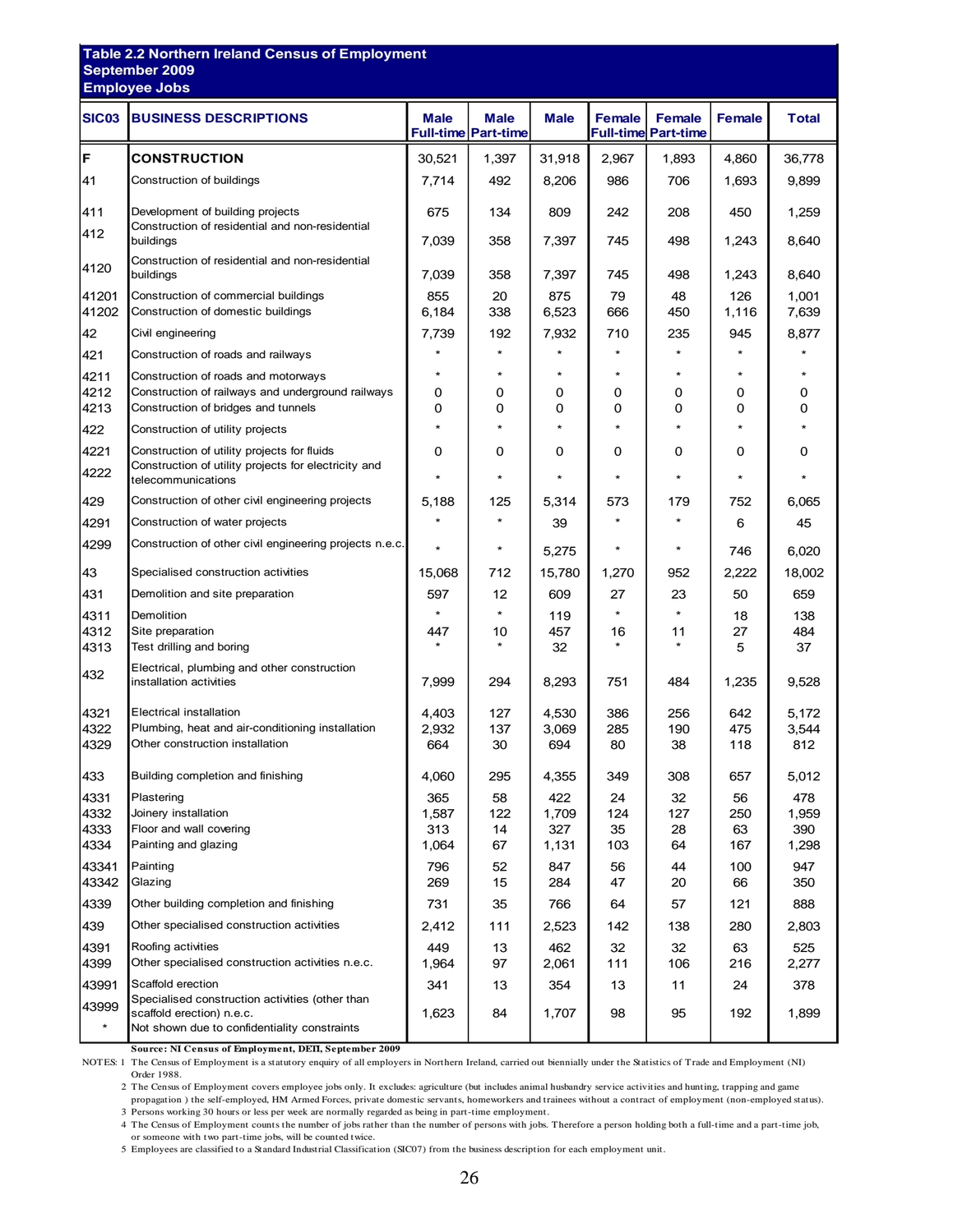|      | Table 2.3 Northern Ireland Employee Jobs $^{\rm 1}$ in Construction |                                             |                                               |
|------|---------------------------------------------------------------------|---------------------------------------------|-----------------------------------------------|
| Year | Quarter                                                             | <b>Employee Jobs -</b><br><b>Unadjusted</b> | <b>Quarterly Change-</b><br><b>Unadjusted</b> |
|      | 2000 March                                                          | 34,540                                      | 180                                           |
|      | June                                                                | 34,940                                      | 400                                           |
|      | September                                                           | 35,690                                      | 750                                           |
|      | December                                                            | 35,950                                      | 260                                           |
|      | 2001 March                                                          | 36,250                                      | 300                                           |
|      | June                                                                | 36,250                                      | O                                             |
|      | September                                                           | 36,530                                      | 280                                           |
|      | December                                                            | 37,150                                      | 610                                           |
|      | 2002 March                                                          | 36,990                                      | $-160$                                        |
|      | June                                                                | 36,740                                      | $-240$                                        |
|      | September                                                           | 36,720                                      | $-20$                                         |
|      | December                                                            | 36,310                                      | $-410$                                        |
|      | 2003 March                                                          | 35,860                                      | $-450$                                        |
|      | June                                                                | 36,360                                      | 500                                           |
|      | September                                                           | 36,440                                      | 80                                            |
|      | December                                                            | 36,750                                      | 310                                           |
|      | 2004 March                                                          | 37,100                                      | 350                                           |
|      | June                                                                | 37,180                                      | 80                                            |
|      | September                                                           | 37,270                                      | 80                                            |
|      | December                                                            | 37,550                                      | 280                                           |
|      | 2005 March                                                          | 37,770                                      | 220                                           |
|      | June                                                                | 38,750                                      | 980                                           |
|      | September                                                           | 39,310                                      | 560                                           |
|      | December                                                            | 41,150                                      | 1,830                                         |
|      | 2006 March                                                          | 41,790                                      | 650                                           |
|      | June                                                                | 42,300                                      | 510                                           |
|      | September                                                           | 42,690                                      | 390                                           |
|      | December                                                            | 43,140                                      | 450                                           |
|      | 2007 March                                                          | 43,460                                      | 320                                           |
|      | June                                                                | 44,710                                      | 1,250                                         |
|      | September                                                           | 45,320                                      | 610                                           |
|      | December                                                            | 46,820                                      | 1,490                                         |
|      | 2008 March                                                          | 45,860                                      | $-960$                                        |
|      | June                                                                | 44,860                                      | $-1,000$                                      |
|      | September                                                           | 43,500                                      | $-1,360$                                      |
|      | December                                                            | 41,670                                      | $-1,830$                                      |
|      | 2009 March                                                          | 39,420                                      | $-2,250$                                      |
|      | June                                                                | 38,210                                      | $-1,210$                                      |
|      | September                                                           | 36,780                                      | $-1,440$                                      |
|      |                                                                     | <b>DISCONTINUITY IN SERIES<sup>2</sup></b>  |                                               |
|      | December <sup>(R)</sup>                                             | 37,210                                      | 430                                           |
|      | 2010 March <sup>(R)</sup>                                           | 37,040                                      | -170                                          |
|      | June <sup>(R)</sup>                                                 | 36,260                                      | -780                                          |
|      | September <sup>(R)</sup>                                            | 35,820                                      | $-430$                                        |
|      | December <sup>(R)</sup>                                             | 33,590                                      | $-2,230$                                      |
|      | 2011 March <sup>(P)</sup>                                           | 33,530                                      | -60                                           |

**Source: Q uarterly Employment Survey (Q ES), DETI**

<sup>1</sup> Figures are rounded to the nearest 10 and may not sum due to rounding.

**2 Important Notice: Users of Q ES data should be aware that the sample coverage used to derive employee jobs estimates in NI has been extended. This has resulted in a discontinuity in the QES employee jobs series from the reference period Q 3 2009 onwards.**

For more details on these changes and their impact please see http://www.detini.gov.uk/deti-statsindex/stats-surveys/stats-qes/stats-qes-discontinuity-notice.htm

Estimates of the number of employee jobs are obtained from the Quarterly Employment Survey (QES). The QES covers all public sector bodies, all private sector firms with 25 or more employees and a sample of the remainder. The sample size has been chosen in order that estimates of total employee jobs should be accurate to within +/- 1% of the Census of Employment total. The survey collects information on numbers of persons in full-time and part-time employment. It should be noted that the survey counts the number of jobs rather than the number of persons with jobs. For example, a person holding both a full-time job and a part-time job, or someone with two part-time jobs, will be counted twice.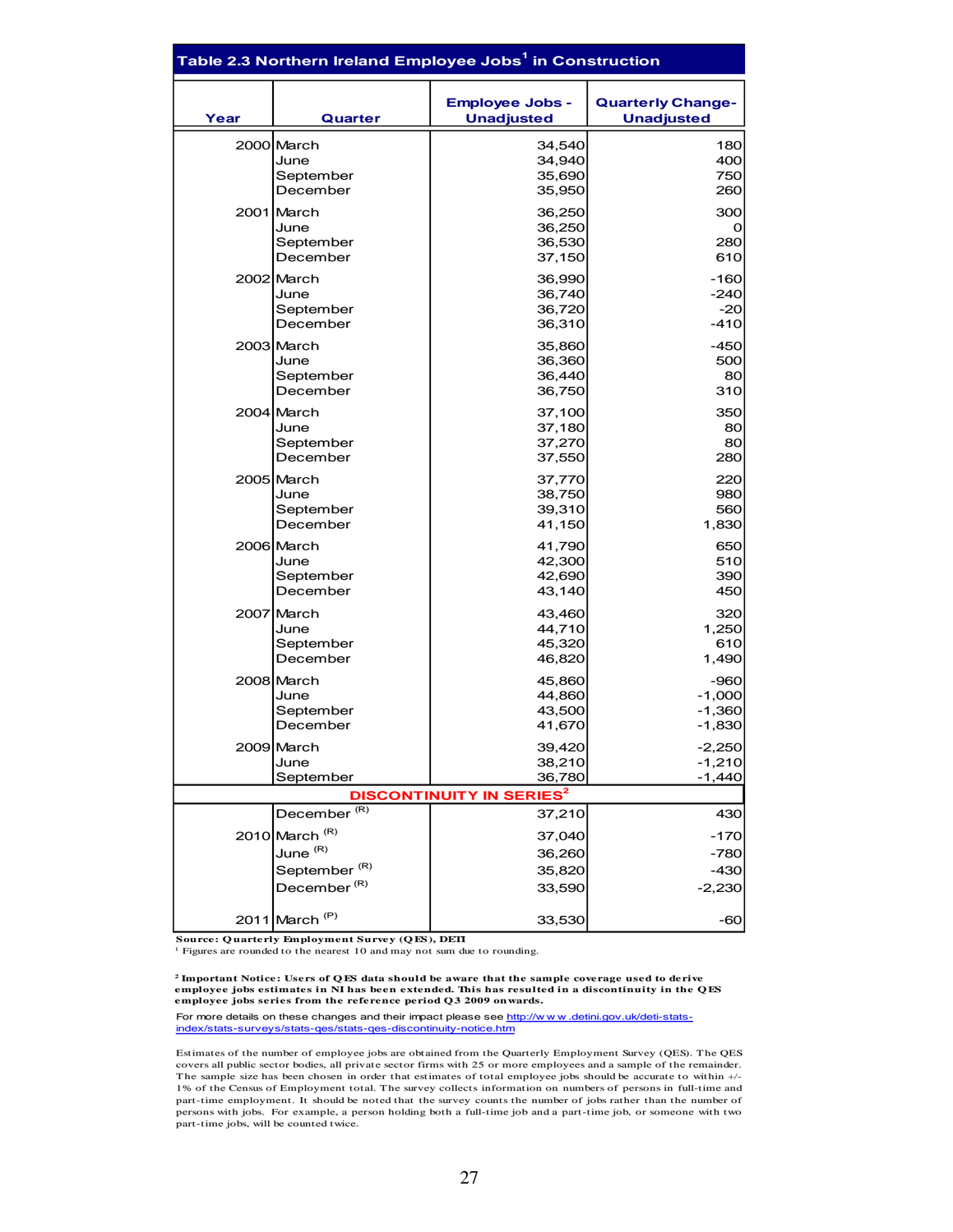#### **Table 2.4 Northern Ireland Labour Force Survey Self employed in Construction Industry**

| Year (Quarter 2) | <b>Number</b> |
|------------------|---------------|
| 2011 Q1          | 28,000        |
|                  |               |
| 2010             | 27,000        |
| 2009             | 30,000        |
| 2008             | 33,000        |
| 2007             | 31,000        |
| 2006             | 30,000        |
| 2005             | 32,000        |
| 2004             | 34,000        |
| 2003             | 29,000        |
| 2002             | 25,000        |
| 2001             | 25,000        |
|                  |               |

Notes:

Figures are rounded to the nearest thousand.

Above estimates are subject to sampling error.

Allocation between self employed and employees status is by self assessment.

From 2002, the above estimates are based on re-weighted LFS estimates, which are in line with the 2009 mid-year population estimates.

Prior to 2002, the above estimates are based on weighted LFS estimates, which are in line with the 2007 mid-year population estimates.

Figures from 2001-2010 are based on Q2 (Apr-June) each year.

Figures from 2009 onwards are based on SIC2007.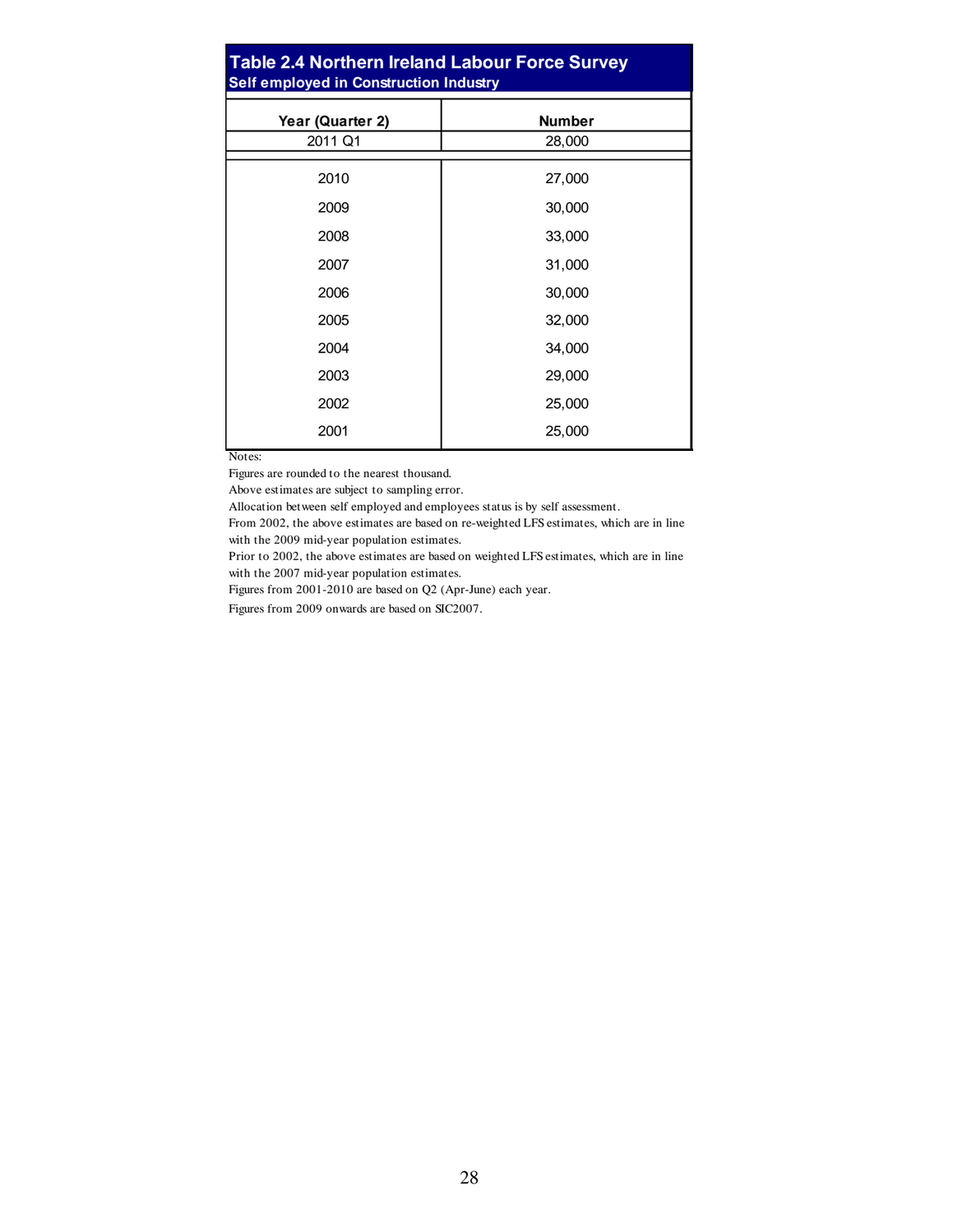#### **Table 2.5 Northern Ireland Annual Survey of Hours and Earnings**

**Earnings and Hours in the Construction Industry**

full-time male employees, on adult rates, whose pay was not affected by absence Construction Industry - SIC 2003 Division F

|                   |              | <b>Mean gross weekly earnings</b> |                | <b>Percentage of employees</b> |  |                 |                |                |  |
|-------------------|--------------|-----------------------------------|----------------|--------------------------------|--|-----------------|----------------|----------------|--|
|                   |              | <b>Of Which</b>                   |                |                                |  | who received    |                |                |  |
| <b>At April</b>   |              |                                   |                |                                |  |                 |                |                |  |
| Each              |              | <b>Overtime</b>                   |                | <b>Premium</b>                 |  | <b>Overtime</b> |                | <b>Premium</b> |  |
| Year              | <b>Total</b> | Pay                               | <b>PBR</b> etc | payments                       |  | pay             | <b>PBR</b> etc | payments       |  |
| 2002              | £371.0       | £31.3                             | $\mathsf{x}$   | X                              |  | 30.6%           | 7.5%           | 2.6%           |  |
| 2003              | £386.9       | £25.6                             | X              | X                              |  | 28.2%           | 13.6%          | 1.4%           |  |
| 2004              | £399.2       | £25.8                             | X              | X                              |  | 25.8%           | 7.9%           | 3.1%           |  |
| 2004 <sup>1</sup> | £403.5       | £25.1                             | $\mathsf{x}$   | x                              |  | 24.9%           | 4.8%           | 3.0%           |  |
| 2005 <sup>1</sup> | £392.7       | £17.7                             | x              | X                              |  | 20.0%           | 6.0%           | 1.1%           |  |
| 2006 <sup>1</sup> | £430.6       | £26.8                             | $\mathsf{x}$   | X                              |  | 23.4%           | 5.0%           | 2.7%           |  |
| $ 2006 ^2$        | £429.6       | £27.2                             | X              | x                              |  | 23.5%           | 4.8%           | 2.8%           |  |
| 2007 <sup>2</sup> | £456.2       | £29.7                             | $\mathsf{x}$   | X                              |  | 21.1%           | 5.2%           | 1.4%           |  |
| $ 2008 ^2$        | £471.7       | £27.7                             | X              | x                              |  | 24.7%           | 6.4%           | 0.0%           |  |
| $ 2009 ^3$        | £523.2       | £25.5                             | $\mathsf{x}$   | x                              |  | 20.3%           | 3.3%           | 0.7%           |  |
| $ 2010^3 $        | £531.0       | £29.0                             | X              | x                              |  | 26.8%           | 5.9%           | 0.5%           |  |

|                   |             | <b>Distribution of weekly earnings</b> |              |  |             | <b>Mean weekly hours</b> |             |
|-------------------|-------------|----------------------------------------|--------------|--|-------------|--------------------------|-------------|
|                   |             | <b>Median</b>                          |              |  | <b>Mean</b> | <b>Mean</b>              |             |
|                   |             |                                        |              |  | hourly      | total weekly             | <b>Mean</b> |
| <b>At April</b>   | 10%         | <b>50%</b>                             | 10%          |  | earnings    | hours                    | weekly      |
| <b>Each</b>       | earned less | earned less                            | earned       |  | excluding   | <i>(including)</i>       | overtime    |
| Year              | than        | than                                   | more than    |  | overtime*   | overtime)                | hours       |
| 2002              | £215.8      | £328.4                                 | £549.4       |  | £8.60       | 42.4                     | 2.9         |
| 2003              | £234.5      | £349.0                                 | £591.9       |  | £9.12       | 42.0                     | 2.4         |
| 2004              | £223.1      | £336.3                                 | X            |  | £9.35       | 42.3                     | 2.4         |
| 2004 <sup>1</sup> | £231.9      | £336.0                                 | X            |  | £9.47       | 42.3                     | 2.3         |
| 2005 <sup>1</sup> | £185.9      | £340.0                                 | X            |  | £9.34       | 41.7                     | 1.5         |
| 2006 <sup>1</sup> | £203.0      | £375.5                                 | $\mathsf{x}$ |  | £10.22      | 41.5                     | 2.0         |
| 2006 <sup>2</sup> | £205.6      | £373.3                                 | $\mathbf x$  |  | £10.19      | 41.5                     | 2.0         |
| 2007 <sup>2</sup> | £242.7      | £390.8                                 | X            |  | £10.57      | 42.8                     | 2.4         |
| 2008 <sup>2</sup> | £243.8      | £408.6                                 | X            |  | £11.03      | 42.3                     | 2.1         |
| 2009 <sup>3</sup> | £259.9      | £436.3                                 | X            |  | £12.32      | 42.2                     | 1.8         |
| $2010^3$          | £275.2      | £443.9                                 | X            |  | £12.41      | 42.6                     | 2.1         |

PBR - payment by results, includes piecework, bonuses, commission and incentive payments (includes profit related pay until 1996).

Premium pay - for shift-work, and for night or week-end work where these are not treated as overtime.

x - data unavailable or suppressed

\* Average hourly earnings are calculated by dividing the sum of the weekly earnings of the group of employees

by the sum of their total weekly hours.

<sup>1</sup> To improve coverage, supplementary data was collected for the 2004 and subsequent ASHE surveys for people who changed or started new jobs between sample selection and the survey period. The ASHE results since 2004 are therefore discontinuous with earlier results.

<sup>2</sup> For the 2006 ASHE results, ONS also introduced a small number of methodological changes. The ASHE results since 2006 are therefore discontinuous with earlier results.

<sup>3</sup> For 2009 ASHE results, ONS moved from using the SIC 2003 Industrial Classifications to using the SIC 2007 Industrial Classifications. The ASHE results since 2009 are therfore discontinuous with earlier results.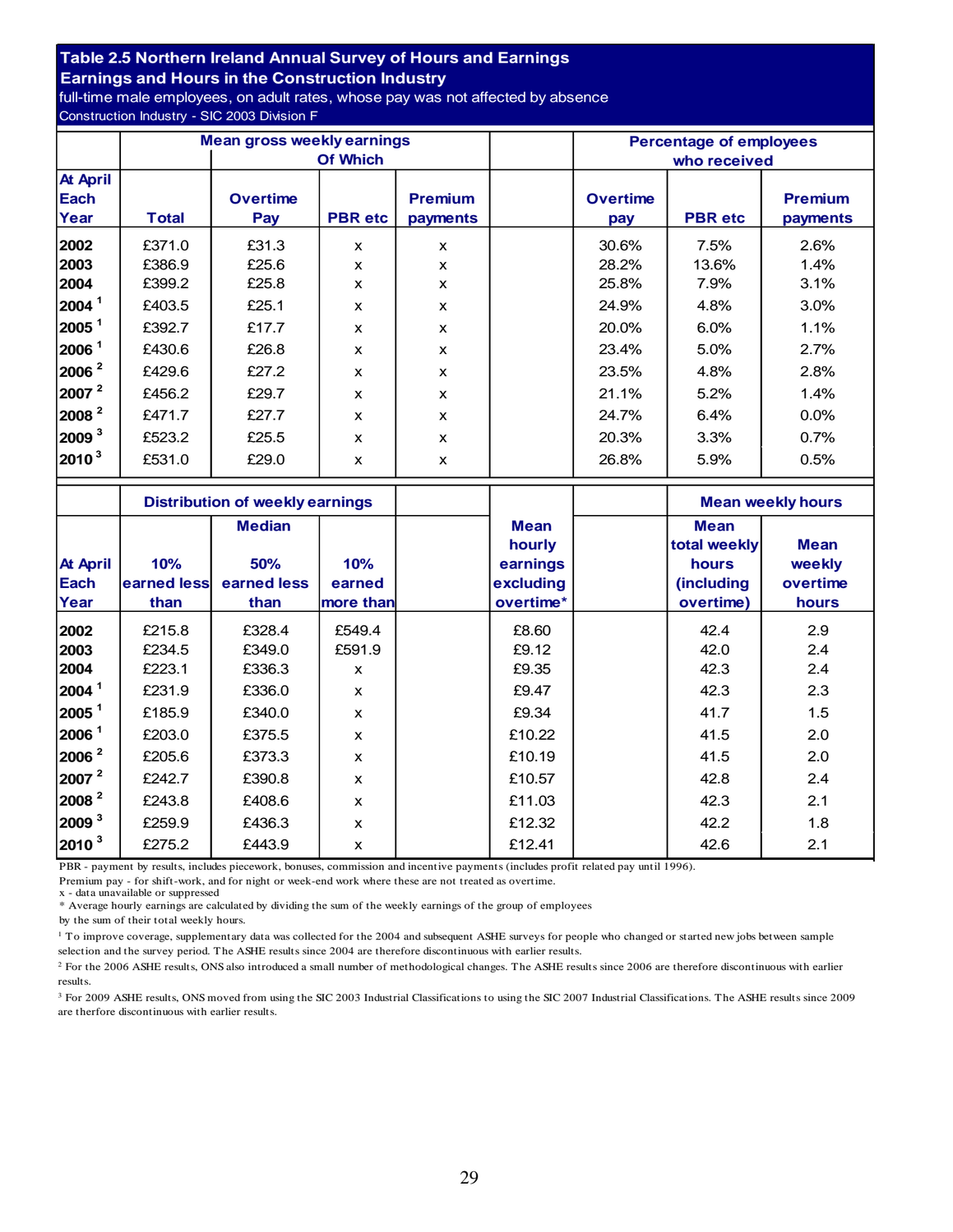#### **Table 2.6 Northern Ireland Annual Survey of Hours and Earnings Earnings in the Construction Industry by Occupation** full-time male employees, on adult rates, whose pay was not affected by absence

|                                 | SOC 531 - Construction<br>trades        |                                                            |                                         | SOC 5315 - carpenters and<br><b>joiners</b>                | SOC 912 - elementary<br>construction occupations |                                                            |
|---------------------------------|-----------------------------------------|------------------------------------------------------------|-----------------------------------------|------------------------------------------------------------|--------------------------------------------------|------------------------------------------------------------|
| <b>At April</b><br>Each<br>Year | <b>Mean</b><br>gross weekly<br>earnings | <b>Mean</b><br>hourly<br>earnings<br>excluding<br>overtime | <b>Mean</b><br>gross weekly<br>earnings | <b>Mean</b><br>hourly<br>earnings<br>excluding<br>overtime | <b>Mean</b><br>gross weekly<br>earnings          | <b>Mean</b><br>hourly<br>earnings<br>excluding<br>overtime |
| 2002                            | £319.8                                  | £7.43                                                      | £312.7                                  | £7.33                                                      | £275.2                                           | £5.83                                                      |
| 2003                            | £367.6                                  | £8.28                                                      | £334.3                                  | £7.59                                                      | £274.9                                           | £6.19                                                      |
| 2004                            | £345.6                                  | £8.01                                                      | £343.0                                  | £7.57                                                      | £336.0                                           | £7.49                                                      |
| 2004 <sup>1</sup>               | £348.8                                  | £8.09                                                      | £345.8                                  | £7.64                                                      | £334.4                                           | £7.46                                                      |
| $2005^1$                        | £332.5                                  | £7.97                                                      | £340.6                                  | £7.85                                                      | £321.3                                           | £7.03                                                      |
| 2006 <sup>1</sup>               | £404.2                                  | £9.13                                                      | £377.3                                  | £8.53                                                      | £292.0                                           | £6.69                                                      |
| 2006 <sup>2</sup>               | £407.9                                  | £9.19                                                      | £379.1                                  | £8.56                                                      | £291.7                                           | £6.70                                                      |
| 2007 <sup>2</sup>               | £411.6                                  | £9.43                                                      | £412.3                                  | £9.43                                                      | £333.1                                           | £7.59                                                      |
| 2008 <sup>2</sup>               | £415.8                                  | £10.11                                                     | £385.3                                  | £9.33                                                      | £406.3                                           | £8.33                                                      |
| 2009 <sup>3</sup>               | £417.8                                  | £9.88                                                      | £408.0                                  | £9.17                                                      | £347.5                                           | £7.93                                                      |
| $2010^3$                        | £421.4                                  | £9.75                                                      | £409.5                                  | £9.12                                                      | £410.3                                           | £8.99                                                      |

SOC - Standard Occupational Classification 2000

1 To improve coverage, supplementary data was collected for the 2004 and subsequent ASHE surveys for people who changed or started new jobs between sample selection and the survey period. The ASHE results since 2004 are therefore discontinuous with earlier results.

<sup>2</sup> For the 2006 ASHE results, ONS also introduced a small number of methodological changes. The ASHE results since 2006 are therefore discontinuous with earlier results.

<sup>3</sup> For 2009 ASHE results, ONS moved from using the SIC 2003 Industrial Classifications to using the SIC 2007 Industrial Classifications. The ASHE results since 2009 are therfore discontinuous with earlier results.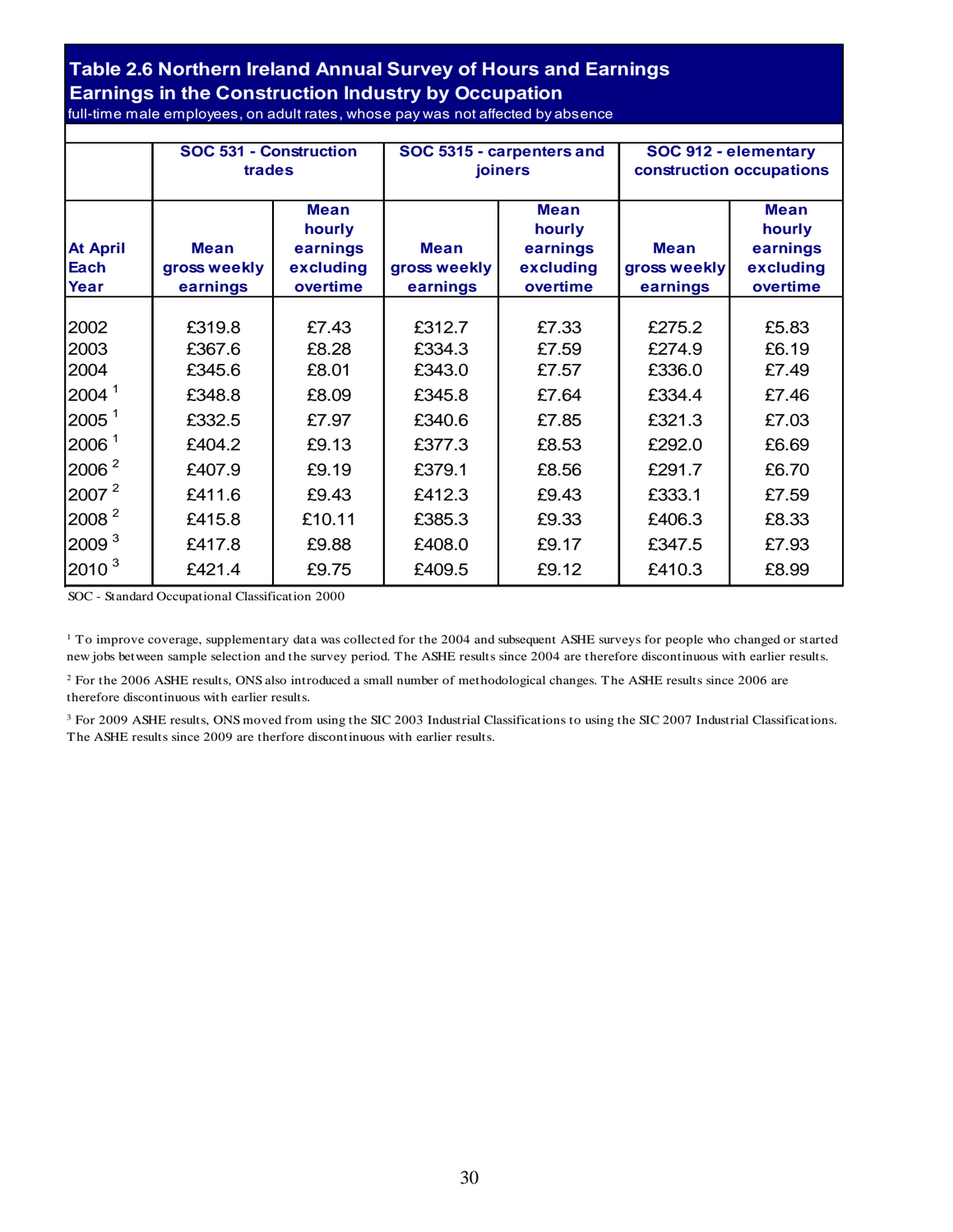#### **Table 2.7 Northern Ireland Annual Survey of Hours and Earnings**

**Earnings and Hours in the Construction Industry and in all Industries and Services** full-time male employees, on adult rates, whose pay was not affected by absence

Construction Industry - SIC 2003 Division F

|                                                                                                          |                                                                    | <b>FULL-TIME MALES</b>                                        |                                                                 |  |                                                                    |                                                                    |                                                              |  |  |  |
|----------------------------------------------------------------------------------------------------------|--------------------------------------------------------------------|---------------------------------------------------------------|-----------------------------------------------------------------|--|--------------------------------------------------------------------|--------------------------------------------------------------------|--------------------------------------------------------------|--|--|--|
|                                                                                                          |                                                                    | <b>CONSTRUCTION INDUSTRY</b>                                  |                                                                 |  |                                                                    | <b>ALL INDUSTRIES AND SERVICES</b>                                 |                                                              |  |  |  |
| <b>At April</b><br>Each<br>Year                                                                          | <b>Mean</b><br>gross<br>weekly<br>earnings                         | <b>Mean</b><br>hourly<br>earning<br>excluding<br>overtime     | <b>Mean total</b><br>weekly<br>hours<br>(including<br>overtime) |  | <b>Mean gross</b><br>weekly<br>earnings                            | <b>Mean</b><br>hourly<br>earning<br>excluding<br>overtime          | <b>Mean total</b><br>weekly hours<br>(including<br>overtime) |  |  |  |
| 2002<br>2003<br>2004<br>2004 <sup>1</sup><br>2005 <sup>1</sup><br>2006 <sup>1</sup><br>2006 <sup>2</sup> | £371.0<br>£386.9<br>£399.2<br>£403.5<br>£392.7<br>£430.6<br>£429.6 | £8.60<br>£9.12<br>£9.35<br>£9.47<br>£9.34<br>£10.22<br>£10.19 | 42.4<br>42.0<br>42.3<br>42.3<br>41.7<br>41.5<br>41.5            |  | £431.9<br>£447.7<br>£466.0<br>£463.5<br>£486.5<br>£502.9<br>£500.9 | £10.44<br>£10.91<br>£11.21<br>£11.16<br>£11.75<br>£12.20<br>£12.15 | 41.1<br>40.7<br>41.3<br>41.3<br>41.1<br>41.1<br>41.1         |  |  |  |
| $2007^2$<br>$2008^2$<br>2009 <sup>3</sup><br>$2010^3$                                                    | £456.2<br>£471.7<br>£523.2<br>£531.0                               | £10.57<br>£11.03<br>£12.32<br>£12.41                          | 42.8<br>42.3<br>42.2<br>42.6                                    |  | £501.4<br>£520.7<br>£543.6<br>£539.3                               | £12.17<br>£12.57<br>£13.40<br>£13.10                               | 41.0<br>41.2<br>40.3<br>40.9                                 |  |  |  |

<sup>1</sup> To improve coverage, supplementary data was collected for the 2004 and subsequent ASHE surveys for people who changed or started new jobs between sample selection and the survey period. The ASHE results since 2004 are therefore discontinuous with earlier results.

2 For the 2006 ASHE results, ONS also introduced a small number of methodological changes. The ASHE results since 2006 are therefore discontinuous with earlier results.

<sup>3</sup> For 2009 ASHE results, ONS moved from using the SIC 2003 Industrial Classifications to using the SIC 2007 Industrial Classifications. The ASHE results since 2009 are therfore discontinuous with earlier results.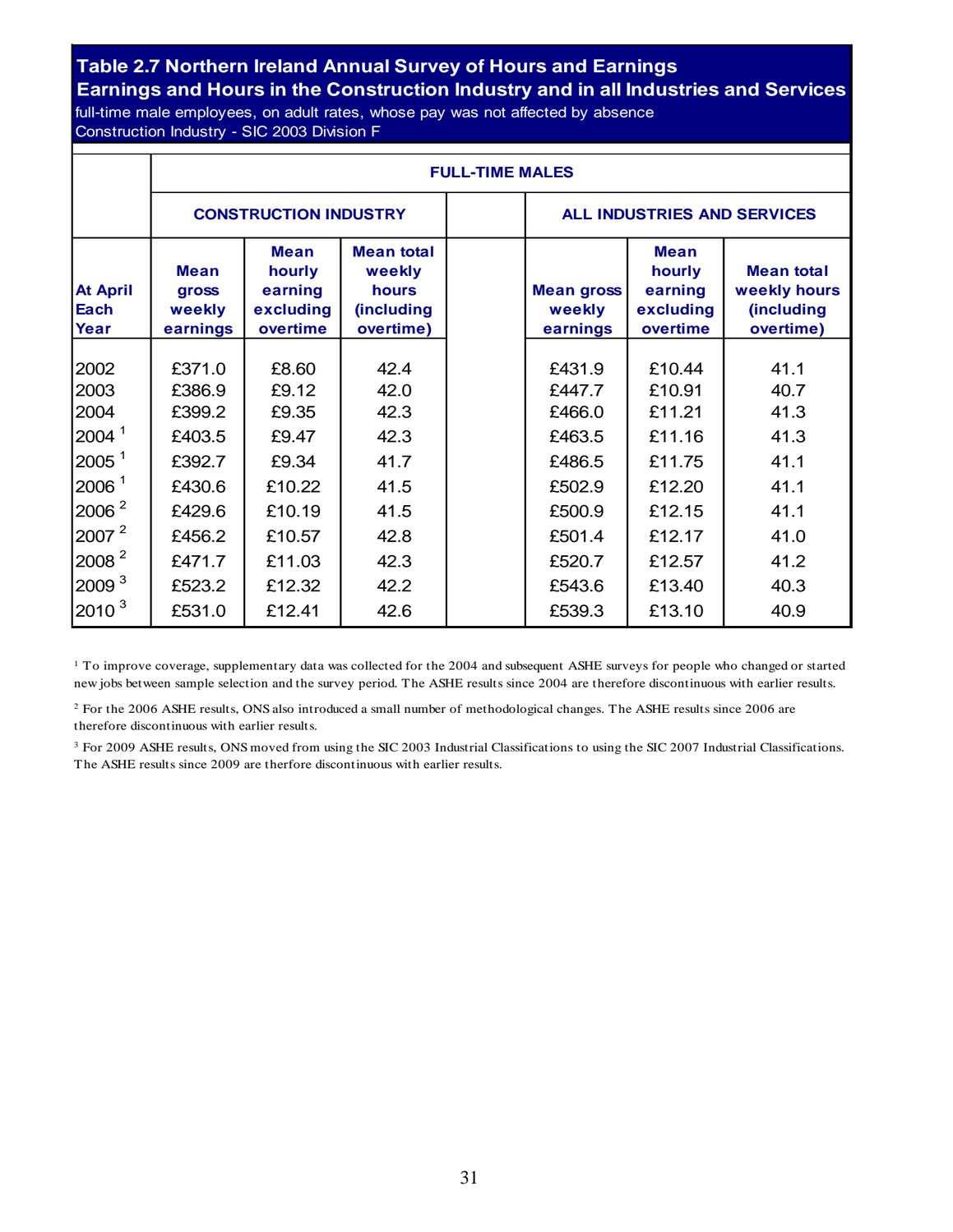#### **2.8 Statistics of accidents reported to HSENI 2000/01 – 2009/10**

#### **2.8.1. All accidents – fatal, major injury and over 3 day**

| Year       |              |              |                   | <b>Total</b> |
|------------|--------------|--------------|-------------------|--------------|
|            | <b>Fatal</b> | <b>Major</b> | <b>Over 3 Day</b> |              |
|            |              |              |                   |              |
| 2000/01    | 12           | 578          | 3,421             | 4,011        |
| 2001/02    | 9            | 595          | 3,547             | 4,151        |
| 2002/03    | 21           | 650          | 3,039             | 3,710        |
| 2003/04    | 19           | 675          | 2,642             | 3,336        |
| 2004/05    | 15           | 640          | 2,359             | 3,014        |
| 2005/06(P) | 20           | 599          | 2,645             | 3,264        |
| 2006/07    | 18           | 510          | 2,318             | 2,846        |
| 2007/08    | 16           | 557          | 2,179             | 2,752        |
| 2008/09    | 19           | 498          | 1,947             | 2,464        |
| 2009/10    | 8            | 466          | 1,912             | 2,386        |

#### **2.8.2. All accidents by industrial sector**

| Year       | <b>Agric</b>    | <b>Constr</b> | $Mfg$ &Q <sup>1</sup> | <b>Educ</b> | <b>Health</b> | <b>Other</b> | <b>Total</b> |  |  |  |  |
|------------|-----------------|---------------|-----------------------|-------------|---------------|--------------|--------------|--|--|--|--|
|            |                 |               |                       |             |               |              |              |  |  |  |  |
| 2000/01    | 72              | 245           | 1,259                 | 380         | 498           | 1,557        | 4,011        |  |  |  |  |
| 2001/02    | 57              | 236           | 1,195                 | 392         | 467           | 1,804        | 4,151        |  |  |  |  |
| 2002/03    | 54              | 212           | 1,030                 | 481         | 505           | 1,428        | 3,710        |  |  |  |  |
| 2003/04    | 42              | 246           | 963                   | 350         | 454           | 1.281        | 3,336        |  |  |  |  |
| 2004/05    | 37              | 250           | 863                   | 275         | 442           | 1,147        | 3,014        |  |  |  |  |
| 2005/06(P) | 44              | 303           | 896                   | 336         | 514           | 1,171        | 3,264        |  |  |  |  |
| 2006/07    | 32 <sub>2</sub> | 276           | 808                   | 211         | 480           | 1,039        | 2,846        |  |  |  |  |
| 2007/08    | 17              | 332           | 808                   | 141         | 436           | 1,018        | 2,752        |  |  |  |  |
| 2008/09    | 23 <sub>1</sub> | 302           | 722                   | 306         | 460           | 651          | 2,464        |  |  |  |  |
| 2009/10    | 16              | 230           | 566                   | 305         | 487           | 782          | 2,386        |  |  |  |  |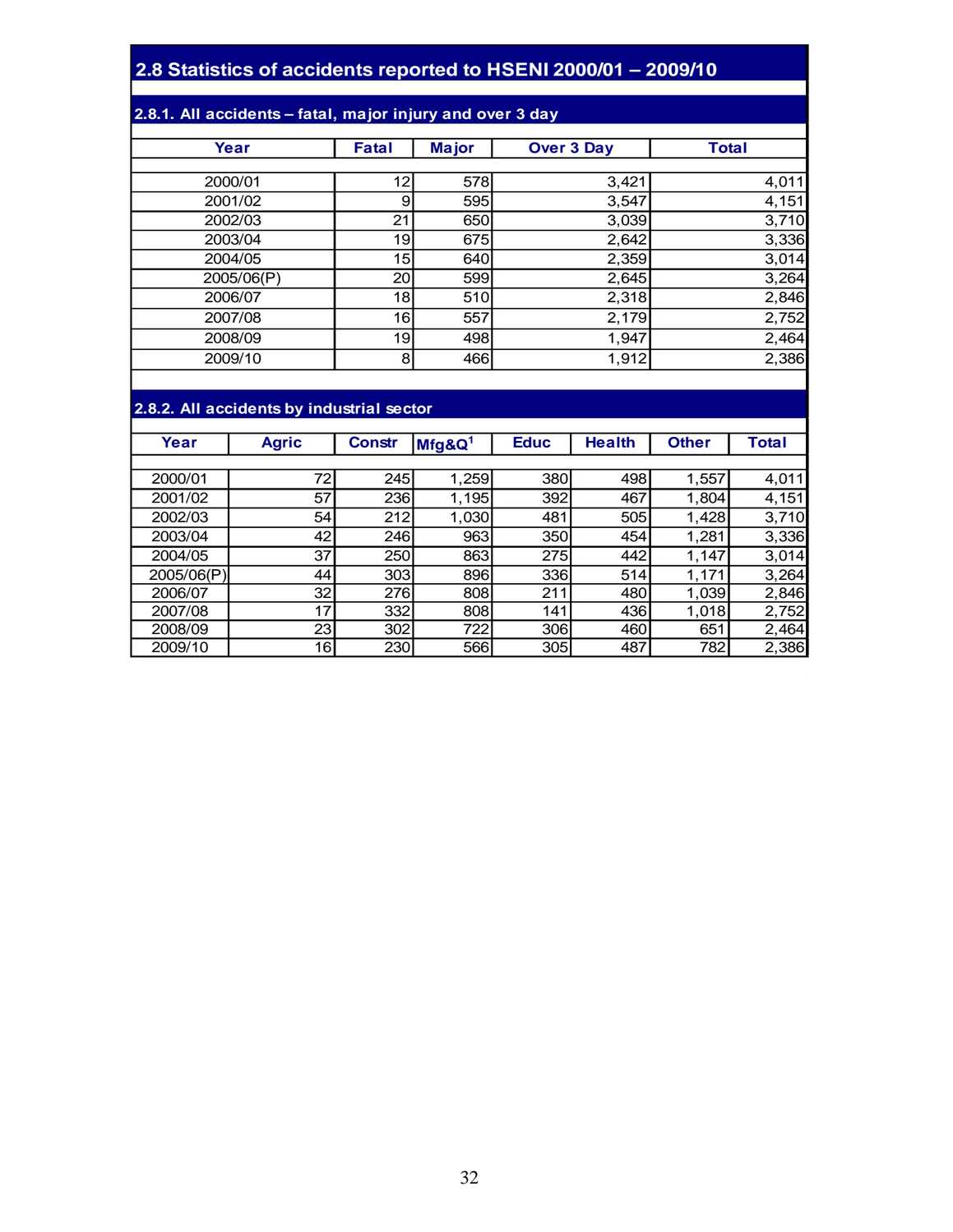| 2.8.3. Major accidents by industrial sector                                    |                     |               |                     |                      |                |                       |              |  |
|--------------------------------------------------------------------------------|---------------------|---------------|---------------------|----------------------|----------------|-----------------------|--------------|--|
|                                                                                |                     |               |                     |                      |                |                       |              |  |
| Year                                                                           | $A^{\text{gric}^2}$ | <b>Constr</b> | Mfg & Q             | <b>Educ</b>          | <b>Health</b>  | <b>Other</b>          | <b>Total</b> |  |
|                                                                                |                     |               |                     |                      |                |                       |              |  |
| 2000/01                                                                        | N/A                 | 68            | 122                 | 206                  | 52             | 130                   | 578          |  |
| 2001/02                                                                        | N/A                 | 55            | 147                 | 199                  | 58             | 136                   | 595          |  |
| 2002/03                                                                        | N/A                 | 60            | 116                 | 293                  | 58             | 123                   | 650          |  |
| 2003/04                                                                        | N/A                 | 81            | 148                 | 181                  | 86             | 179                   | 675          |  |
| 2004/05                                                                        | N/A                 | 98            | 146                 | 119                  | 88             | 189                   | 640          |  |
| 2005/06(P)                                                                     | N/A                 | 87            | 134                 | 154                  | 88             | 136                   | 599          |  |
| 2006/07                                                                        | N/A                 | 92            | 133                 | 85                   | 57             | 143                   | 510          |  |
| 2007/08                                                                        | N/A                 | 128           | 187                 | 34                   | 48             | 160                   | 557          |  |
| 2008/09                                                                        | N/A                 | 104           | 159                 | 30                   | 54             | 151                   | 498          |  |
| 2009/10                                                                        | N/A                 | 81            | 139                 | 40                   | 71             | 135                   | 466          |  |
|                                                                                |                     |               |                     |                      |                |                       |              |  |
| 2.8.4. Fatal accident incidence rates per 100,000 workers by industrial sector |                     |               |                     |                      |                |                       |              |  |
|                                                                                |                     |               |                     |                      |                |                       |              |  |
| Year                                                                           | <b>Agricultu</b>    |               | <b>Construction</b> | <b>Manufacturing</b> |                | <b>All Industries</b> |              |  |
|                                                                                | re                  |               |                     |                      |                |                       |              |  |
|                                                                                |                     |               |                     |                      |                |                       |              |  |
| 2000/01                                                                        | 19.16               |               | 8.5                 |                      | 1.91           |                       | 0.94         |  |
| 2001/02                                                                        | 13.69               |               | 11.4                |                      | 1.01           |                       | 0.93         |  |
| 2002/03                                                                        | 12.4                |               | 12.7                |                      | 1              | 2.6                   |              |  |
| 2003/04                                                                        | 19.2                |               | 10.2                |                      | 0              |                       | 2.3          |  |
| 2004/05                                                                        | 11.9                |               | 6.7                 |                      | $\overline{c}$ |                       | 1.6          |  |

| Year       | <b>Agricultu</b> | <b>Construction</b> | <b>Manufacturing</b> | <b>All Industries</b> |  |
|------------|------------------|---------------------|----------------------|-----------------------|--|
|            | re               |                     |                      |                       |  |
|            |                  |                     |                      |                       |  |
| 2000/01    | 19.16            | 8.5                 | 1.91                 | 0.94                  |  |
| 2001/02    | 13.69            | 11.4                | 1.01                 | 0.93                  |  |
| 2002/03    | 12.4             | 12.7                |                      | 2.6                   |  |
| 2003/04    | 19.2             | 10.2                | 0                    | 2.3                   |  |
| 2004/05    | 11.9             | 6.7                 | $\mathfrak{p}$       | 1.6                   |  |
| 2005/06(P) | 28.5             | 7.4                 | 3.1                  | 2.3                   |  |
| 2006/07    | 14.7             | 8.5                 | 3.1                  | 2.2                   |  |
| 2007/08    | 19.8             | 6.4                 | 1.1                  | 2.1                   |  |
| 2008/09    | 16               | 2.8                 | 7.1                  | 2.6                   |  |
| 2009/10    | 4.2              | 1.5                 | 2.2                  | 1.1                   |  |

1 Mfg & Q: Manufacturing and Quarries.

2 Non-fatal Agriculture accidents are not classified as "major" and "over 3 day", but simply as "non-fatal".

 $(P) =$  provisional figures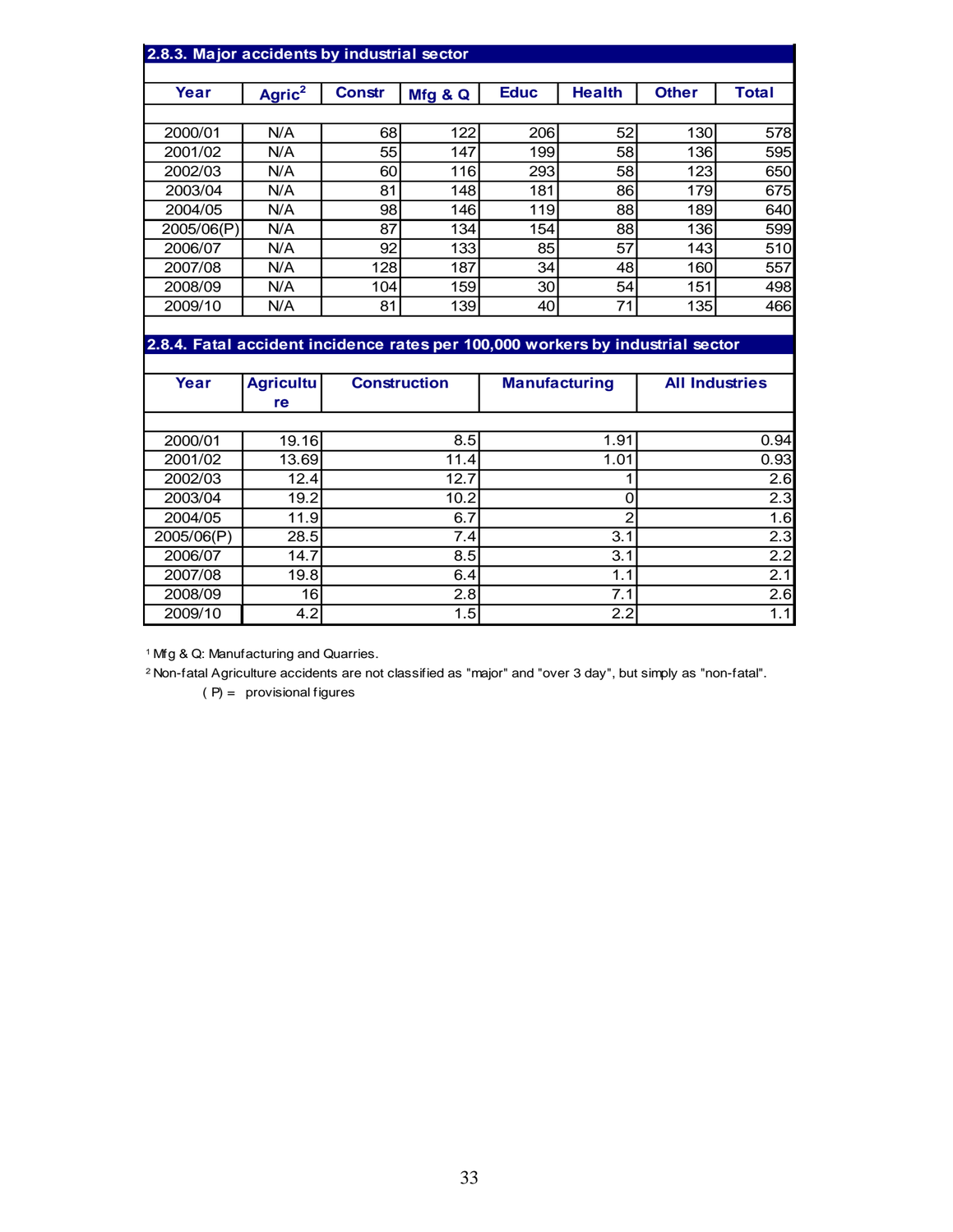| 2.8.5. Construction sector - cause of accident by type of accident |                         |                  |                          |                |                |                          |
|--------------------------------------------------------------------|-------------------------|------------------|--------------------------|----------------|----------------|--------------------------|
|                                                                    |                         | 2000/01          |                          |                | 2001/02        |                          |
| <b>Cause</b>                                                       | <b>Fatal</b>            | <b>Major</b>     | Over <sub>3</sub>        | <b>Fatal</b>   | <b>Major</b>   | Over <sub>3</sub>        |
|                                                                    |                         |                  | day                      |                |                | day                      |
| Fall                                                               | $\overline{3}$          | 39               | $\overline{38}$          |                | 24             | $\overline{36}$          |
| Struck by                                                          |                         | 8                | 35                       | 1              | $\overline{7}$ | 35                       |
| Handling,                                                          |                         | 5                | 35                       |                | 1              | 35                       |
| strains/sprains                                                    |                         |                  |                          |                |                |                          |
| Slip or trip                                                       |                         | $\boldsymbol{2}$ | 21                       |                | 4              | 24                       |
| Vehicle                                                            |                         | 5                | 6                        |                | 1              | $\overline{\mathcal{L}}$ |
| Collapsing or                                                      |                         | $\overline{2}$   | $\overline{2}$           | 1              | $\overline{2}$ | $\overline{3}$           |
| overturning                                                        |                         |                  |                          |                |                |                          |
| Others                                                             |                         | $\overline{7}$   | 37                       | $\overline{2}$ | 16             | 34                       |
| <b>Totals</b>                                                      | 3                       | 68               | 174                      | 4              | 55             | 171                      |
|                                                                    | 2002/03                 |                  |                          |                | 2003/04        |                          |
| <b>Cause</b>                                                       | <b>Fatal</b>            | <b>Major</b>     | Over <sub>3</sub>        | <b>Fatal</b>   | <b>Major</b>   | Over 3                   |
|                                                                    |                         |                  | day                      |                |                | day                      |
| Fall                                                               | $\overline{5}$          | 29               | 20                       | 3              | 29             | 34                       |
| Struck by                                                          |                         | 6                | 27                       |                | 16             | 26                       |
| Handling,                                                          |                         | $\overline{2}$   | 31                       |                | 4              | 41                       |
| strains/sprains                                                    |                         |                  |                          |                |                |                          |
| Slip or trip                                                       |                         | 7                | 30                       |                | 18             | 27                       |
| Vehicle                                                            |                         | 3                | 4                        |                | 1              | 3                        |
| Collapsing or                                                      | $\overline{2}$          | 1                | 5                        | 3              | $\overline{2}$ | 3                        |
| overturning                                                        |                         |                  |                          |                |                |                          |
| <b>Others</b>                                                      | $\mathbf 2$             | 12               | 26                       |                | 11             | 26                       |
| Totals                                                             | $\overline{9}$          | 60               | $\overline{143}$         | 6 <sup>1</sup> | 81             | 160                      |
|                                                                    |                         | 2004/05          |                          |                | 2005/06(p)     |                          |
| <b>Cause</b>                                                       | <b>Fatal</b>            | <b>Major</b>     | Over <sub>3</sub><br>day | <b>Fatal</b>   | <b>Major</b>   | Over <sub>3</sub><br>day |
| Fall                                                               | $\overline{2}$          | 40               | 25                       | 3              | 42             | 31                       |
| Struck by                                                          |                         | 16               | 23                       |                | 13             | 48                       |
| Handling,                                                          |                         | 10               | 50                       |                | 5              | 55                       |
| strains/sprains                                                    |                         |                  |                          |                |                |                          |
| Slip or trip                                                       |                         | 17               | 17                       |                | 12             | 28                       |
| Vehicle                                                            | 1                       | 1                | 3                        |                | $\mathbf{1}$   | 8                        |
| Collapsing or                                                      | 1                       | 3                | $\overline{2}$           |                | 1              | $\mathbf{1}$             |
| overturning                                                        |                         |                  |                          |                |                |                          |
| Others                                                             |                         | 11               | 24                       | $\overline{c}$ | 13             | 40                       |
| <b>Totals</b>                                                      | $\overline{\mathbf{4}}$ | 98               | 148                      | 5 <sup>1</sup> | 87             | 211                      |
|                                                                    |                         |                  |                          |                |                |                          |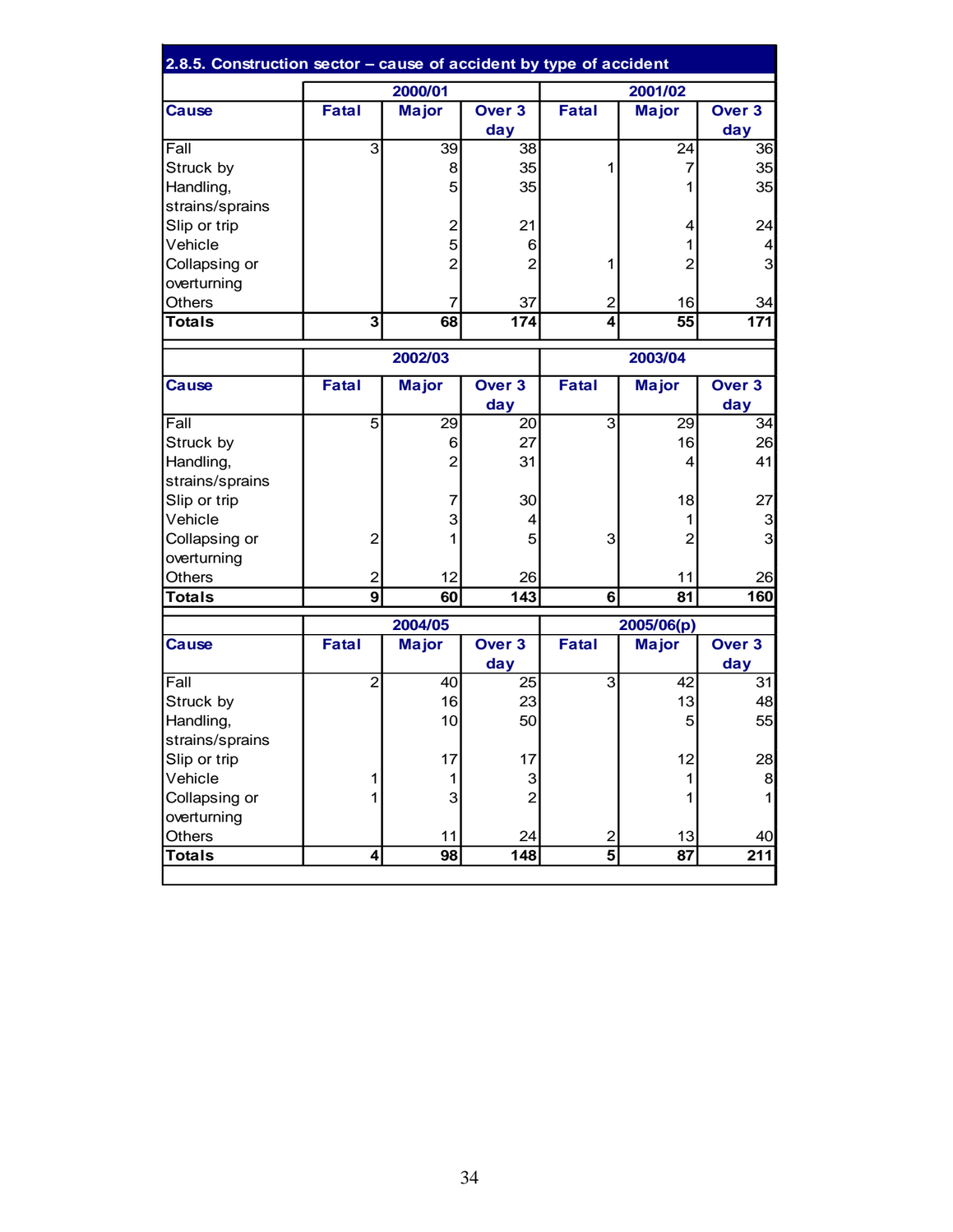| 2.8.5. Construction sector – cause of accident by type of accident (continued) |                |                |                   |                |              |                   |  |
|--------------------------------------------------------------------------------|----------------|----------------|-------------------|----------------|--------------|-------------------|--|
|                                                                                |                | 2006/07        |                   | 2007/08        |              |                   |  |
| <b>Cause</b>                                                                   | <b>Fatal</b>   | <b>Major</b>   | Over 3            | <b>Fatal</b>   | <b>Major</b> | Over <sub>3</sub> |  |
|                                                                                |                |                | day               |                |              | day               |  |
| Fall                                                                           | 1              | 40             | 33                | $\overline{2}$ | 56           | 38                |  |
| Struck by                                                                      |                | 15             | 28                | 1              | 17           | 33                |  |
| Handling,                                                                      |                | 5              | 36                |                | 6            | 43                |  |
| strains/sprains                                                                |                |                |                   |                |              |                   |  |
| Slip or trip                                                                   |                | 16             | 38                |                | 20           | 35                |  |
| Vehicle                                                                        |                | $\overline{7}$ | 2                 | $\overline{2}$ | 3            | 3                 |  |
| Collapsing or                                                                  | 2              | $\overline{2}$ |                   |                |              |                   |  |
| overturning                                                                    |                |                |                   |                |              |                   |  |
| Others                                                                         | 3              | 7              | 42                |                | 26           | 47                |  |
| Totals                                                                         | 6 <sup>1</sup> | 92             | 180               | 5              | 128          | 199               |  |
|                                                                                |                | 2008/09        |                   | 2009/10        |              |                   |  |
| Cause                                                                          | <b>Fatal</b>   | <b>Major</b>   | Over <sub>3</sub> | <b>Fatal</b>   | <b>Major</b> | Over <sub>3</sub> |  |
|                                                                                |                |                | day               |                |              | day               |  |
| Fall                                                                           | 1              | 41             | 25                | 1              | 34           | 18                |  |
| Struck by                                                                      |                | 12             | 36                |                | 6            | 25                |  |
| Handling,                                                                      |                | 11             | 56                |                | 8            | 36                |  |
| strains/sprains                                                                |                |                |                   |                |              |                   |  |
| Slip or trip                                                                   |                | 22             | 25                |                | 15           | 24                |  |
| Vehicle                                                                        |                |                |                   |                | 2            | 4                 |  |
| Collapsing or                                                                  |                | $\overline{4}$ |                   |                | $\Omega$     | $\overline{2}$    |  |
| overturning                                                                    |                |                |                   |                |              |                   |  |
| <b>Others</b>                                                                  | 1              | 14             | 48                |                | 16           | 38                |  |
| <b>Totals</b>                                                                  | $\overline{2}$ | 104            | 190               | 1              | 81           | 147               |  |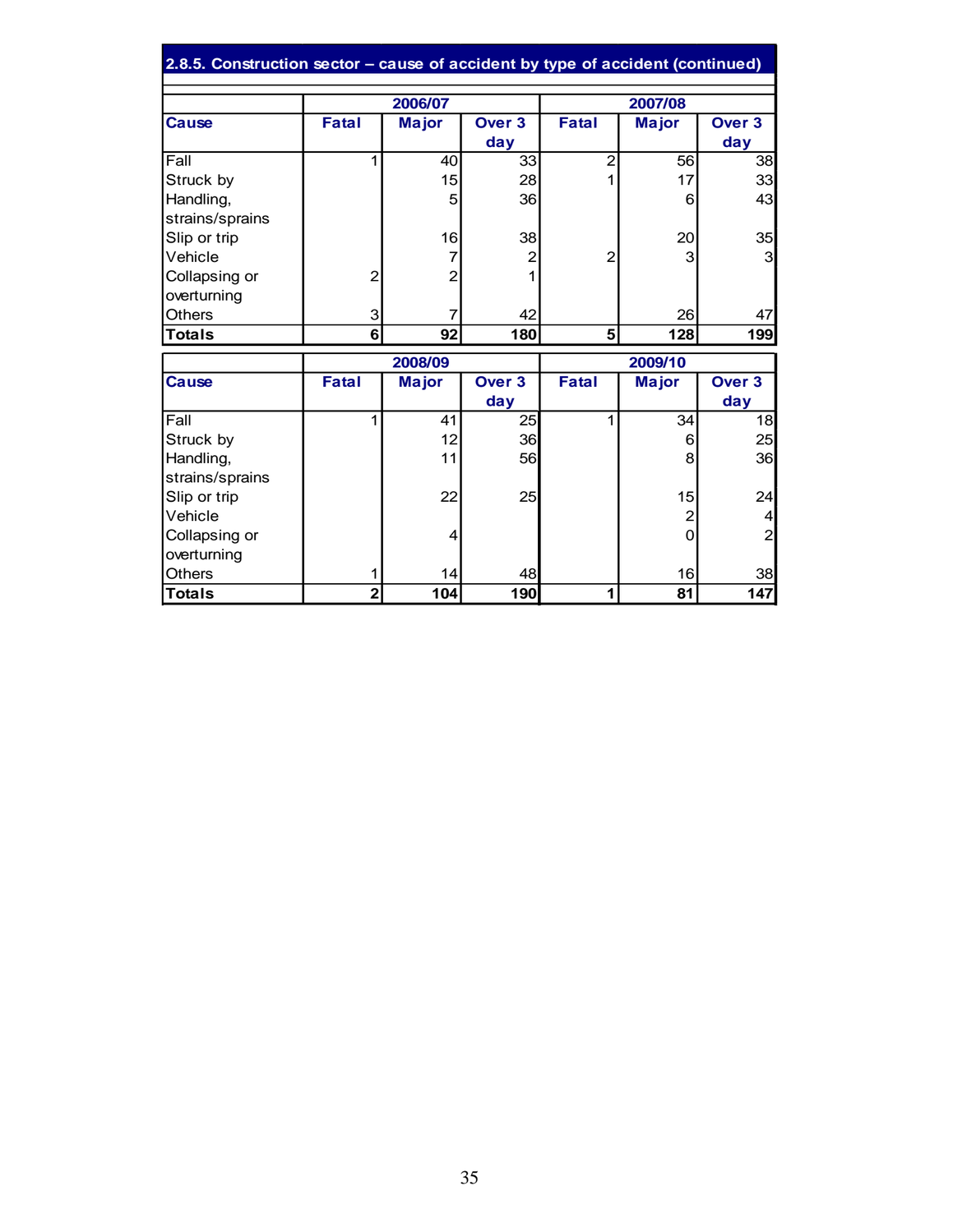|         |                                       |                             | 2.8.6. Construction sector - description of fatal accidents |                                                                                                |                   |
|---------|---------------------------------------|-----------------------------|-------------------------------------------------------------|------------------------------------------------------------------------------------------------|-------------------|
| Year    | <b>Number of</b><br><b>Fatalities</b> | <b>Occupation</b>           | <b>Employment</b><br><b>Category</b>                        | <b>Description</b>                                                                             | <b>Date</b>       |
|         |                                       | Plumber                     | Self-employed                                               | Fell 13m from landing.                                                                         | 28/04/2000        |
|         |                                       | Labourer                    | Employee                                                    | Fell from scaffolding.                                                                         | 25/09/2000        |
| 2000/01 | 3                                     |                             |                                                             |                                                                                                | (Died 04 10 2000) |
|         |                                       | <b>Demolition</b><br>worker | Employee                                                    | Fell through opening in floor of<br>industrial premises.                                       | 16/11/2000        |
|         |                                       | Joiner                      | Employee                                                    | Crushed under bale of reinforced mesh<br>that fell 8m during lifting operation.                | 21/06/2001        |
|         |                                       | Electrician                 | Self-employed                                               | Electrocuted while rewiring a house.                                                           | 19/11/2001        |
| 2001/02 |                                       | <b>Builder</b>              | Self-employed                                               | Crushed when entangled between<br>slewing ring and digger tracks.                              | 04/12/2001        |
|         |                                       | Worker                      | Employee                                                    | Electrocuted when boom of excavator<br>came in contact with 33kv overhead<br>power lines.      | 15/12/2001        |
|         |                                       | Painter                     | Employee                                                    | Electrocuted while working from<br>MEWP when it came into contact with<br>overhead power line. | 08/05/2002        |
|         |                                       | Child (boy aged             | Member of the                                               | Trapped in 225mm diameter sewer                                                                | 01/06/2002        |
|         |                                       | 5 yrs)                      | public                                                      | pipe.                                                                                          |                   |
|         |                                       | Roofer                      | Self-employed                                               | Fell from roof while carrying out minor                                                        | 19/07/2002        |
|         |                                       |                             |                                                             | repairs.                                                                                       |                   |
|         |                                       | Labourer                    | Self-employed                                               | Crushed underneath staircase that<br>collapsed.                                                | 03/09/2002        |
| 2002/03 | $8 + 1$ child                         | Labourer                    | Employee                                                    | Fell following collapse of 8 staircases<br>during placing of the staircases.                   | 03/09/2002        |
|         |                                       | <b>Businessman</b>          | Self-employed                                               | Crushed under wall knocked over by<br>arm of excavator.                                        | 18/11/2002        |
|         |                                       | Joiner                      | Employee                                                    | Fell 3.6m from cage mounted on<br>telescopic handler; cage also fell onto<br>the deceased.     | 03/12/2002        |
|         |                                       | Mastic                      | Employee                                                    | Slipped on hip roof and fell underneath                                                        | 21/01/2003        |
|         |                                       | asphalter                   |                                                             | middle guard rail and onto flat roof                                                           | (Died 23 01 2003) |
|         |                                       | <b>Builder</b>              | Self-employed                                               | Fell 13.5m from extension ladder<br>mounted on top of tower scaffold.                          | 07/02/2003        |
|         |                                       | Joiner                      | Employee                                                    | Fell 2.8m through an opening in the                                                            | 14/05/2003 (Died  |
|         |                                       |                             |                                                             | floor of a timber framed house                                                                 | 16/05/2003)       |
|         |                                       | Sub-contractor              | Self-employed                                               | Crush in a trench collapse                                                                     | 30/08/2003        |
| 2003/04 | 6                                     | Mushroom<br>Picker          | Employee                                                    | Crushed under an overturned excavator                                                          | 23/10/2003        |
|         |                                       | Labourer                    |                                                             | Fell from a ladder                                                                             | 17/11/2003        |
|         |                                       | Digger driver               | Self-employed                                               | Crushed under a wall collapse during                                                           | 10/12/2003 (Died  |
|         |                                       |                             |                                                             | demolition                                                                                     | 21/02/2004)       |
|         |                                       | <b>Builder</b>              | Self-employed                                               | Fell approx 7m off a roof                                                                      | 04/03/2004        |
|         |                                       | Joiner                      | Employed                                                    | Fell approx 2.4m from a wall with wet                                                          | 04/10/2004 (Died  |
|         |                                       |                             |                                                             | mortar                                                                                         | 07/10/2004)       |
| 2004/05 |                                       | Labourer                    | Employed                                                    | Crushed under a wall collapse                                                                  | 12/02/05          |
|         |                                       | Roofer                      | Employed                                                    | Fell approx.12.3m from a roof                                                                  | 15/03/2005        |
|         |                                       | Road Worker                 | Self-employed                                               | Knocked over by a reversing lorry                                                              | 22/03/2005        |